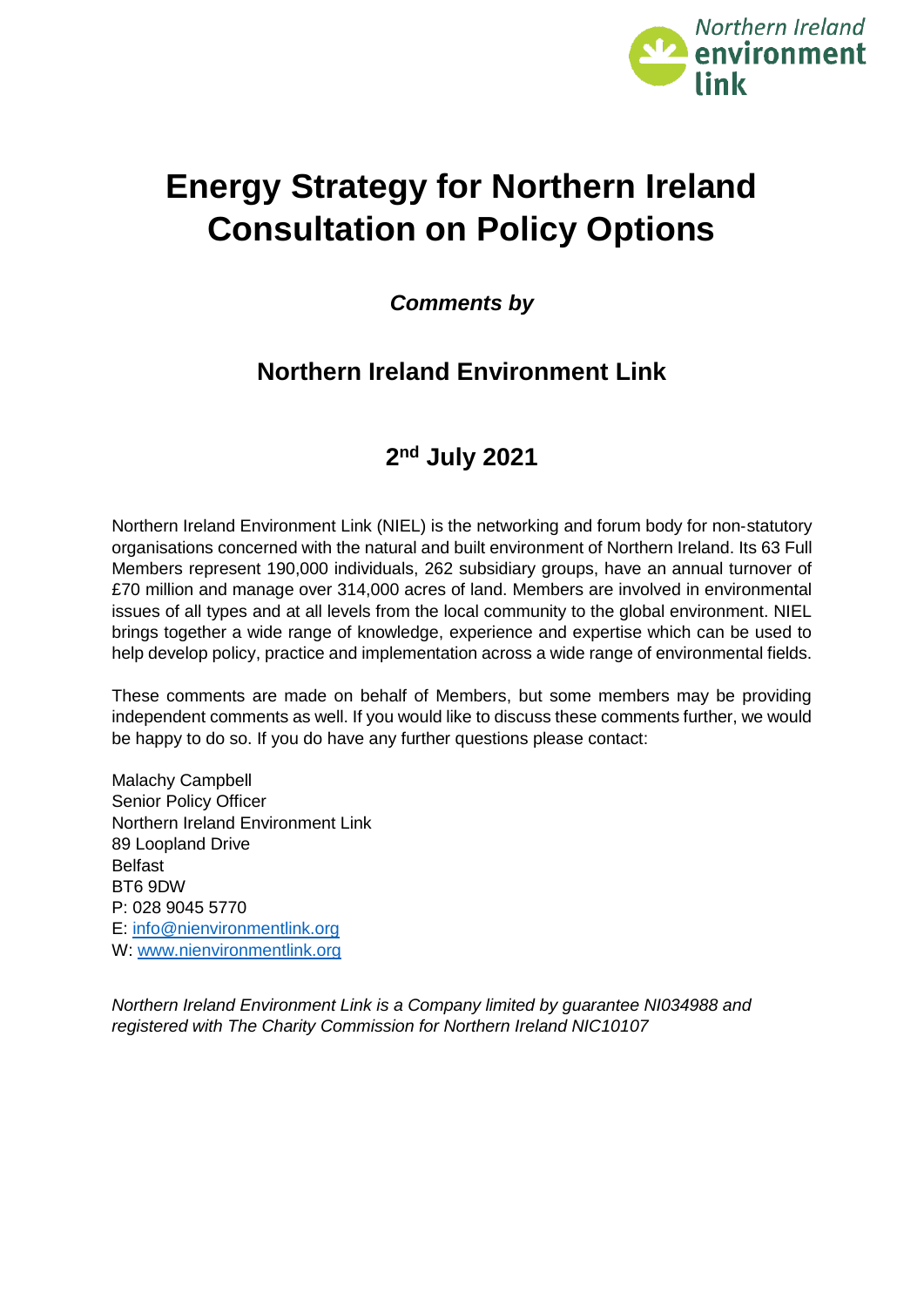# **Background**

NIEL welcomes the publication of the Energy Strategy consultation document and the many positive proposals it contains. NIEL would like to compliment the Department for the Economy on the extensive and thorough work that has gone in to producing this very well written consultation document. There are however some errors in the strategy that NIEL would like to draw attention to.

The Energy Strategy says on page 5 that

"The body responsible for advising the UK and devolved governments on climate change – the Climate Change Committee (CCC) – has advised that Northern Ireland's contribution is an 82% reduction in all greenhouse gas emissions by 2050."

The Energy Strategy also say on page 5 that

"The CCC has advised that an 82% reduction in total greenhouse gas emissions is consistent with net zero carbon in Northern Ireland".

There are inaccuracies in both of those statements. The CCC said in its Sixth Carbon Budget<sup>1</sup> report that NI must have at least an 82% reduction in GHGs, so that a potential 82% cut in NI's greenhouse gas (GHG) emissions is a minimum i.e. a floor and not a ceiling. The CCC outlined five scenarios in its Sixth Carbon Budget, only one of which, the Balanced Pathway, involved a reduction in GHG emissions of **at least** 82% by 2050. The tailwinds scenario involves the UK reaching net zero by 2042 and a GHG reduction of 94% in NI by 2050. Also, the wording of the first statement above does not accurately reflect the tone of the statements made by the CCC. The CCC said in the Sixth Carbon Budget<sup>2</sup> that the scenarios it came up with in the Sixth Carbon Budget are not prescriptive but illustrative. The CCC Sixth Carbon Budget says:

*"*While our Balanced Pathway is the basis for our recommended budget it is not intended to be *prescriptive.* Rather it is *illustrative* of what a broadly sensible path based on moderate assumptions would look like."

Also, NIEL understands the reduction by at least 82% in GHGs in NI was evaluated as part of a scenario in which the UK would reach net zero GHGs by 2050 rather than an evaluation of how and by when Northern Ireland could reach net zero GHG emissions. In any case, it would appear unlikely that NI could reach net zero GHG emissions if NI GHG emissions are only reduced GHGs by approximately 82%, without extremely high levels of GHG reduction technologies which are not available at present.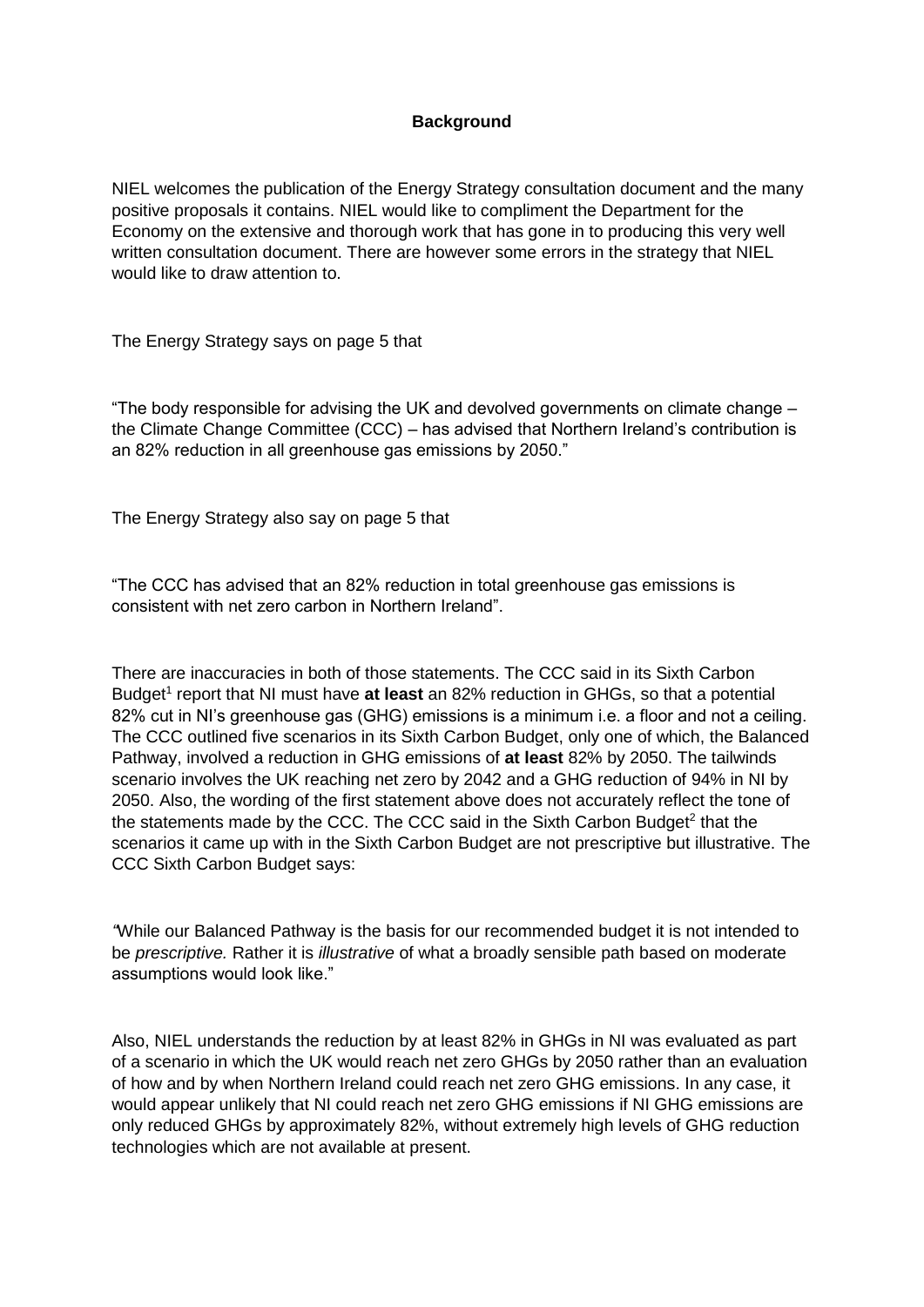# **Questions in the consultation document**

#### **Q1: Do you agree with the overall goal of achieving net zero carbon energy no later than 2050?**

Yes. NIEL agrees with and welcomes the overall goal of the energy strategy to achieve net zero carbon no later than 2050, as decarbonising energy is an essential component of the move to net zero greenhouse gases. However, NIEL believes that the energy sector needs to be decarbonised earlier than 2050 and would encourage the department, along with all other relevant departments, to decarbonise the energy sector as soon as possible. NIEL also agrees that the Energy Strategy should be a 'live document', remaining flexible, able to adapt and regularly reviewed.

According to the Department for the Economy<sup>3</sup>, for the 12 month period January 2020 to December 2020, 49.2% of total electricity consumption in NI was generated from renewable sources located in NI. This is very positive but much remains to be done, given that, as outlined in the consultation document, electricity is responsible for 16% of total energy consumption in Northern Ireland and the whole of NI's energy system - electricity, heat and transport - needs to be decarbonised as soon as possible. One of the first steps to decarbonising our energy system is to eliminate the use of fossil fuels and only generate energy from renewable energy sources. As such the reference, on page 90 of the consultation, to the need to decarbonise power (electricity), heat and transport and remove residual emissions is very welcome and NIEL supports these objectives. As regards removing residual emissions, NIEL believes it is essential that the role of nature based solutions (NbS) to remove and sequester carbon are prioritised and used as much as possible rather than relying on unproven technological options which could also be more expensive. Furthermore, it is important to note that renewable energy sources should be subject to detailed ecological impact assessments to ensure that the right technology is deployed in the right place, in harmony with nature, so as to avoid negative impacts such as those resulting from hydropower installations for example, which have been known to cause problems for migratory fish species like Atlantic salmon by inhibiting fish passage upriver beyond such installations thus preventing spawning.

While aiming for 100% renewable energy may seem extremely ambitious, it can be done. In a 2009 article in Scientific American<sup>4</sup>, Mark Z. Jacobson from Stanford University and Mark A Delucchi<sup>5</sup> from the University of California, concluded that a world completely (i.e. 100%) powered by renewable energy sources for all purposes by as early as 2030 is possible, though the timescale depends on the policy decisions made as with extremely aggressive policies, all existing fossil-fuel capacity could theoretically be retired and replaced in 20 to 30 years. Separately, Mark Jacobson has stated<sup>6</sup> that there are no technological or economic barriers to converting the entire world to clean, renewable energy sources but

"It is a question of whether we have the societal and political will."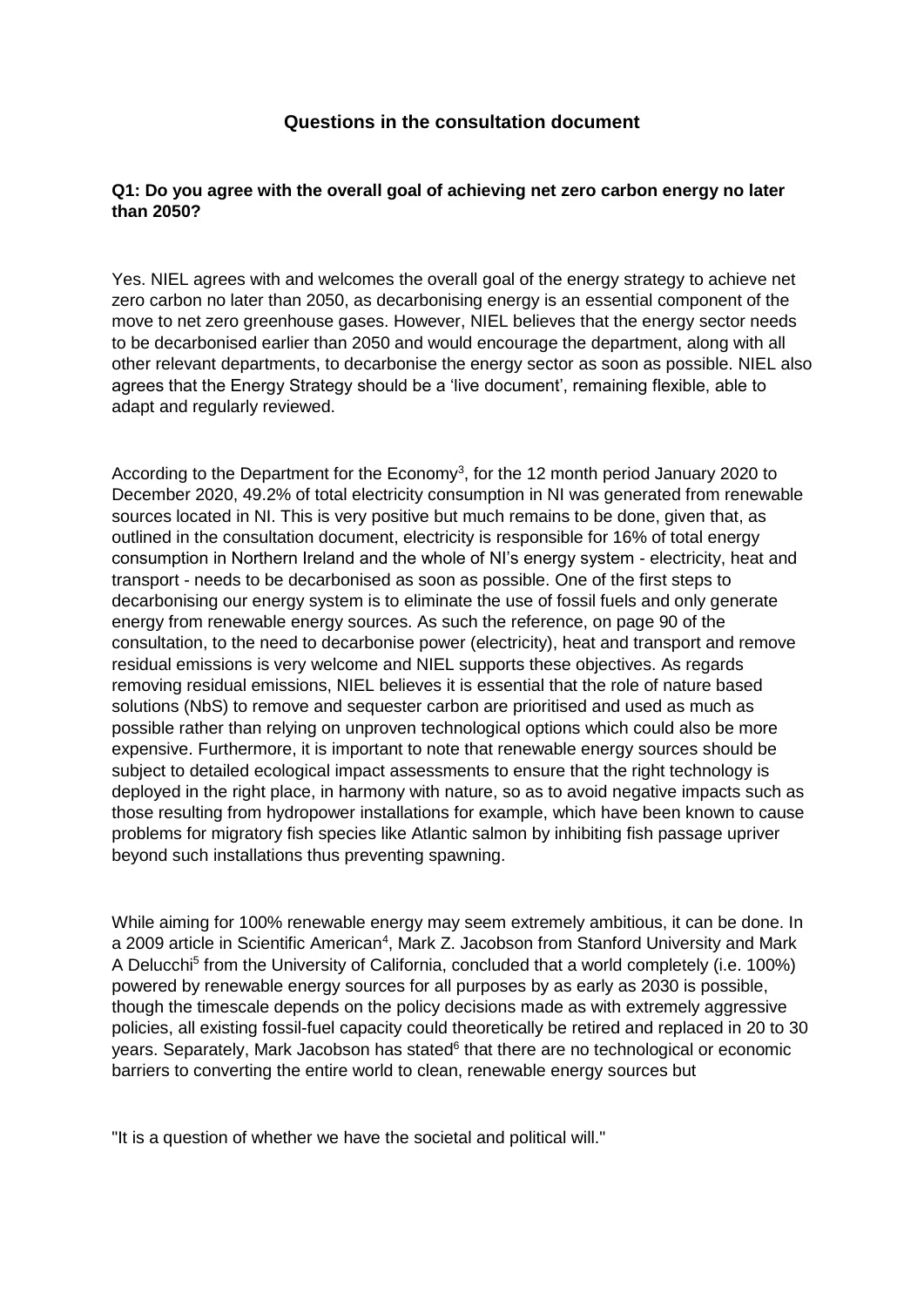The UK CCC report on Net Zero<sup>7</sup> also concluded that electricity can be decarbonised, finding that

"emissions from the UK's electricity system can be reduced to almost zero whilst meeting increased electricity demands from the transport and heat sectors, potentially doubling the size of today's electricity system"

According to the SONI 2020-25 strategy<sup>8</sup> the grid can accommodate up to 65% renewable energy at present and that this figure must increase to 95% by 2030. In this strategy, SONI says it is

"committed to leading the decarbonisation of Northern Ireland for the good of everyone who lives and works here"

There is also support for decarbonising energy from the business community as illustrated by the CBI description of the recovery from the COVID-19 pandemic as a real opportunity to build back better and pivot towards the low-carbon, sustainable, and net-zero aligned economy that we know we need<sup>9</sup>. Amongst other things the CBI called for government action to:

"Accelerate the deployment of low-carbon electricity generation and investment in grid system flexibility"

"Deliver jobs and energy savings by retrofitting homes and buildings to be more energy efficient and switch to low-carbon heating."

NIEL notes that there was no reference in the strategy to another primary driver of the need to decarbonise energy in NI, and globally, and possibly the most important one, namely the issue of peak oil and the declining availability of oil. For example, according to the BP Statistical Review of World Energy 2020<sup>10</sup> in 2019, there was less than 50 years supply left of oil (49.9 years) and gas (49.8 years). In this context of diminishing reserves of oil and gas it is imperative that we wean ourselves, as a society, off fossil fuels as quickly as possible. In May 2021," Fatih Birol, the International Energy Agency (IEA) executive director said<sup>11</sup>

"The pathway to net zero is narrow but still achievable. If we want to reach net zero by 2050 we do not need any more investments in new oil, gas and coal projects,"

The need to move away from fossil fuels to renewable energy sources has been clear for a long time. In the World Energy Outlook 2008<sup>12</sup> the IEA said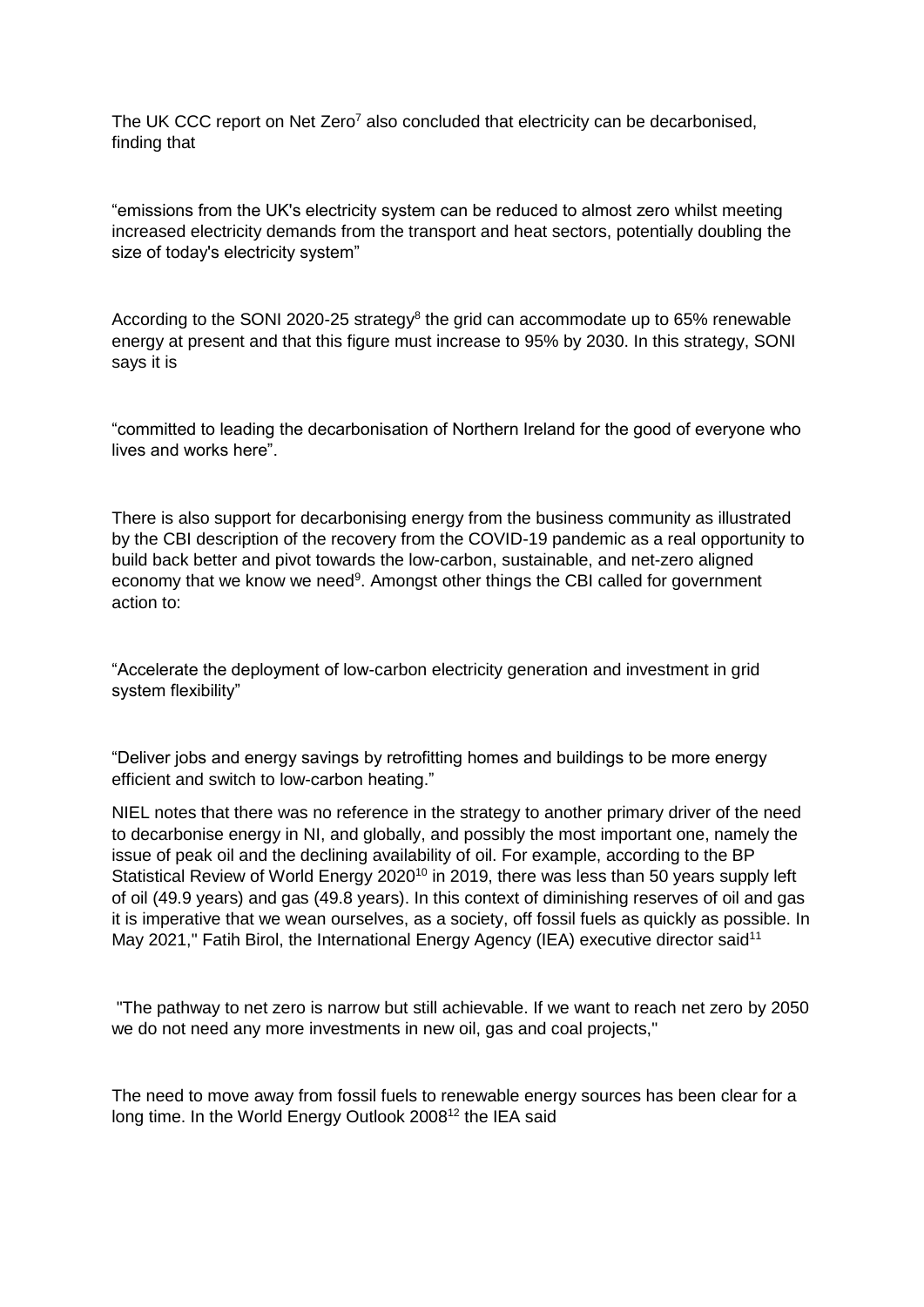"The world's energy system is at a crossroads. Current global trends in energy supply and consumption are patently unsustainable — environmentally, economically, socially. But that can — and must — be altered; there's still time to change the road we're on. It is not an exaggeration to claim that the future of human prosperity depends on how successfully we tackle the two central energy challenges facing us today: securing the supply of reliable and affordable energy; and effecting a rapid transformation to a low-carbon, efficient and environmentally benign system of energy supply. What is needed is nothing short of an energy revolution."

While that energy revolution has started, it needs to accelerate significantly and that is down to the decisions we make. NIEL would like to see a clear strategy from the Department for the Economy that ultimately will decarbonise our energy system no later than 2050 and preferably before then in order to achieve net zero GHGs by 2050 at the latest.

Related to that goal of achieving net zero GHG emissions, NIEL would recommend that the energy industry must strive to eliminate the use of all greenhouse gases in energy production and transmission and distribution, in particular, sulphur hexafluoride ( $SF<sub>6</sub>$ ). 80% of all  $SF<sub>6</sub>$  is used in the electricity industry in circuit breakers and switchgear<sup>13, 14</sup>. SF<sub>6</sub> has a Global Warming Potential (GWP) of around 22,800 over a 100-year time horizon, which means that it is approximately 22,800 times as effective as Carbon Dioxide  $(CO<sub>2</sub>)$  in warming the planet. This makes it the most potent greenhouse gas regulated under the Kyoto Protocol<sup>15</sup> and it has been identified as the most potent and persistent greenhouse gas in existence<sup>16</sup>. As there are no sinks or disposal methods for  $SF<sub>6</sub>$ , it continues to accumulate in earth's atmosphere. However, there are alternatives to  $SF<sub>6</sub>$  and the use of those alternatives and the need to recycle  $SF<sub>6</sub><sup>17</sup>$  must be implemented by the energy sector to prevent as far as practicable any further leakage of  $SF<sub>6</sub>$  in to the atmosphere.

#### **Q2. Do you agree with the proposed outcome of "net zero carbon and affordable energy" for the Energy Strategy?**

Yes. There needs to be a transition to net zero carbon energy and ultimately net zero GHGs no later than 2050 and this will require investment in renewable energy sources (RES) and clear strong legislation and policies that support the expansion of RES in order to reassure potential investors. It is important to consider the affordability of energy because according to the Department for Communities<sup>18</sup> and the NI Housing Executive (NIHE), in 2016, 160,000 households<sup>19</sup> in NI and 22% of the NI population were living in fuel poverty. However, NIEL believes it is important to consider the time scales within which these outcomes are meant to be achieved because additional investment will be required to completely replace fossil fuels, in particular in the heating and transport sectors and this is likely to especially be the case in the early stages of this transition. In other words, the necessary investment will be needed up front. As such, the outcome of affordable energy must be a long term outcome so as to allow for any front loading of investment that is necessary.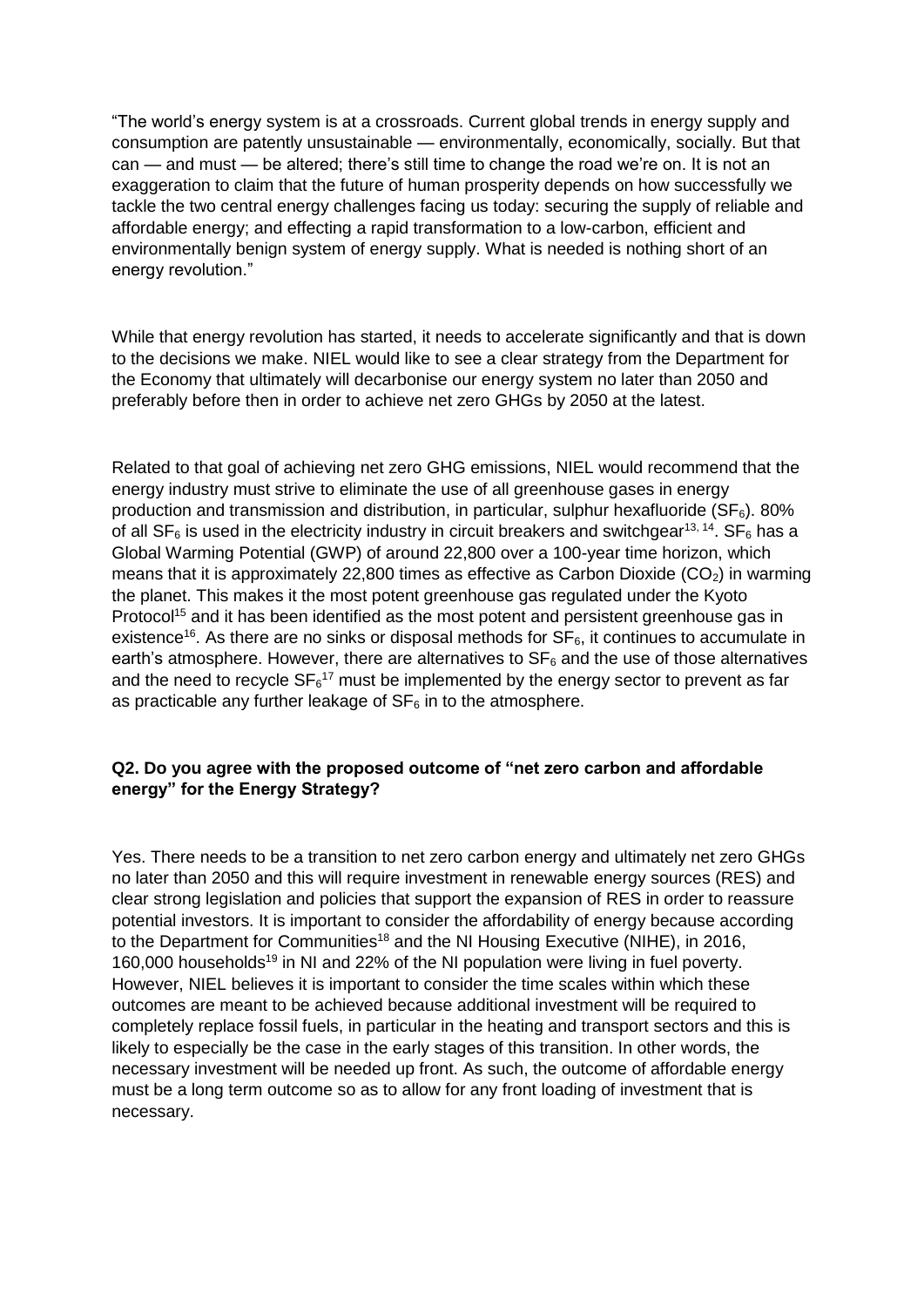The CCC has been clear on the significant long term economic benefits that can be created by achieving net zero GHG emissions. For example, the CCC found<sup>20</sup> that

"the net costs of the transition to net zero by 2050 (including upfront investment, ongoing running costs and costs of financing) will be less than 1% of GDP over the entirety of 2020- 2050, lower than we concluded in our 2019 Net Zero report."

Modelling commissioned for the CCC Sixth Carbon Budget report $21$  suggests achieving net zero in the UK will give a boost to UK GDP growing to around 2% of GDP by 2030, with an accompanying boost to employment of around 1%. According to this analysis the GDP boost will continue growing after 2030 before levelling off at around a 3% boost by 2050. The CCC goes on to say<sup>22</sup> that considering the various economic models and evaluations, the investment programme for achieving net zero set out in section 2 of the Sixth Carbon Budget report

"can provide a significant economic boost in the coming years and support the UK's economic recovery."

Wholescale economic analysis has not yet been carried out as to the potential economic benefits of a net zero Northern Ireland but it is clear that moving to a net zero carbon economy also offers massive potential economic benefits.

Investing in a green economy and zero carbon options can also save money in the long term. The CCC said in its Sixth Carbon Budget report (page 261) that

"Around half of the measures to reduce emissions are expected to be cost saving by 2050, primarily decarbonising electricity and surface transport."

We also know that there will be costs if we do not act, and those costs are projected to be much higher than the costs of investing in a green, low/zero carbon economy. DAERA summed up the implications arising from any delay in cutting GHG emissions when it said in the Discussion Document on a NI Climate Change Bill<sup>23</sup>

"the rate at which we reduce our GHG emissions is at least as important as emissions levels at specific points in time. Consequently, the later cuts are made, the greater they must be to achieve the same long-term goal, and so they will be more expensive to implement;"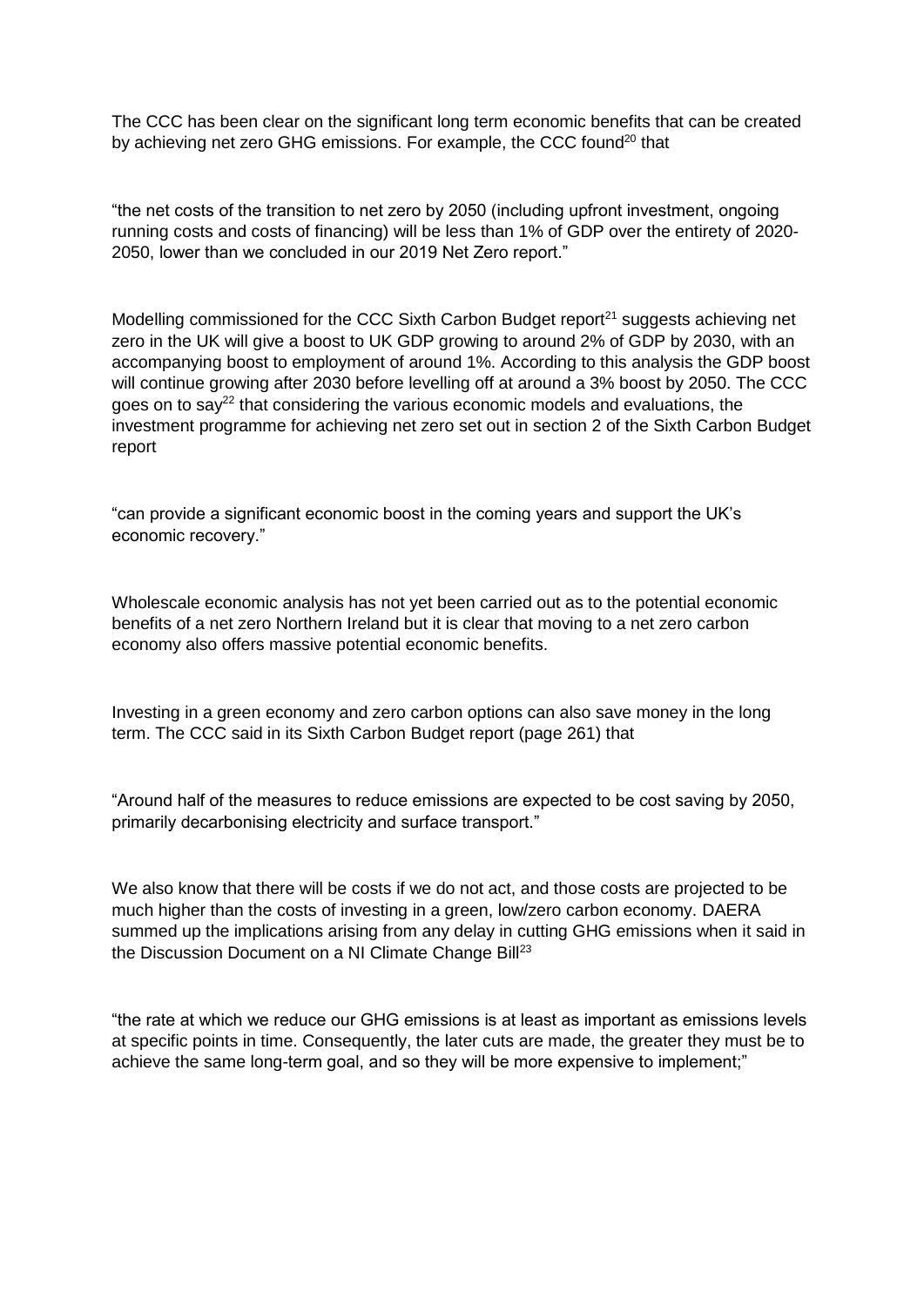# **Q3. Do the five principles identified provide clear direction around the approach that we want to take with the Energy Strategy?**

Yes

**.** 

# **Q4. Are there any key delivery priorities for the Energy Strategy not captured? If so, please outline what you believe should be included.**

NIEL agrees with all the priorities mentioned but believes that the top priority should be decarbonising the energy system and as quickly as possible as the next nine years will be key.

The need for urgent action to tackle climate change by 2030 was made clear by the UN Intergovernmental Panel on Climate Change<sup>24</sup> (IPCC) 2018 Special Report on global warming of 1.5 $^{\circ}$ C<sup>25</sup> which found that in model pathways with no or limited overshoot<sup>a</sup> of 1.5 $^{\circ}$ C, which is the target of the Paris Agreement, global net anthropogenic CO<sub>2</sub> emissions decline by about 45% from 2010 levels by 2030 (40–60% interquartile range), reaching net zero around 2050 (2045–2055 interquartile range), (para C.1 page 12). This is the basis for the global move to setting targets for achieving net zero GHGs by 2050 or earlier.

However, given the global average temperature rise of  $1.2^{\circ}$ C observed by the World Meteorological Organisation (WMO)<sup>26</sup> and the UK Met Office<sup>27</sup> which found that the average global temperature in 2020 was about 1.2°C above the pre-industrial (1850-1900) level, it seems clear that we must act as urgently as we can, in line with or even beyond the upper estimates of previous recommendations. As the UN Secretary General Antonio Guterres said in the UN 'State of the Global Climate 2020' report<sup>28</sup>

"The data in this report show that the global mean temperature for 2020 was around 1.2 °C warmer than pre-industrial times, meaning that time is fast running out to meet the goals of the Paris Agreement. We need to do more, and faster, now."

There needs to be greater and preferably full integration with other strategies, in particular the Economic Development Strategy, Regional Development Strategy and next Programme for Government (PfG). Also there is the issue of how the proposed changes will be funded. An implementation/delivery plan will be needed with SMART targets and allocation of responsibilities.

a According to the IPCC Special Report on 1.5°C, '1.5°C limited-overshoot' means those emissions pathways limiting warming to below 1.6°C and returning to 1.5°C by 2100.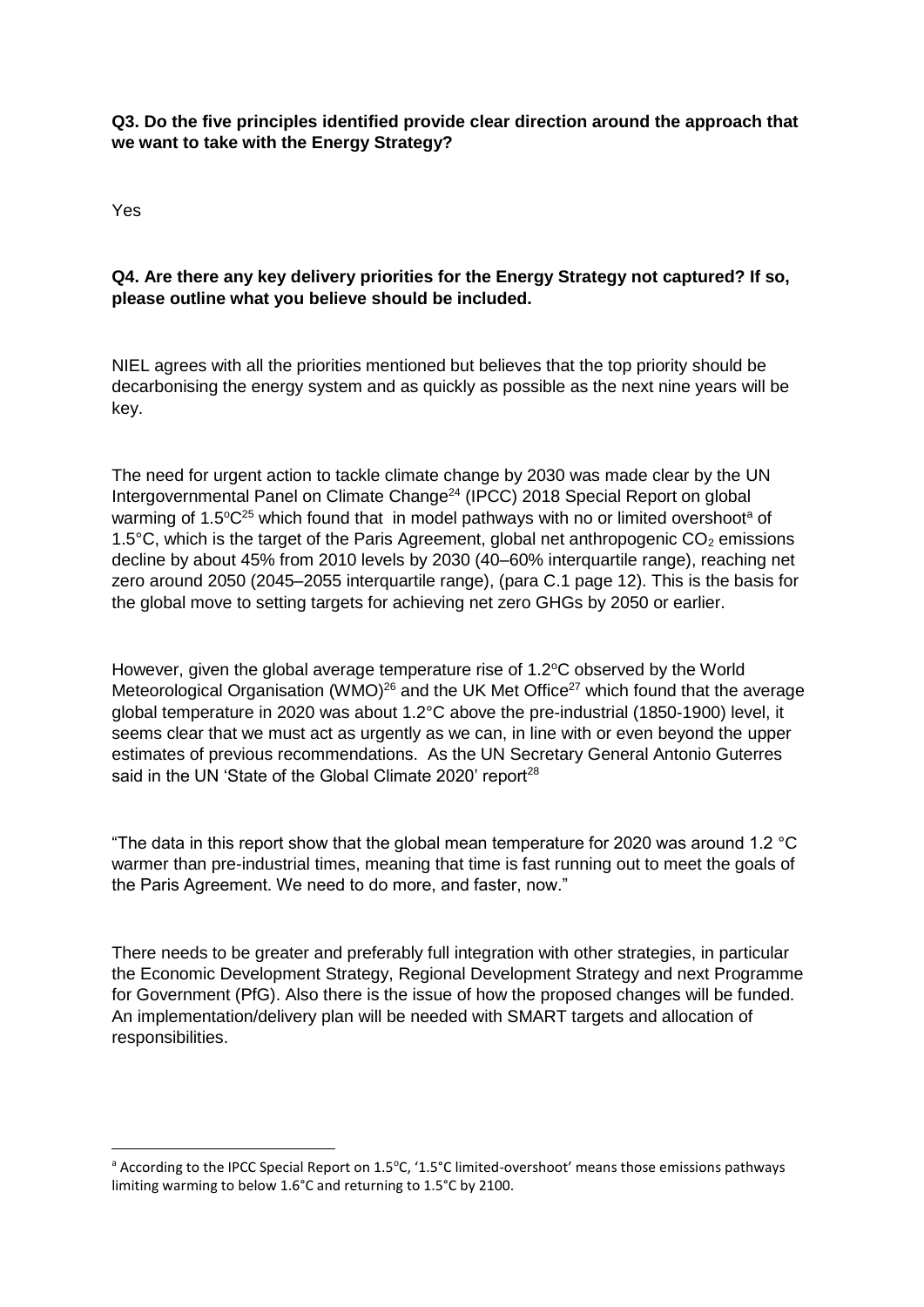There is also an argument for a dedicated energy and climate change department in the short-medium term which is empowered to encourage behaviour change and penalise behaviours that are not working towards the priorities.

As well as helping to mitigate climate change NIEL believes that the planning of NI's renewable and fossil fuel free energy system needs to adapt to climate change so that the system is designed to be able to withstand the greater risks from extremes in weather<sup>29</sup> that are predicted for example, by the third Climate Change Risk Assessment which highlighted

"Risks to infrastructure networks (water, energy, transport, ICT) from cascading failures."

"Risks to business locations and infrastructure from coastal change from erosion, flooding and extreme weather events."

These risks need to be accounted for in the upgrading of existing systems and the design of any new systems.

**Q5. Do our proposed indicators adequately allow us to measure success at achieving the proposed Energy Strategy outcome? If not, please advise on what alternative metrics should be used. a) Carbon emissions from energy-related sectors b) Jobs and turnover in the low carbon and renewable energy economy c) Domestic energy costs relative to household income d) Business energy purchases relative to business turnover e) Households in fuel poverty f) Relative electricity & gas prices** 

NIEL would support the use of these five indicators although it is not initially clear how emissions from fuels used by aviation and shipping are to be measured and accounted for in NI's energy footprint. These fuels should be included in the measurement of NI's energy footprint and some means of accounting for the embedded emissions in our consumption of products should also be a measured and accounted for.

Also, if the overall objective is decarbonisation, the indicators in their current form appear to be too focussed on costs. The distinction between domestic energy costs relative to household income and households in fuel poverty is unclear, given that

"A household is in fuel poverty if in order to maintain an acceptable level of temperature throughout the home, the occupants would have to spend more than 10% of their income on all household fuel use."

As regards fuel poverty, for a long time NI had the highest levels of fuel poverty in the UK. In 2011 the fuel poverty rate in NI was 42%, though by 2016 this had dropped to 22%<sup>30</sup> though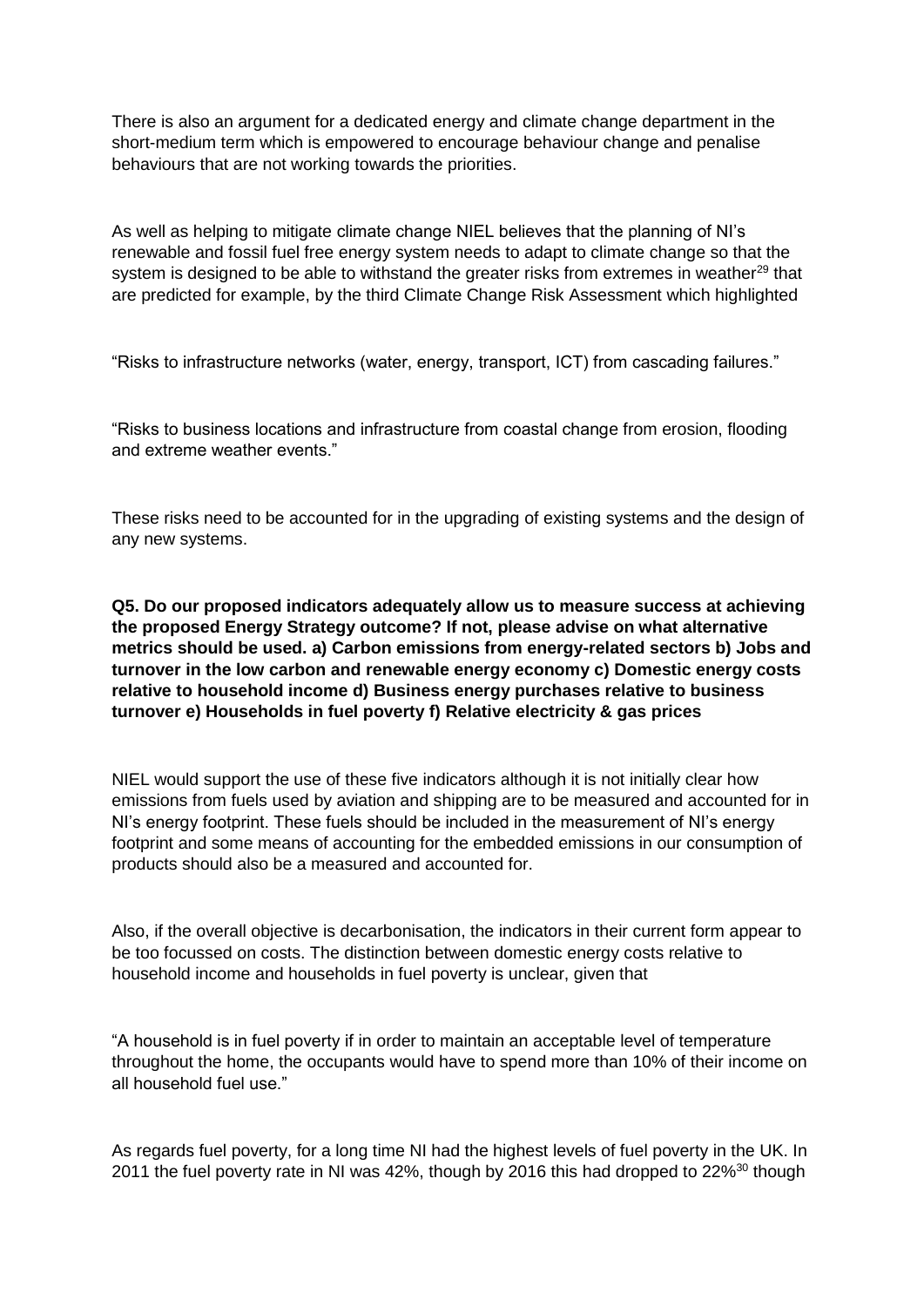this drop is interpreted as being mainly down to the reduction in fuel prices during that time, as well as increased income levels and a reduction in energy use. While this is good in terms of fuel poverty this does not necessarily reflect any improvement in the insulation levels or efficiency of buildings or the reduction in energy consumption. As such this indicator may not reflect any decarbonisation of energy, which NIEL believes should be the priority and so on balance, there is probably no need for both these draft indicators. The carbon footprint or GHG footprint of buildings or of certain sectors might be a better metric.

Overall, there is evidence that tackling climate change can also help reduce fuel poverty. A HSBC evaluation<sup>31</sup> of the various economic stimuli packages from around the world highlighted the benefits of tackling climate change and although the benefits were not taken into account in the formal scoring the authors acknowledged that energy efficiency measures,

"also enhance energy security and help the less well off with their fuel bills"

# **Q6. Do you think there are significantly different illustrative scenarios which should be developed? If so, please provide further information**

NIEL believes that there is likely to be a high level of electrification in transport and heating options but that the most likely is Scenario 4. Current building regulations would need to be significantly improved to ensure that all new builds are capable of being Net Zero carbon and that heat pumps would operate at optimal efficiency.

NIEL notes the increasing role for biofuels, as outlined in figure 10 on page 37. However, there are a number of issues with growing demand for biofuels, above all that the increasing demand for biofuels has led to rainforest in Indonesia and Malaysia for example being burned (which adds to global warming by releasing massive amounts of carbon dioxide, especially when that rainforest is on peatland, as is the case in much of Indonesia) or clear felled to make way for monocultures of palm oil plantations which have little or no biodiversity value. This has had a particularly detrimental effect on the orangutan in Borneo and Sumatra for example. According to the Orangutan Foundation International, it is estimated that between 1,000 and 5,000 orangutans are killed every year because of palm oil development<sup>32</sup>. In the last decade, orangutan populations have probably decreased by 50% in the wild, primarily due to deforestation resulting from intense legal logging, illegal logging, conversion of forest to palm oil plantations and timber estates, mining, clearing forest for settlements, and road construction<sup>33</sup>. Therefore, if biofuels are to play a part in decarbonising energy in NI, the supply of biofuel should be regulated to ensure it meets sustainability criteria and does not result in damage to important high value nature habitats or species and aligns with Principle 4 requiring fossil fuels to be replaced with 'indigenous renewables'.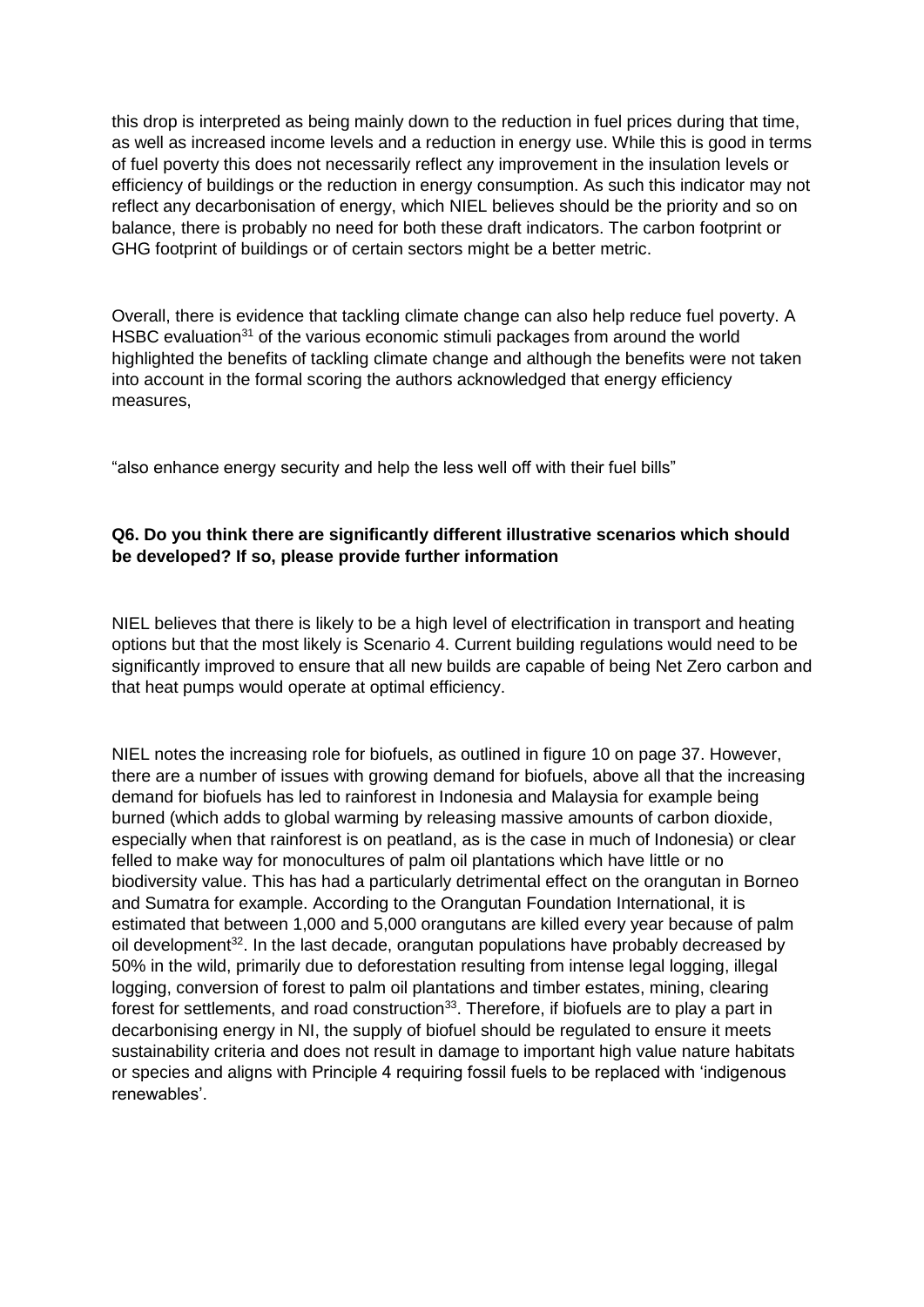**Q7: Do you agree with the four consumer population groups we have identified? Please advise on key considerations within each. a) Domestic vulnerable consumers b) Other domestic consumers c) Small businesses d) Larger businesses** 

Yes.

**Q8: Do you agree with the five measures identified to "enable and protect" consumers? If not, please outline what else should be included? a) Making available information and advice b) Offering proactive "wrap-around" support c) Providing financial support measures d) Driving change e) Reviewing statutory protections** 

Yes. There is the potential for the addition of a sixth measure, namely the removal of barriers to development and the empowering of active consumers through decentralisation.

**Q9: Do you agree with the proposed scope of the "one stop shop"? Please advise on any different activities you think should be included. Energy Strategy for Northern Ireland Consultation on Policy Options 12** 

Yes. The designated body could also be responsible for delivery and enforcement of the policy.

**Q10: Which approach do you think should be taken to create this organisation? Please outline your rationale.**

No comment.

**Q11: Do you believe that additional financial assistance to protect certain groups of consumers should be introduced? If so, please identify what consumers should be targeted and what support would be needed.** 

Yes. Those in fuel poverty, the least efficient buildings and those with larger energy demands should potentially be prioritised for financial assistance. Assistance for small businesses could also be considered: e.g. 50% grant to install low carbon measures. The remit of NISEP may need to be reviewed as part of any expansion of the provision of financial assistance.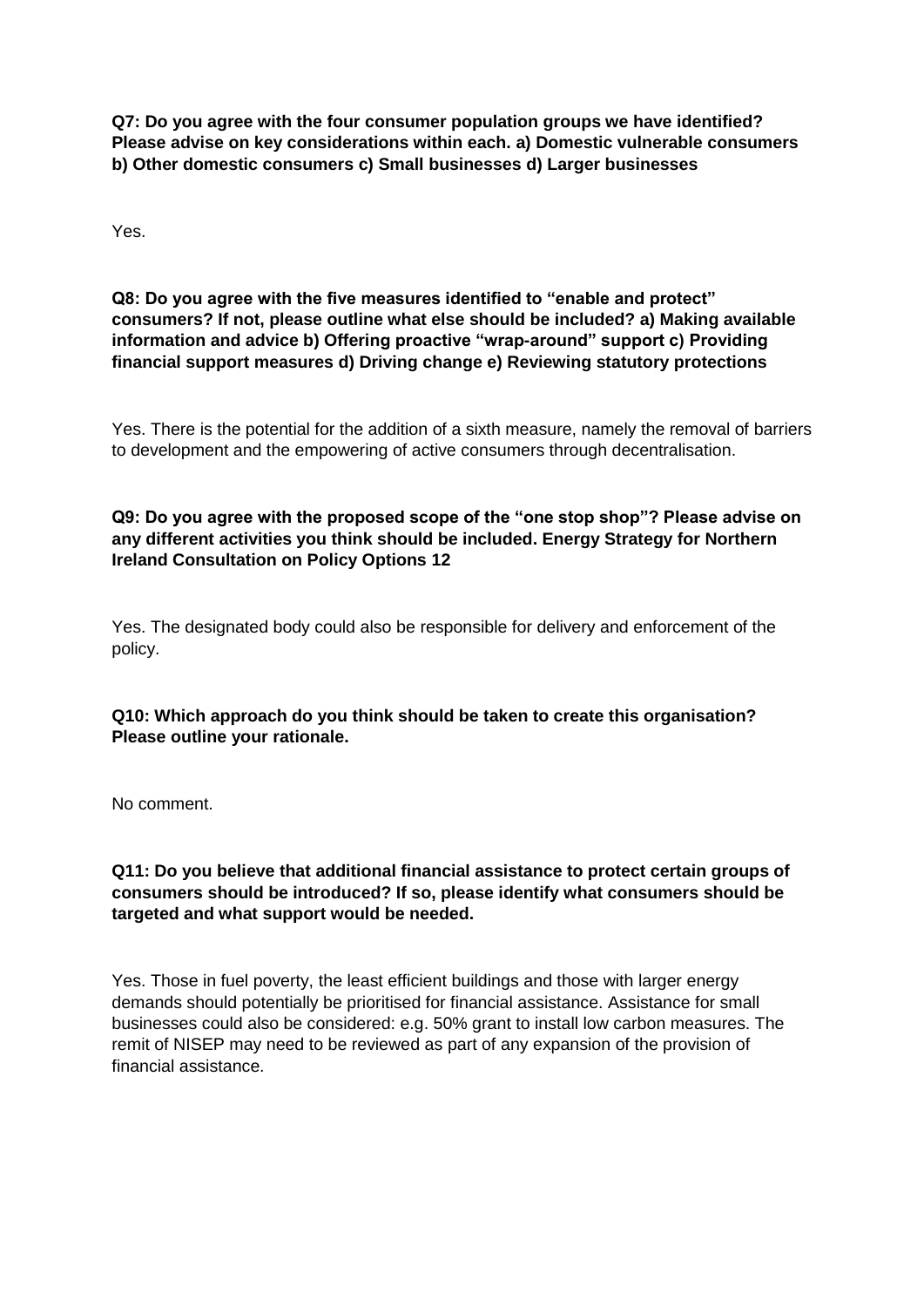# **Q12: Do you agree with the four identified priority clean energy sectors: a) Energy efficiency b) Renewable energy c) Hydrogen economy d) Circular economy Please advise on any additional areas that you believe should be prioritised and your reasons for this.**

No on the basis that transport should be a sector. Also, in terms of the hydrogen economy, this should be labelled as the renewable or green gas economy, which includes hydrogen and biogas but only as a transition fuel.

**Q13: Do you agree with the economic growth opportunities identified within energy efficiency? What supporting policies do you believe are needed to take advantage of these?** 

Yes.

NIEL is pleased to see the Energy Strategy recognise that "Energy efficiency is therefore a win-win for decarbonisation and economic growth."

It is important that the economic growth opportunities offered by reducing energy consumption are fully accounted for and taken and a long term plan to do that should be part of the 2050 Energy Strategy.

More people have been working from home as a result of the coronavirus pandemic and it is widely expected this may continue in the future. As a result there are potential opportunities in the technological/digital sectors to reduce or eliminate the need to travel and Invest NI may have a role in supporting innovation in those sectors.

### **Q14: Do you agree with the economic growth opportunities identified within renewable energy? What supporting policies do you believe are needed to take advantage of these?**

The potential for job creation in renewable energy and low carbon choices is enormous and must be maximised. This was illustrated by research for The Institute for Public Policy and Research<sup>34</sup> which concluded that greater investment in a green recovery and clean, lowcarbon jobs could create 1.6 million new jobs over the next decade in the UK, of which over 40,000 could be in Northern Ireland. This is more than three times the 11,700 FTE jobs in the low carbon and renewable energy (LCRE) economy in NI which generated £2 billion in 2017<sup>35</sup>. Of those 1.6 million jobs, half a million (560,000) could be created by improving the energy efficiency of homes, which would also help reduce fuel poverty and help the health and economic prospects of thousands. Action is required across government but it is important to recognise that many of the green economy policy options can generate benefits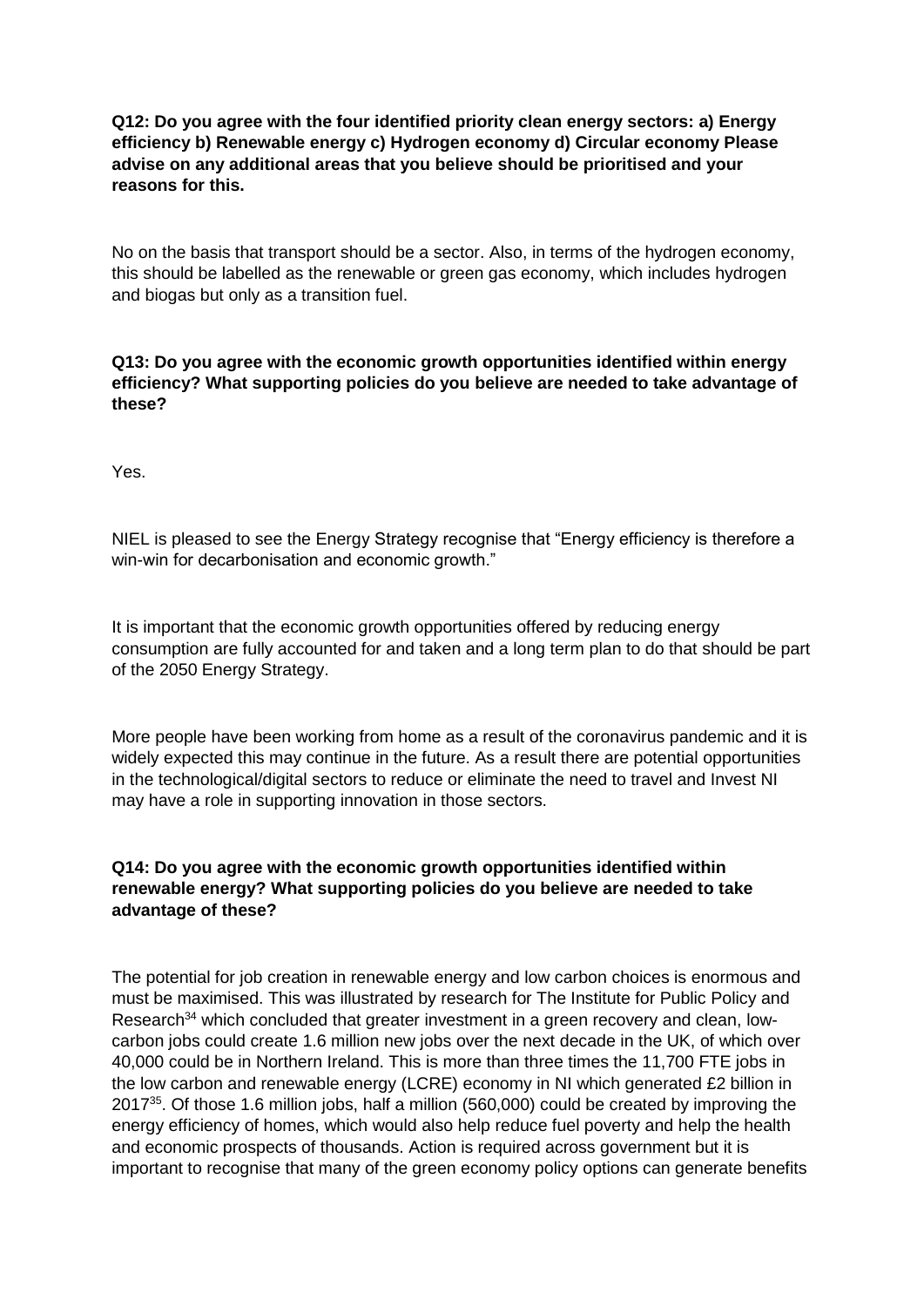across society, in line with the aims of the draft NI Programme for Government (PfG) 2016- 21. For example, the benefits from investing in better insulation in buildings could create jobs for people and firms (relevant to the Department for the Economy), reduce carbon emissions (relevant to DAERA) and reduce fuel poverty (relevant to the Department for Communities) by saving energy and making buildings warmer. This would have very positive impacts on the physical and mental health of those who would be taken out of fuel poverty and live in warmer properties (relevant to the Department of Health) and all of this could be delivered by improving building regulations, which is the responsibility of the Department of Finance.

In order to make the most of the economic opportunities offered by energy efficiency, NI needs to make different investment choices. As the CCC<sup>36</sup> said, a priority for the Cabinet Office and No.10 is to

"Integrate Net Zero into all policy making, and ensure procurement strategies are consistent with the UK's climate objectives"

Related to that is the need to end support for fossil fuel generation e.g. for any upgrading of fossil fuel power stations.

NIEL believes that the NI administration should lead by example and ensure that by 2030 it is powered only by renewable sources. The purchasing power of the government and all the statutory bodies in NI is massive and provides a huge opportunity to drive the development of a green economy. Procurement expenditure accounts for some £3bn annually, representing a quarter of the NI Executive's budget<sup>37</sup>. If the Department of Finance and the Executive ensured this expenditure was as green as possible it could make a huge difference to reducing Northern Ireland's ecological footprint and should help support green, low carbon industries, many of which could be local. As the NI Finance Minister<sup>38</sup> said in relation to a reported £31 million in savings achieved under a new contract which will see 100% renewable energy supplied to government buildings

"*procurement can be a key lever in the transition to a Green Economy*."

NI could learn from Scotland's sustainable procurement duty, outlined in the Procurement Reform (Scotland) Act 2014<sup>39</sup> which aligns with the Scottish government's purpose to create a more successful country, with opportunities for all of Scotland to flourish, through increasing sustainable economic growth.

The CCC provided further detail on the financial implications of net zero in a letter to the AERA Minister dated 1<sup>st</sup> April<sup>40</sup> when it said the following:

"Business models that are not compatible with a Net Zero future are increasingly risky."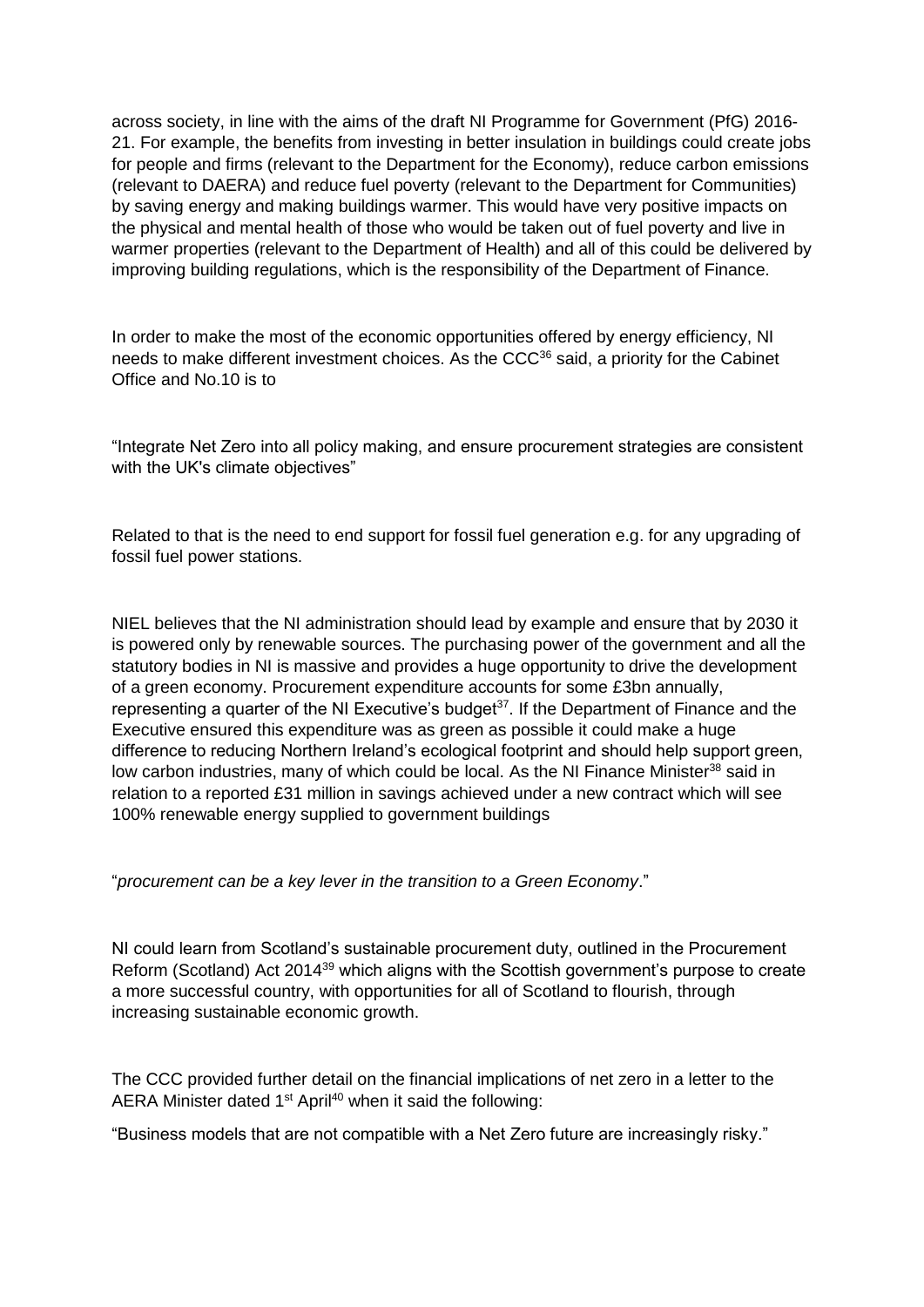"A slower path to decarbonisation in Northern Ireland would bring large-scale risks that would be difficult to manage"

"In addition to green recovery opportunities and the investment requirements and operational savings, there is overwhelming evidence that reducing greenhouse gas emissions will be beneficial to public health in Northern Ireland."

"Our scenarios require that almost all new purchases and investments in Northern Ireland are in zero-carbon solutions by 2030 or soon after, and virtually all technology in Northern Ireland is zero-carbon by 2050."

This makes a clear case for NI to make investment and divestment choices that will ensure the achievement of net zero GHGs in NI is a priority above all other options, and to stop investment in high carbon options completely. The case for developing a green economy was made in the House of Commons Environmental Audit Committee in its "A Green Economy"<sup>41</sup> report which said

"*The whole economy needs to be green and traditional sectors of the economy will need to be transformed"*

This would for example, raise questions about the need for a gas storage facility at Islandmagee on the basis that NI should not be investing in fossil fuels.

NIEL believes NI needs to fully assess the potential for all forms of low and zero carbon renewable energy sources on land and in the sea.

# **Q15: Do you agree with the economic growth opportunities identified for hydrogen production, demand and manufacturing within the hydrogen economy? What supporting policies do you believe are needed to take advantage of these?**

It seems there are opportunities from a hydrogen based economy but on the basis that generating hydrogen from fossil fuels is not a long term option then the only option is to generate hydrogen using electricity from renewable sources. This however raises the question of how that hydrogen would be used. There may be a good opportunity to decarbonise heating using hydrogen as opposed to using hydrogen for transportation as that would, in effect, be using renewably produced electricity, which itself is a fuel source for EVs and other transportation options as well as a heating source, to generate another form of transportation fuel. As such, the merits of hydrogen are dependent upon the proposed use of hydrogen as well as the source of the hydrogen.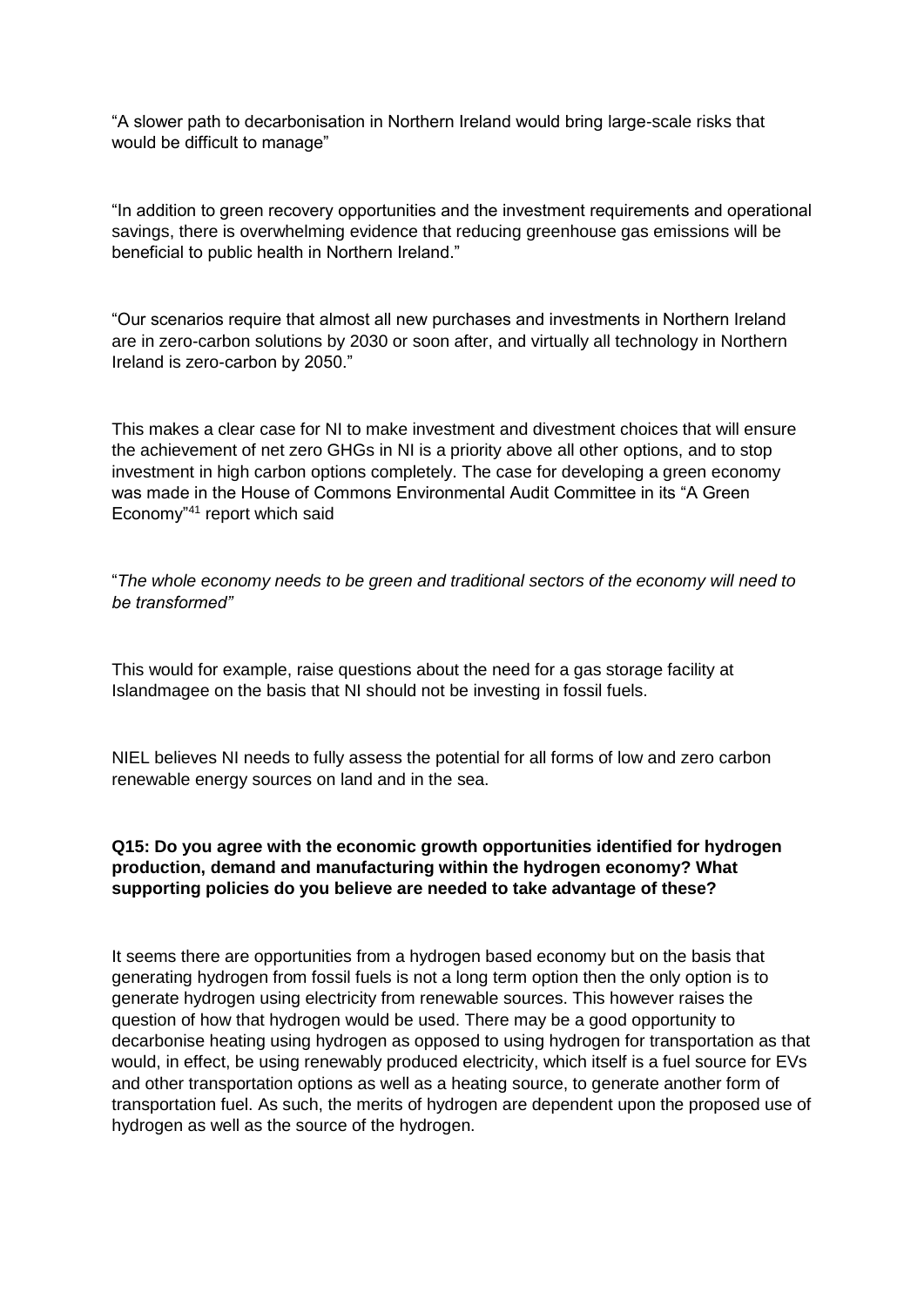# **Q16: Do you agree with underpinning principles identified within the circular economy? What supporting policies do you believe are needed to take advantage of the potential economic opportunities?**

Yes, this is very welcome. The development of a circular economy would however require the buy in of the NI Executive and all departments. As the University of Ulster $42$  said in its draft budget consultation 2021

*"*Creating a zero-carbon economy will require a 'Whole of Government' response and can help support economic growth"

The University went on to say $43$  that

"As well as delivering environmental benefits, there is also the potential to deliver significant economic benefits and create jobs."

As such a cross departmental Executive wide, long term, green recovery plan for NI is needed which is based upon the Sustainable Development Goals<sup>44</sup> and will contribute to their achievement.

# **Q17: Do you agree that we should develop a green innovation challenge fund? If so, what scale and type of innovative projects should this support?**

Yes, investment in zero carbon options is needed now and in the longer term so the proposal to develop a green innovation challenge fund is very welcome. However, on the basis that it is clear the NI's energy sector needs to be decarbonised by 2050, the finding for green innovation must be long term and not short term. Obviously if funding is to be provided for any particular project that is likely to be, by nature, shorter term, but long term funding needs to be made available for the development and refinement of green and zero carbon technologies.

**Q18: Do you believe that we should work with the Utility Regulator to review how energy regulation can facilitate a green recovery and green innovation? If so, how can this be done in a way which protects consumers from the higher risks associated with innovation projects?** 

Yes. The Utility regulator could play an important role in ensuring that NI's energy is renewable and sustainable.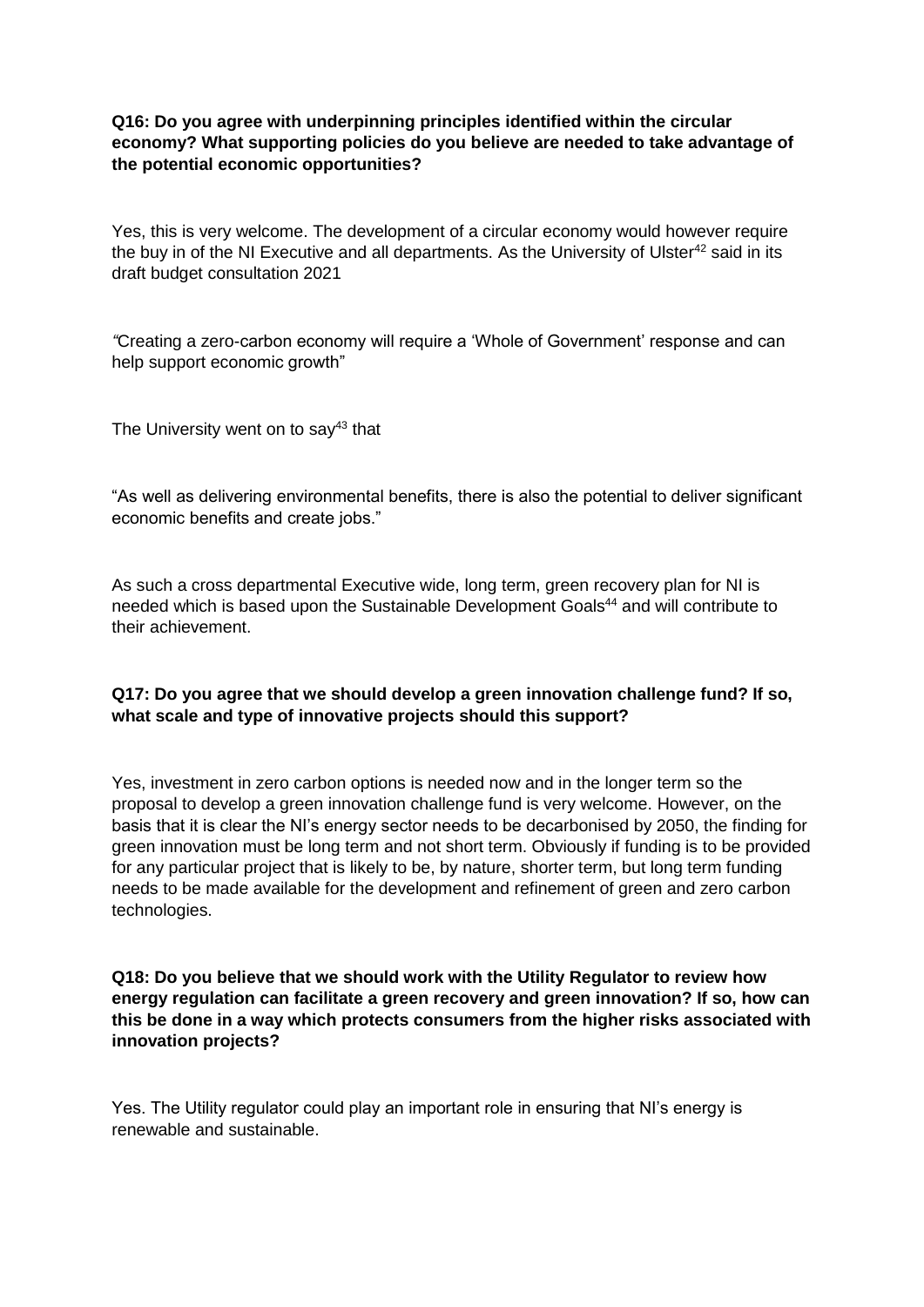**Q19: Do you agree with a focus on research mapping, research funding, business linkages and UK opportunity scanning to maximise the impact of the local research base with clean energy specialisms? Please identify specific opportunities in the local research base that could be progressed.** 

This will be important but most of this should already be known. Anything that will help improve the efficiency of sustainable renewable energy production in NI will be welcome. NIEL would refer the department to groups like Action Renewables who would be better placed to advise on mapping such opportunities.

# **Q20: Do you believe that utilising and tailoring existing education and training routes can meet the short-term skills needs of the clean energy sector? How can activities within these routes be shaped to meet the needs of the sector?**

NIEL believes that having more tailored and relevant training opportunities that will equip people with the skills necessary to implement the transition to a net zero carbon energy sector is essential. However, NIEL is not best placed to advise on existing education and training routes but recognises that training may not be able to meet the short term/immediate needs of the clean energy sector depending on how quickly that sector expands due to the length of time such training takes. NIEL understands that Invest NI previously invested a lot of time and effort in working with third level education establishments (universities and FE colleges) on creating training opportunities, apprenticeships and academic courses in relation to renewable energy. This was very welcome. However, a change in UK government support and policy meant that these foundations were not properly built upon. This is why setting the right long term policy is so important. NI's energy system will have to be carbon free and hopefully GHG free in the long term and for the long term. A such the provision of appropriate training is a key component of the just transition that is needed to prepare NI for the anticipated changes ahead of us. This fits with the recommendation of the CCC<sup>45</sup> to the Cabinet Office and No.10 to

"Integrate Net Zero into all policy making, and ensure procurement strategies are consistent with the UK's climate objectives"

# **Q21: Do you agree with the proposal to establish an Energy Skills Forum to shape the future skills needs of clean energy sector? If so, what do you believe the role, remit and membership of such a group should be?**

Yes. NIEL would recommend that the department should engage with relevant stakeholders to help develop any such forum.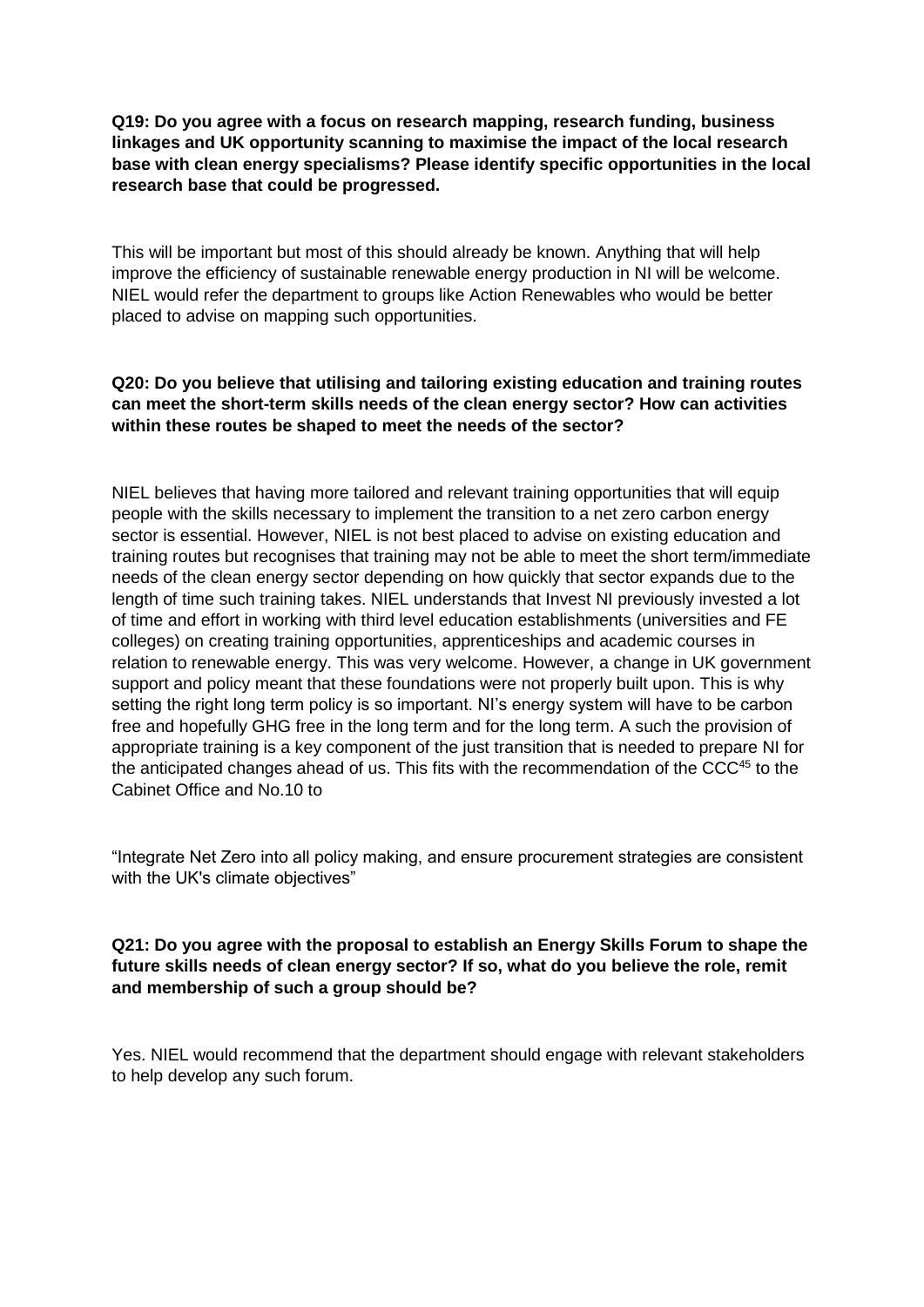# **Q22: Do you believe that there is a need for specific measures aimed at ensuring a just transition in Northern Ireland? If so, please advise on what the focus of these should be in addition to the education and training routes already proposed for a low carbon workforce.**

Yes. As outlined in response to Q20, ensuring a just transition is a key component of reaching net zero as it is essential that the move to a net zero carbon economy managed in a way that respects worker rights and is achieved with the help and input of employers and employees to ensure the positive economic opportunities are maximised. In relation to a just transition, the CCC said in 2019<sup>46</sup>,

"The transition, including for workers and energy bill payers, must be fair, and perceived to be fair. Government should develop the necessary frameworks to ensure this. An early priority must be to review the plan for funding and the distribution of costs for businesses, households and the Exchequer."

NIEL believes that NI could and should adopt an approach similar to that taken in Scotland. The Scottish Government established the Scottish Just Transition Commission<sup>47</sup> in 2019 to advise on a net-zero economy that is fair for all. The Scottish principles for a just transition state that action to reduce net greenhouse gas emissions should: support environmentally and socially sustainable jobs; support low-carbon investment and infrastructure; create decent, fair and high-value work in a way which does not negatively affect the current workforce and overall economy and contribute to resource efficient and sustainable economic approaches which help to address inequality and poverty. The Scottish Government also committed funding to a just transition with £100m pledged towards a Green Job Fund, £60m to help industrial and manufacturing sectors decarbonise, £70m for improved refuse collection infrastructure and £150m to deliver a 50% increase in woodland. Similar funds in Northern Ireland should be established to help create opportunities for blue and green infrastructure, sustainable tourism, nature restoration, to mitigate against climate change and help progress other key Executive priorities. NIEL welcomes the Department for Infrastructure's commitment to £20m for Green and Blue infrastructure in June 2021 and the £2.8m funding for greenways announced on 16th September 2020. These are steps in the right direction, however, more action and longer term planning and funding will be required.

# **Q23: Do you agree that an energy savings target should be set for Northern Ireland?**

Yes. Reducing the demand for energy also has to be a major part of the drive to decarbonise energy.

As far back as 2002, the potential for saving energy was highlighted by the Cabinet Office's Performance and Innovation Unit (PIU) 2002 report on energy efficiency which found that there is the potential to save approximately 30% of final energy demand across all sectors amounting to reduced costs to customers of £12,300,000,000 (£12.3 billion) annually.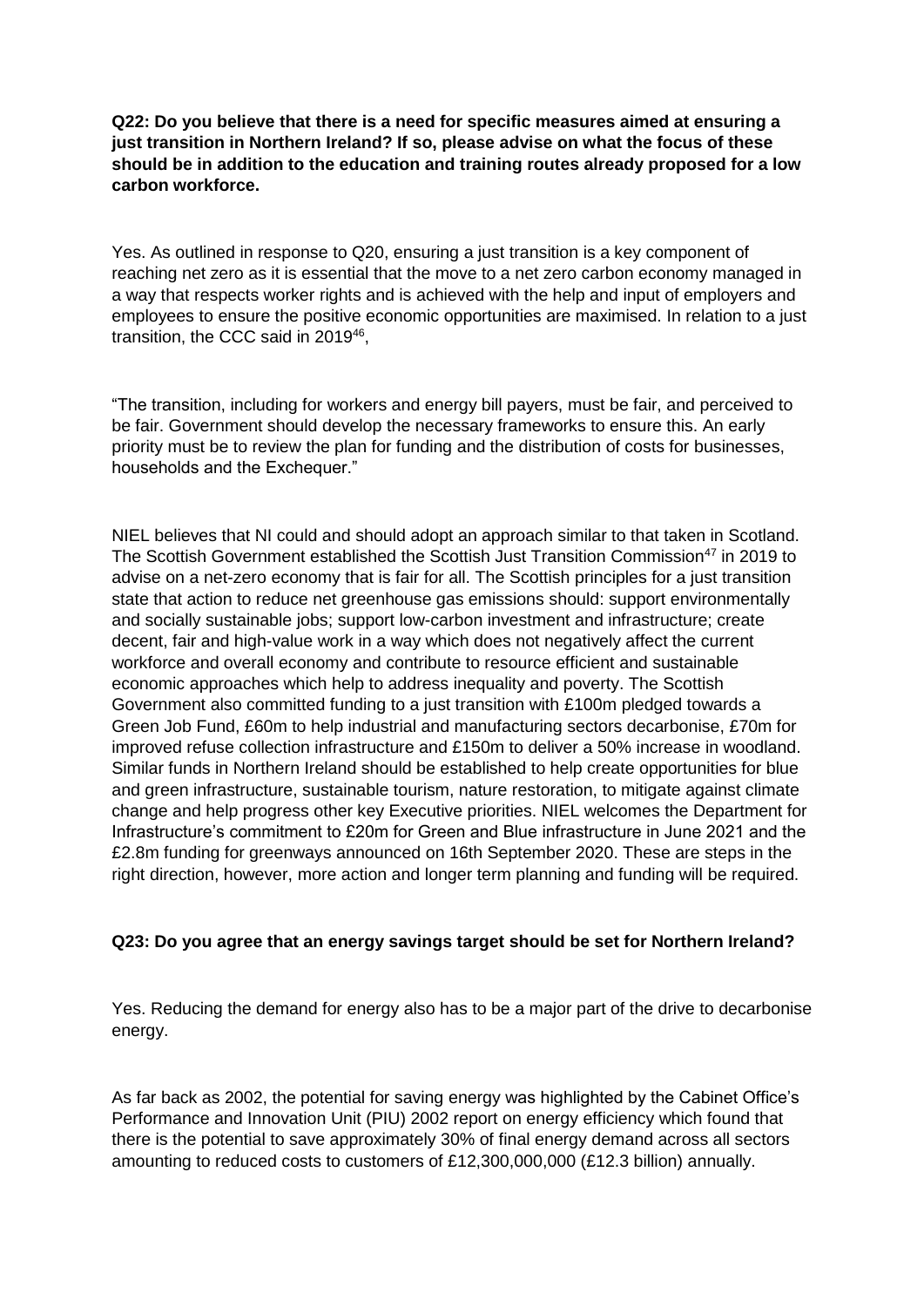According to the National Infrastructure Committee<sup>48</sup> smart power – principally built around three innovations, Interconnection, Storage, and Demand Flexibility – could save consumers up to £8 billion a year by 2030, help the UK meet its 2050 carbon targets, and secure the UK's energy supply for generations. According to The Carbon Trust<sup>49</sup>,

"Energy storage could save £2.4 billion a year system wide by 2030; if regulatory hurdles are overcome this could rise to £7 billion a year."

# **Q24: Do you agree that Minimum Energy Efficiency Standards should be set to drive improvements in energy efficiency? If so, what buildings should be the early priorities for introducing minimum standards?**

Yes. The most inefficient buildings should be targeted first. New build properties should be addressed through improved Building Control standards. The 390,000 domestic dwellings currently below EPC band C should be the early priority, with further consideration given to improving to band B, once a cost benefit analysis has been carried out.

# **Q25: Do you agree with the general scale and proposed pace of change outlined in DoF's five phase plan for building regulations? If not, please outline what achievable timescale or programme should be implemented and your rationale for this.**

NIEL is not best placed to advise on building regulations but would be generally supportive of the timetable proposed but that there should be a higher level of ambition with a greater role for decentralised carbon neutral gas provision.

### **Q26: Do you think that we should seek to explore how the rates system can be used to encourage energy efficiency? If so, please outline key issues that would need to be considered.**

Yes. NIEL understands that, for example, WWF NI previously proposed a scheme whereby rates rebate would be offered to homeowners for installing energy efficiency measures $50,51$ .

# **Q27: Do you agree that we should introduce a pilot domestic retrofit scheme by spring 2022, followed by a substantive scheme as part of a "one stop shop" approach? If so, what changes are needed to the wider energy efficiency support landscape to ensure a joined-up approach?**

No. It is absolutely clear that the energy performance of the vast majority of buildings in NI needs to be improved, in many cases radically improved. The consultation document says on page 75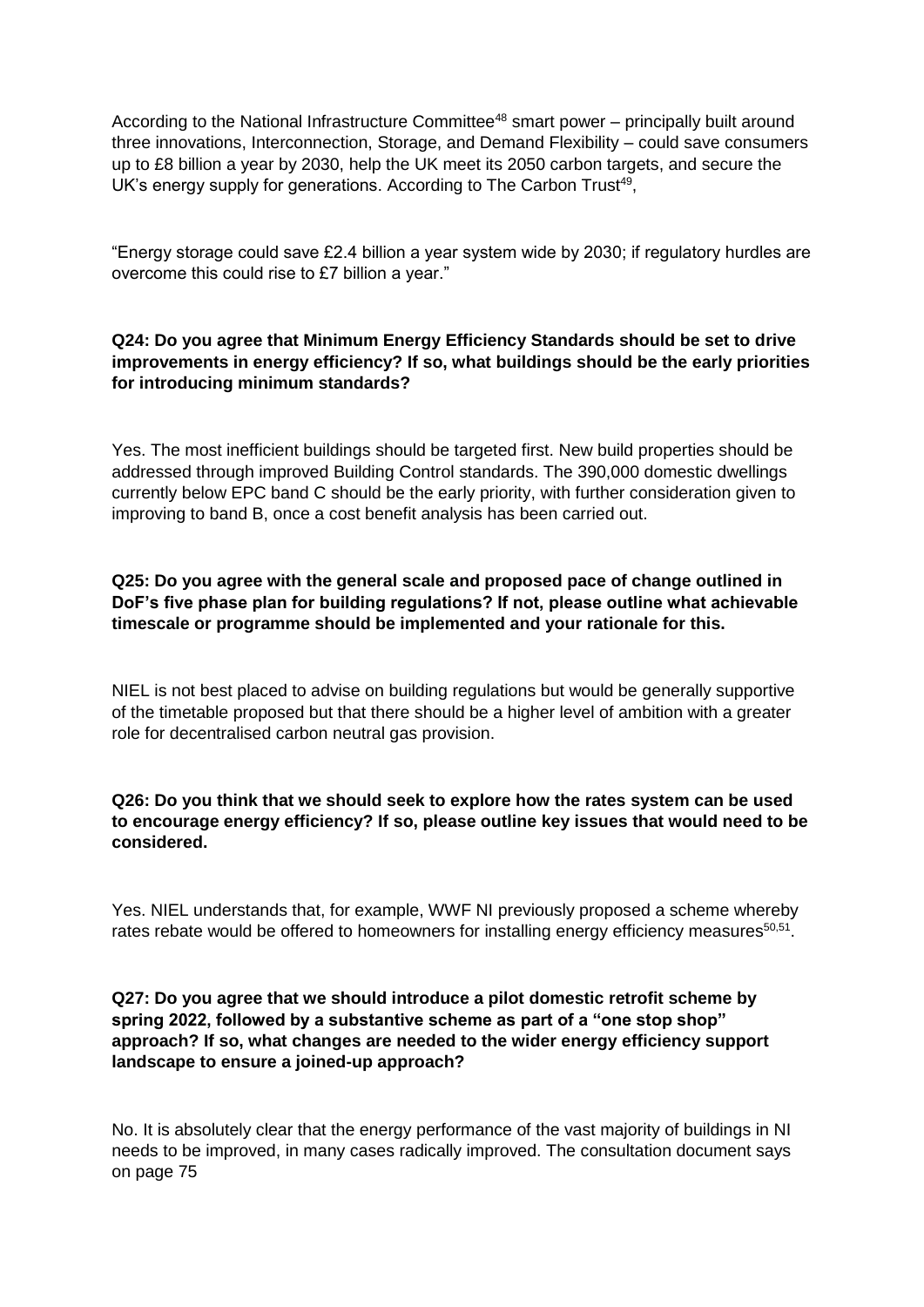"We recognise that the current standards for new buildings in Northern Ireland need to be uplifted"

NI has for many years had higher levels of fuel poverty than any other region of the UK or Ireland. While the levels of fuel poverty fluctuate, the need for improvement in NI's buildings is absolutely clear. As such, a pilot project if not what is needed, but a strategic, thorough, long term plan to improve the efficiency rating of NI buildings, starting with the least efficient.

The CBI<sup>52</sup> has recognised the benefits of insulating properties and called for government action to

"Deliver jobs and energy savings by retrofitting homes and buildings to be more energy efficient and switch to low-carbon heating."

The PSO should be reviewed and alternative models explored including private funding models, to provide green mortgages to low interest loans for those who are not covered by NISEPs replacement.

**Q28: Do you agree that we should ring-fence the PSO funding for vulnerable consumers including the fuel poor? Please advise on changes you believe should be made to the level and scope of the PSO for energy efficiency.** 

Yes.

### **Q29: Do you believe that green private finance solutions have a role to play in supporting domestic consumers to invest in energy efficiency? If so, what specific green finance solutions should be explored?**

Potentially, though government should take the lead in terms of policy and funding for such measures. Please refer to the use of rate rebates as an incentive for installing energy efficiency measures, as outlined in NIEL's response to Q26.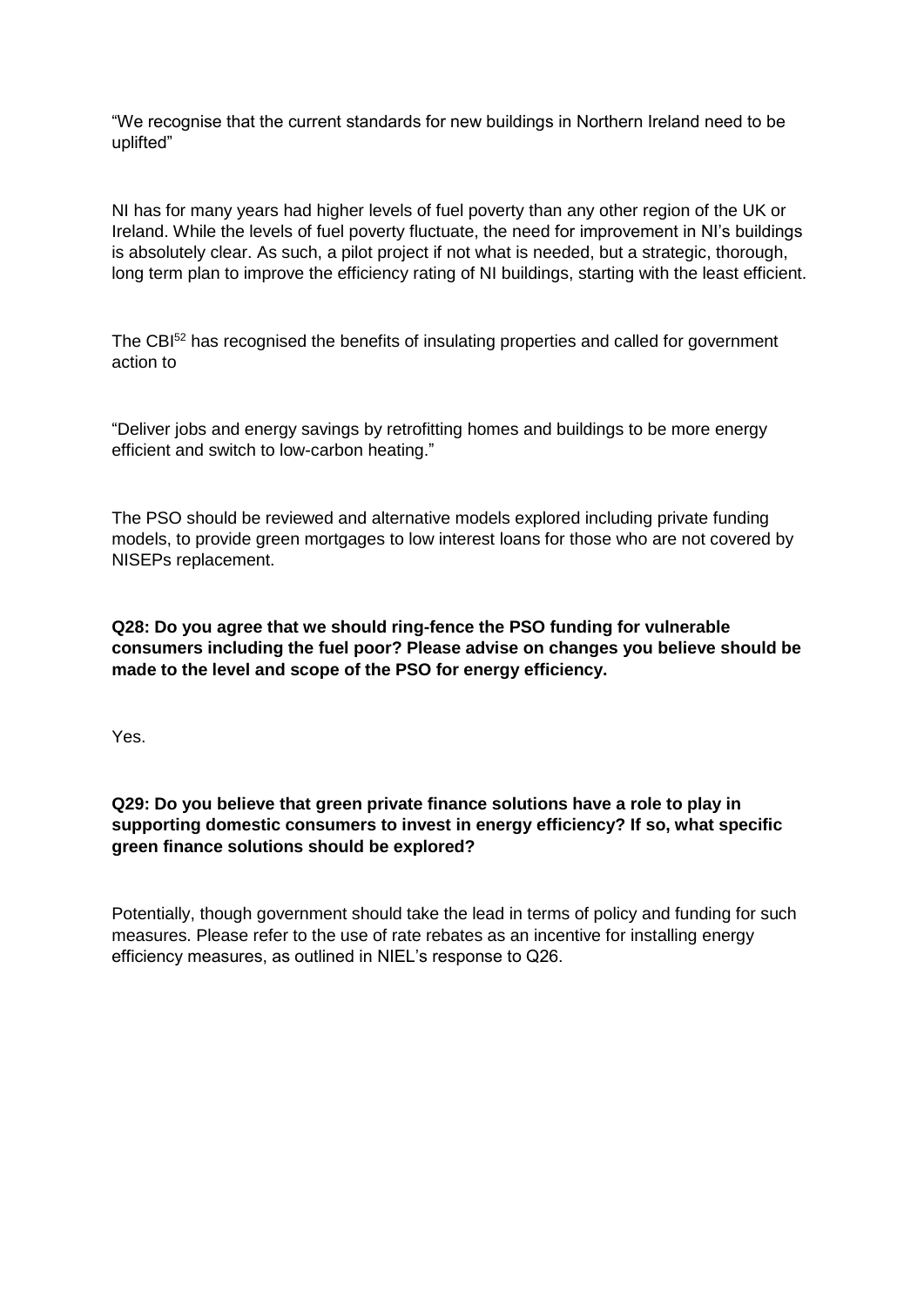**Q30: Do you agree that Invest NI should deliver a pilot energy efficiency support scheme for businesses, to be followed by a substantive scheme delivered through the proposed "one stop shop" organisation. If so, what type of support do you believe is most appropriate for different groups of business consumers?** 

There are many schemes of this nature and as such a pilot scheme would not be necessary. There are a number of organisations who have prior experience in this area including for example, the Energy Savings Trust, Carbon Trust, Invest NI and Action Renewables.

### **Q31: Do you believe that green private finance solutions have a role to play in supporting non-domestic consumers to invest in energy efficiency? If so, what specific green finance solutions should be explored?**

Potentially, yes, for example through grants and low interest loans to enable the installation of energy efficiency measures.

# **Q32: Do you agree that we should seek to develop skills and capability, enhance quality assurance and standards, and use an accreditation body to provide guarantees on work undertaken by the energy services for retrofit sector? If so, how can we help to prepare the sector for these changes?**

Yes. The Microgeneration Certification Scheme (MCS) under the NI Renewables Obligation (NIRO) is generally viewed as a success and this could be expanded.

If an accreditation body is to be established, then a long term approach will be necessary to ensure that training in the necessary skills and quality management is available. This means that a decision on this would need to be taken soon.

### **Q33: Do you agree that information, awareness and behavioural change should be a key strand of future energy efficiency support? If so, what are the key behaviours that should be targeted?**

Yes. However, simply relying on consumer choices is unlikely to bring about the levels of change needed. NIEL believes building regulations need to be change so that it is compulsory to have much more energy efficient buildings and financial incentives must be provided such as that referred to in response to Q26.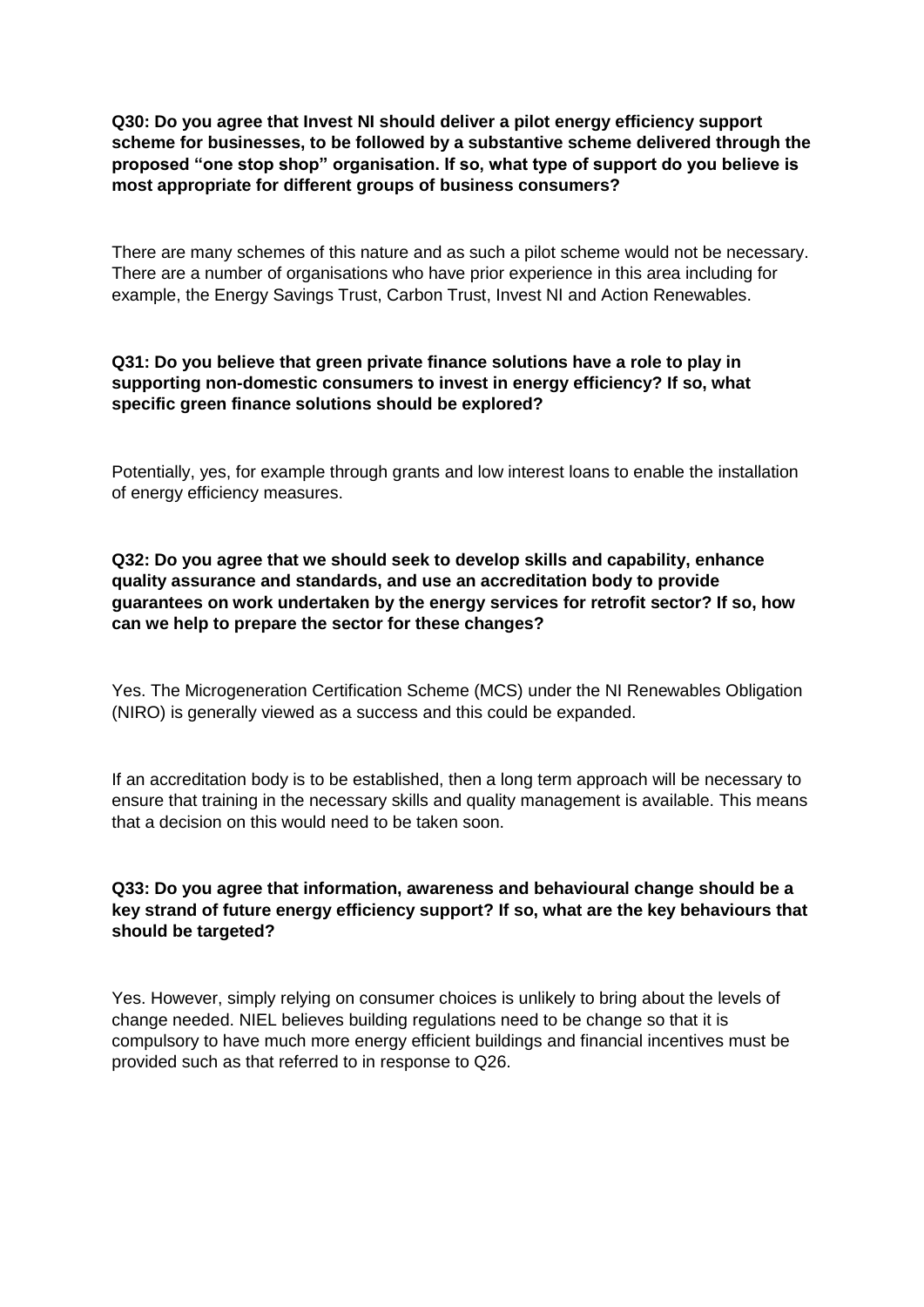**Q34: What measures do you think can have the most impact to support people to reduce the miles they travel in private vehicles? Please explain your rationale. Replace Fossil Fuels With Indigenous Renewables** 

The Energy Strategy states on page 86 that

"Significant investments have been made in walking, cycling and public transport infrastructure in Northern Ireland to try to reduce the amount of miles that people travel in private vehicles."

However, as the Energy Strategy also points out

"There has been little to no shift towards active or sustainable transport since the Travel Survey for Northern Ireland was first carried out twenty years ago"

It therefore seems that the investments made in active travel and public transport have resulted in minimal or no change in the uptake of those options.

According to Sustrans, the claim that significant investments have been made in walking, cycling and public transport infrastructure is debatable. According to Sustrans, in recent years the per capita spend on walking and cycling in Northern Ireland was £2. By comparison, the equivalent spend per capita in England is £7, in Wales £10 and in Scotland £25. In 2020, the Republic of Ireland committed to investing 20% of its entire transport budget on active travel and the equivalent active travel spending figure is £66 per head of population<sup>53</sup>.

Rather than thinking about how to move cars through cities and around NI, the Executive needs to think about how to move people through cities and around NI. In this context, NIEL welcomes the statement in the Energy Strategy on page 86 that

"We need to take steps to help consumers to reduce travel and move towards active travel and public transport."

NIEL believes that the NI Executive, in particular the Department for Infrastructure should do more than encourage a shift away from private car use to active transport and public transport, and should actually provide the infrastructure and services that will ensure higher levels of active travel and public transport. For example, according to the Department of Infrastructure, there were 3.7 million passenger journeys on Glider services since they were introduced on 3 September 2018 up to 31 March 2019<sup>54</sup> and the use of the Comber Greenway has risen by 75% between April and November 2020<sup>55</sup>.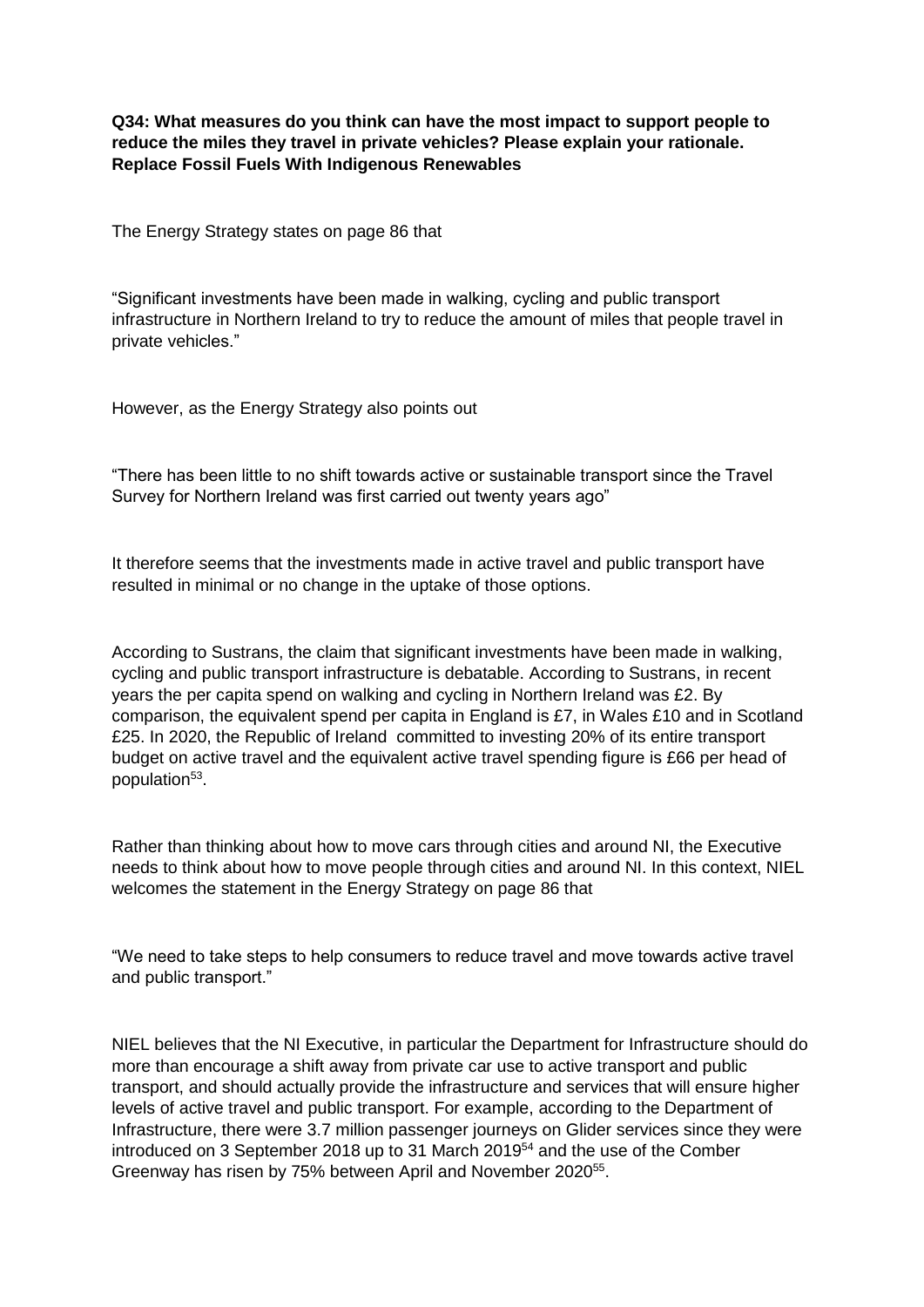Greater levels of investment in broadband should also help encourage a shift away from private car use for commuting if there is more home based working. As Edmund King from the AA said in 2020<sup>56</sup>

"in future, we should invest more in broadband because what this current crisis has shown is that the majority of companies can continue working from home, and it can be more efficient." 57

There are other legislative and policy measures that could be adopted to encourage greater use of active travel and use of public transport including the introduction of an Active Travel Bill and an increase in investment in active travel and public transport. The private car continues to dominate day-to-day travel in Northern Ireland, with 70% of our journeys made by car and this is also reflected in the very high levels of spending on roads versus public transport in Northern Ireland, as compared to England, Scotland and Wales. According to the National Audit Office<sup>58</sup>, in 2017-18, 59% of the NI transport budget was spent on roads with 18% spent on railways, 11% on local public transport and 12% on other transport. By comparison in England 31% of the transport budget was spent on roads, 59% on railways and 8% on local public transport. In Scotland 42% of the transport budget was spent on roads and 47% on public transport (39% on railways and 8% on local public transport). In Wales 45% of the transport budget was spent on roads and 51% on public transport (46% on railways and 5% on local public transport). NIEL would like to see a significant shift in spending so that so that the overall transport spend has at least a 50/50 split between roads and public transport, similar to the spending pattern in other UK administrations. The promotion of public transport and active travel is also crucial to delivering sustainable, low carbon solutions for connected infrastructure across Northern Ireland and can create significant economic, social and environmental benefits, and should receive greater support from the NI Executive.

The importance of having the appropriate infrastructure in place to enable an expansion in active travel was illustrated in the 2015 cycling strategy for NI 'Changing Gear'<sup>59</sup>, which has a three pillar approach to getting more people to cycle and these were 'Build', 'Promote' and 'Support'. The most recent Travel Survey for Northern Ireland shows that for the period 2017-19, cycling accounts for 1% of all journeys $^{60}$ .

Any active travel infrastructure must be safe and the safety of cycling infrastructure is a key issue. As outlined in Sustrans 2019 report 'Bike Life', concerns about safety was the top reason why people do not cycle or cycle less often. Furthermore, 80% of those surveyed said that more traffic free cycle routes away from roads would be useful to help them cycle more and 77% of those surveyed said more cycle tracks along roads physically separated from traffic and pedestrians would be useful to help them cycle more $61$ . The provision of safe, active travel infrastructure, i.e. separate from roads, which is much more extensive should also be integrated with public transport networks e.g. greenways to bus and train stations, and the provision of bike racks at public transport stations to further encourage this shifty to active travel. Also, increasing mileage allowances for travel to work by bicycle should also be applied.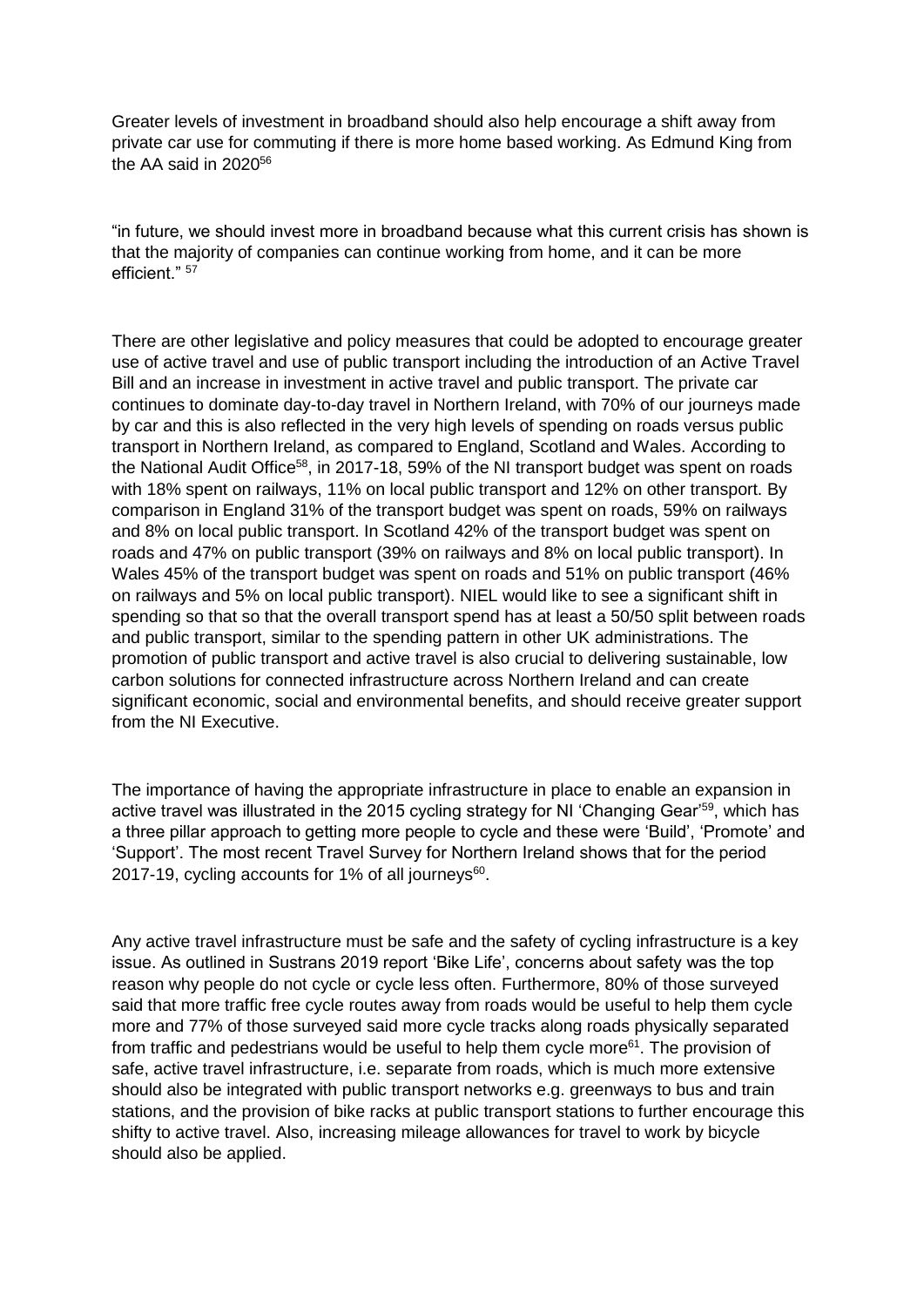Active travel also offers opportunities for increasing mental and physical wellbeing, reductions in pollution, improving air quality and economic benefits. For example, according to Cycling UK<sup>62</sup>, the average economic benefit-to-cost ratio of investing in cycling and walking schemes (active travel) is 13:1 while research for the UK Department of Transport found that cycling schemes can have benefit-to-cost ratios in the range of 5:1 to 19:1, with some returns as high as 35.5:1. This research also found that a typical "cycling city" could be worth £377 million to the NHS in healthcare cost savings, in 2011 prices<sup>63</sup>. By comparison, according to UK Department for Transport Road Investment Strategy: Economic analysis of the investment plan<sup>64</sup> the benefit-to-cost ratio for bypasses and link roads is 2:1. So clearly, investing in active travel offers a very positive return on investment, generally much better than road building and on top of that, greenways can also offer opportunities for enhancing biodiversity.

According to 'The Value of the Cycling Sector to the British Economy: A Scoping Study'  $(2018)^{65}$ , cycling's economic contribution to the UK is £5.4 billion with the larger share of this, £4.1 billion, coming from wider impacts, particularly reductions in loss of life, and reduced pollution and congestion. Products associated with the cycling industry contribute £729 million while tourism attributable to cycling contributes, at least, a further £520 million. The researchers described these as minimum estimates of the scale of the cycling economy and argued that if benefits associated with avoidance of climate change damage, reduced morbidity, improved mental health as a result of physical activity, and improved children's health were included, there would be an additional contribution of £3.0 billion. The research also found that cycling generates around 64,000 FTE jobs in the UK including jobs in tourism, sales and repair, cycle delivery, manufacturing, and cycle infrastructure. The report compared cycling to the steel industry which in 2016 had an economic output of £1.6 billion and supported 32,000 jobs.

According to Cycling UK $^{66}$ , the average economic benefit-to-cost ratio of investing in cycling and walking schemes (active travel) is 13:1*.* Cycling UK also state that if cycle use in the UK were to increase from less than 2% of all journeys (2016 levels) to 10% by 2025 and 25% by 2050, the cumulative benefits would be worth £248bn between 2015 and 2050 for England yielding annual benefits in 2050 worth £42bn in today's money<sup>67</sup>. Also according to Cycling UK, cycle commuting employees take one less sick day each year than non-cyclists and save the UK economy almost £83m.

Denmark is one of the leading cycling countries in Europe and academics who studied the cost benefit analysis for cycling in the UK referred to Copenhagen<sup>68</sup>. A 2016 study<sup>69</sup> in the Capital Region of Denmark found that in terms of value for money per mile of infrastructure, cycling delivered a socioeconomic return of 19%. According to the Danish Ministry of Transport<sup>70</sup>, in order for a project to be socio-economically profitable its internal rate of return should be compared to an internal rate of return of 4%. The internal rate of return on the cycle superhighways in the Danish Capital Region was 11%, compared to a 4% return on the Harbour Tunnel new eastern ring road in Copenhagen<sup> $71$ </sup>. A cost-benefit analysis of cycling in Denmark found that when all factors are calculated, society gains DKK 4.79<sup>b</sup> per

**.** 

**b** Based on the exchange rates on 2<sup>nd</sup> July 2021 DKK 4.79 DKK equates to £0.55 pounds sterling or €0.64 and DKK 5.29 equates to £0.61 pounds sterling or €0.71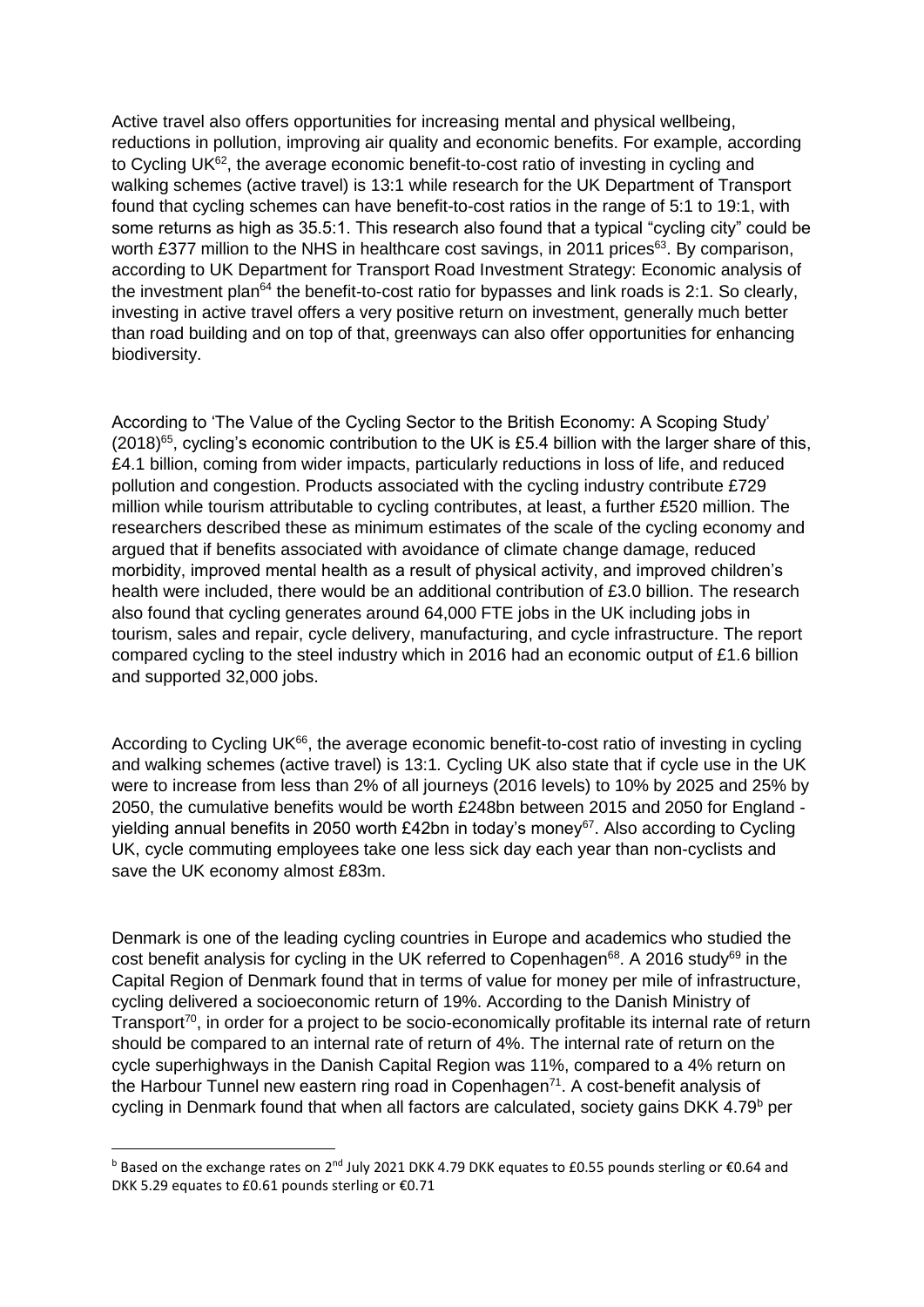kilometre cycled, primarily due to the large health benefit, whereas it costs society DKK 5.29 for every kilometre driven by car<sup>72</sup>. Research by the Confederation of Danish Industry found that if 10% more kilometres are cycled there will be an annual socio-economic gain in Denmark of DKK 1.1 billion ( $\epsilon$ 150 million)<sup>73</sup>. Research for the City of Copenhagen in 2018 found that the societal level health benefits derived from walking make it the most profitable transport mode from a cost-benefit point of view, with a societal gain of DKK 7.4 per kilometre walked  $(€1)^{c74}$ .

In summary, it seems that accounting for the social, recreational, health and economic benefits it generates, there should be much greater investment in cycling, and active travel and public transport.

# **Q35: Do you agree with setting a 70% renewable electricity target by 2030, whilst retaining the flexibility to increase this to 80%?**

Yes. In fact, there should be flexibility for having even more than 80% of RE by 2030 if the transmission and distribution network is able to deal with those levels of RE.

**Q36: Do you agree with the criteria identified that would allow in order to consider any future increases in the renewable electricity target? a) Projects can be delivered in a cost-effective manner. b) Offshore wind can be delivered by 2030. c) Storage technologies can minimise system curtailment of renewables. d) Greater clarity on electricity demand for heating and transport. e) Consumers' bills are not disproportionately impacted. If not, what alternative criteria might be used?** 

Yes.

**.** 

However, one important consideration that has not been mentioned is need for an appropriate assessment of the overall environmental impact of proposed developments. NIEL supports the development of renewable energy as a means of tackling climate change but we face both a climate crisis and a biodiversity crisis as illustrated by the declaration of both a climate crisis and a biodiversity crisis by the Northern Ireland Assembly on  $3<sup>rd</sup>$ February 2020<sup>75</sup>. Therefore, the Department for the Economy, in conjunction with DAERA and other relevant departments, must ensure that renewable energy developments designed to tackle the climate crisis should not have a negative impact on biodiversity.

The State of Nature Report (2019)<sup>76</sup> clearly demonstrates that Northern Ireland's terrestrial, air, water, and marine environments are suffering. According to the State of Nature report, of the 2,450 species found in Northern Ireland that have been assessed using the IUCN Regional Red List criteria, and for which sufficient data were available, 272 (11%) are currently threatened with extinction from Ireland as a whole. According to the DAERA

 $c$  Based on the exchange rates on 2<sup>nd</sup> July 2021 DKK 7.4 equates to £0.86 pounds sterling or  $\epsilon$ 1.00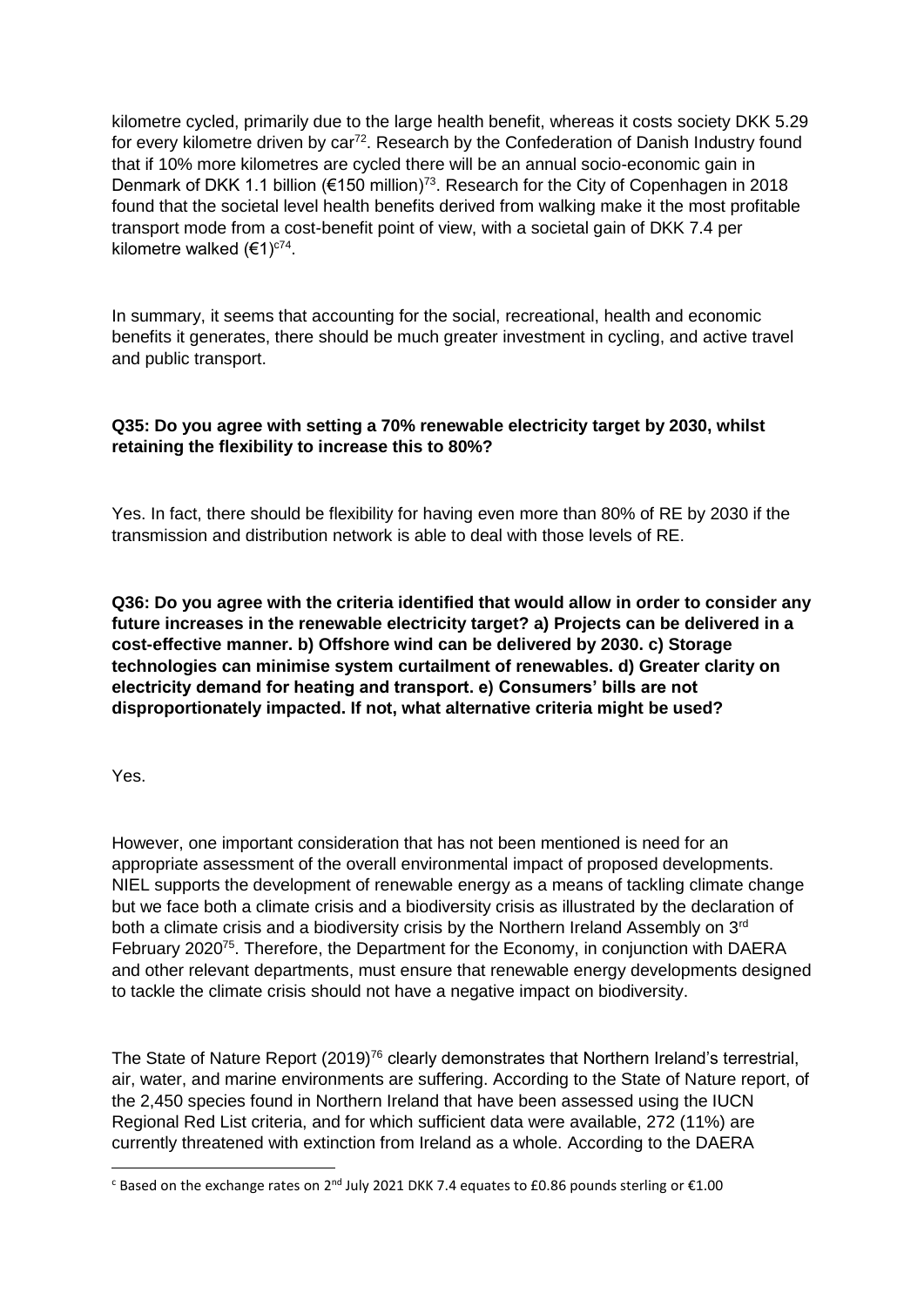Environmental Statistics Report 2020,<sup>77</sup> 35% of the features in NI's Areas of Special Scientific Interest (ASSIs) are in unfavourable condition and according to the statistics on freshwater quality standards released in August 2020<sup>78</sup>, 95% of NI's lakes are now failing Water Framework Directive quality standards with only one lake out of twenty one in Good condition in 2019.

It is therefore important to note that when developing renewable energy sources, on land or in the seas, they should be subject to detailed ecological impact assessments to ensure that the right technology is deployed in the right place, in harmony with nature, so as to avoid negative impacts such as those resulting from hydropower installations which have been known to cause problems for migratory fish species like Atlantic salmon. There have also been issues with wind farms on peatlands and the impacts of wind turbines on bats which can die from barotrauma (tissue damage to air-containing structures caused by rapid or excessive pressure change) or blade strike<sup>79</sup>.

NIEL therefore supports the recommendation by Ulster Wildlife that the Department for the Economy considers the approach proposed by Natural England relating to offshore wind developments, namely that each project builds in plans to actively enhance nature and mitigate any negative impacts on the marine environment<sup>80</sup>.

As the Natural England Technical Note states<sup>81</sup>

"For nature to thrive, offshore wind should aim not only to avoid and limit environmental impact but to contribute to nature recovery and enhancement. We want all developments to provide benefits for nature over and above those required for avoidance, mitigation and compensation, contributing to tackling both climate and biodiversity emergencies."

According to Natural England, nature enhancement mechanisms include Net Gain, which it defines as "an approach to development that aims to leave the natural environment in a measurably better state than beforehand" and which Natural England describes as an emerging area in marine sustainable development which offers great opportunities. Natural England makes the point that

"To be most effective, a toolkit should set out where and how Net Gain can be delivered at national scale, so these considerations are built into early strategic planning."

There is potential for offshore wind farms to enhance biodiversity as for example, the wind turbines a can act as an artificial reef $^{82}$ , but it is important that any such development is appropriately planned and assessed to ensure that new projects demonstrate net environmental gain.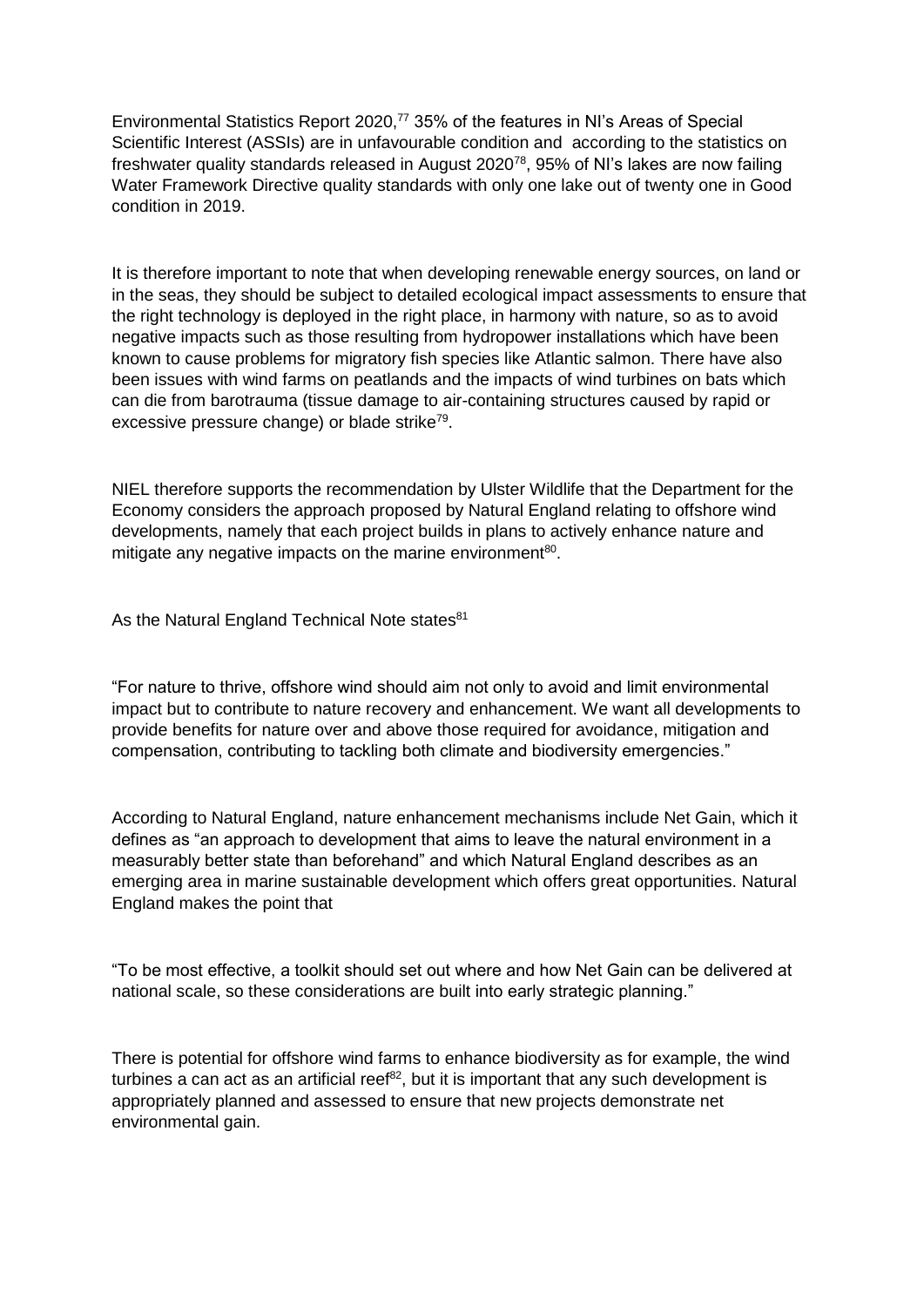# **Q37: Do you agree that we should explore with BEIS the possibility of extending the Contracts for Difference scheme to Northern Ireland? If so, what terms would be needed to ensure generation in the region whilst protecting consumers?**

Yes, on the basis that CfD can protect customers and providers alike by offering security and stability of price for electricity. However, the limits for CfDs should be reviewed with a view to setting the lower limit of CfDs at 500kW.

### **Q38: Do you believe it is possible that an offshore wind project in Northern Ireland could be operational before 2030? If so, please outline what targeted actions could be taken to deliver this.**

Yes, although NIEL is not best placed to say how long an offshore wind farm will take to install and be operational. NIEL supports the stated intention of the department to develop a targeted action plan to bring forward offshore wind and marine renewables in Northern Ireland. This strategic forward planning is essential, as NIEL is aware of previous applications for offshore wind farms that have failed to materialise. As previously stated, particularly in NIEL's response to Q36, it is important that renewable energy sources should be subject to detailed ecological impact assessments to ensure that the right technology is deployed in the right place, in harmony with nature, so as to avoid negative environmental impacts and to benefit nature. This applies in the marine environment as much as the terrestrial environment. There will also be a need for greater investment in the grid infrastructure to accommodate off-shore electricity being transmitted to the grid.

**Q39: Do you believe that a fixed platform offshore wind project should be targeted to be part of the renewable generation mix? If so, how would you propose some of the challenges associated could be overcome?** 

# **Q40: Do you believe that floating platform offshore wind offers the best long-term opportunities for offshore wind in Northern Ireland's waters? If so, what additional steps could be taken to encourage these projects?**

This is a response to Q39 and Q40.

NIEL is not best placed to evaluate the relative benefits of fixed and floating offshore wind turbines but would generally be of the view that there is huge potential for offshore wind, be that in fixed or floating platforms, that should be developed to a greater extent than has been thus far, but that any such installations must be undertaken where appropriate and in a sensitive manner to ensure there is no environmental damage to sensitive, high value habitats or species, wherever they are located, be they fixed or mobile. As well as being less expensive, fixed wind farms also have the advantage of acting as artificial reefs which is beneficial for marine biodiversity. Any proposals to develop marine based renewable energy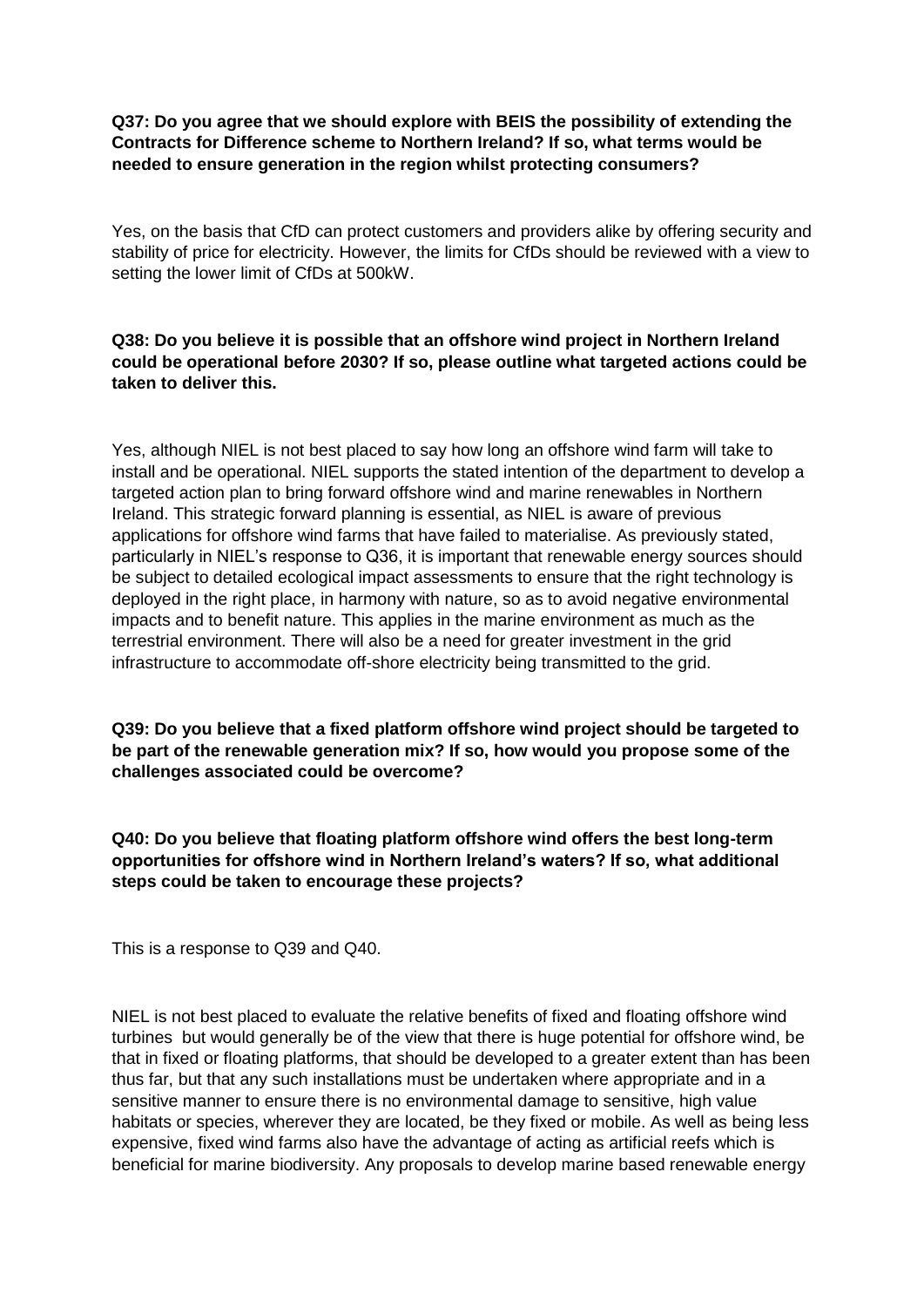projects will require a thorough and appropriate assessment of the environmental impacts and this will in turn mean that the Northern Ireland Marine Plan will need to be updated and that a marine spatial planning framework is adopted.

#### **Q41: Do you believe that other marine renewables can play a key role in our renewable generation mix? If so, please identify what technologies offer the greatest potential and what steps can be taken to support these.**

Yes. In fact the potential for marine based renewable energy sources has not been fully developed. The Marine Current Turbine that was tested in Strangford Lough illustrated some of the potential for marine based renewable energy in NI and NIEL is aware of proposals for marine based renewable projects off the coast of North Antrim. Obviously there will need to be extensive negotiations with stakeholders, particularly landowners in the development of any such project but there is potential for marine based renewables to expand and make a much greater contribution to renewable electricity in NI. According to Foras na Mara/the Marine Institute<sup>83</sup> and SEAI<sup>84</sup>, Ireland possesses one of the richest wave and tidal energy climates in the world with the wave energy resources potentially available to Ireland of 21TW of accessible electricity, able to meet 75% of the Republic's electricity requirement<sup>85</sup>. According to the Marine Renewables Industry Association in Ireland,<sup>86</sup> Ireland has about one-third of all of the current European Union's total renewable energy resource based on all sources of energy.

According to the SEAI report "Assessment of the Irish Ports & Shipping Requirements for the Marine Renewable Energy Industry" June  $2011^{87}$ , a study carried out by the Irish Department of Public Enterprise and the Northern Irish Department of Enterprise, Trade and Investment in 2000 – Assessment of offshore wind energy resources in the Republic of Ireland and Northern Ireland – states that the total wind resource within 12 nautical miles (22.2km) of the Republic's territorial waters is estimated at approximately 1,018 TWh/year, from 3.0 MW turbines at grid spacing of 500m. The Assessment of offshore wind energy resources in the Republic of Ireland and Northern Ireland from 2000 states that the total wind resource within 12 nautical miles (22.2km) of Northern Irish territorial waters is approximately 187 TWh/year from 3.0 MW turbines at grid spacing of 500m. More recently the Offshore Renewable Energy Development Plan published in 2014 identified a total development potential of 31,100MW of wave energy in Ireland that could be extracted without having likely significant adverse effects on the environment<sup>88</sup>.

It would be important for the potential for marine based renewable energy sources in NI waters to be fully and properly evaluated in a strategic spatial plan.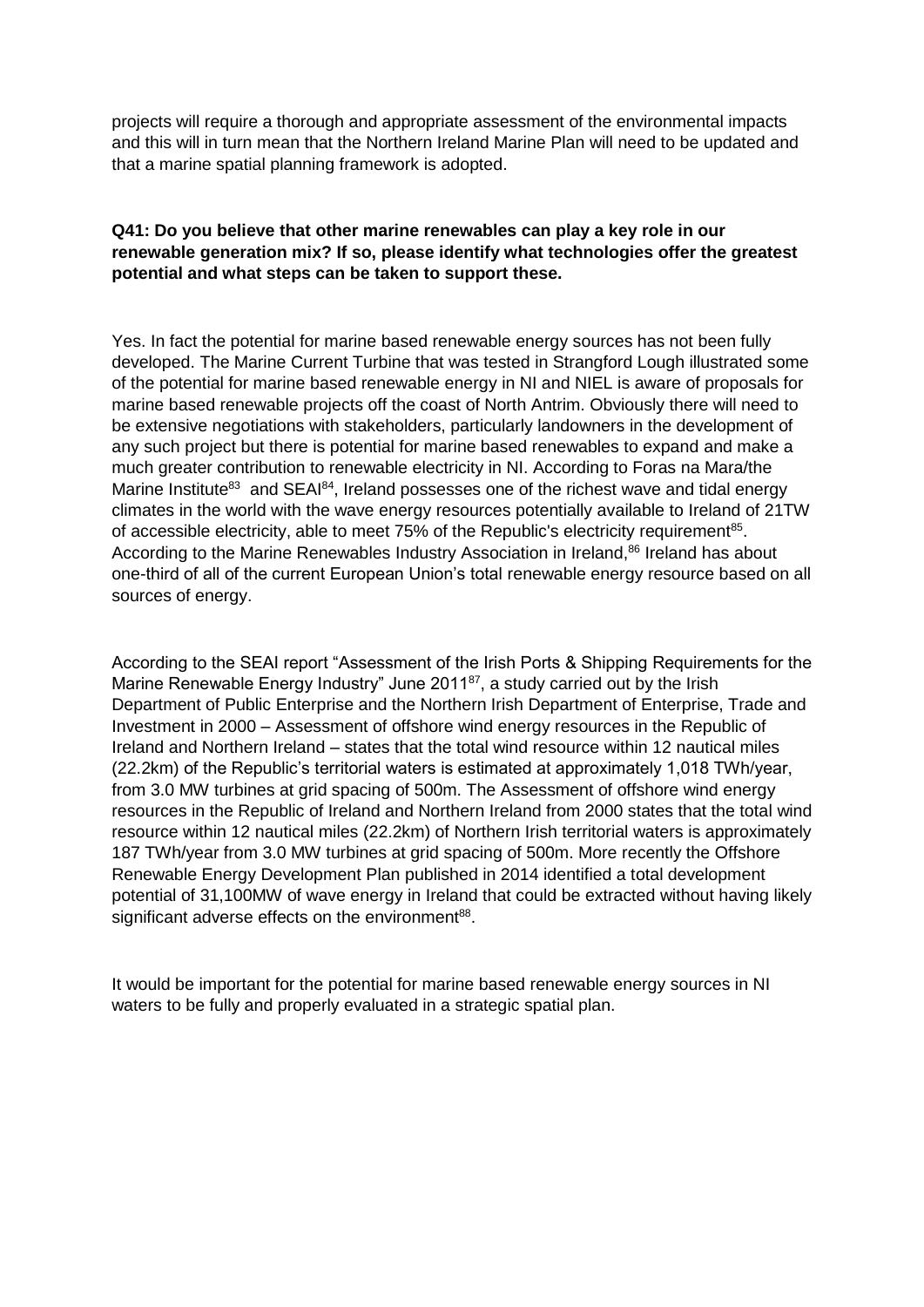# **Q42: Do you agree that a strategic approach to planning the location of renewable projects should be taken? If so, please outline practical steps that could be taken to deliver this.**

Yes, in fact this is essential. While the potential for all renewables in NI is likely to be lower than that in the Republic of Ireland, the baseline potential must be quantified and mapped to ensure development of renewables is situated in the most appropriate places. Taking a strategic approach to planning the location of renewable projects should provide greater clarity in the decision making process and as a result facilitate more rapid decisions and delivery of appropriate projects.

# **Q43: Do you believe that there should be a requirement for renewable developers to share some of the financial benefits of developments with local communities? If so, what share do you think would be reasonable? If not, please provide your rationale. Energy Strategy for Northern Ireland Consultation on Policy Options 15**

Yes.

There is also the option for community ownership of renewable energy developments. This approach has been established in Scotland for over twelve years. In NI for example, Drumlin Wind Energy Co-op<sup>89</sup> owns and operates a number of community owned wind turbines. Northern Ireland Community Energy (NICE) is a local community energy co-operative<sup>90</sup> in Northern Ireland which offers the opportunity for communities to invest in renewable energy projects.

In Germany citizen owned power generation has played an important role in the development of renewables for more than twenty years. In Germany, various legal forms of ownership have allowed citizens to own solar parks and wind turbines. The most common forms are energy co-operatives (Energiegenossenschaften) and the hybrid "GmbH & Co.KG"<sup>91</sup> (limited liability company & limited partnership). In 2018, Germany's total installed renewable energy capacity (without pumped storage) was 100.3 gigawatts (GW), of which 31.5% was owned by private individuals and another 10.5% by farmers, bringing citizens energy ownership in the narrower sense to 42%, down from 46% in 2012<sup>92</sup>. The possibility of a centrally-delivered "community fund" that could be sourced from a generation levy on fossil-fuel electricity generation is another option that is worth exploring.

# **Q44: Do you agree with taking separate approaches to on-gas grid and off-gas grid consumers? If not, what approach should be taken?**

NIEL is unclear why the Energy Strategy states on page 99 that "Our overall objective has to be to remove all, or almost all, fossil fuel heating sources in Northern Ireland by 2050." Surely for NI's energy to be decarbonised all fossil fuels must be eliminated by 2050 if not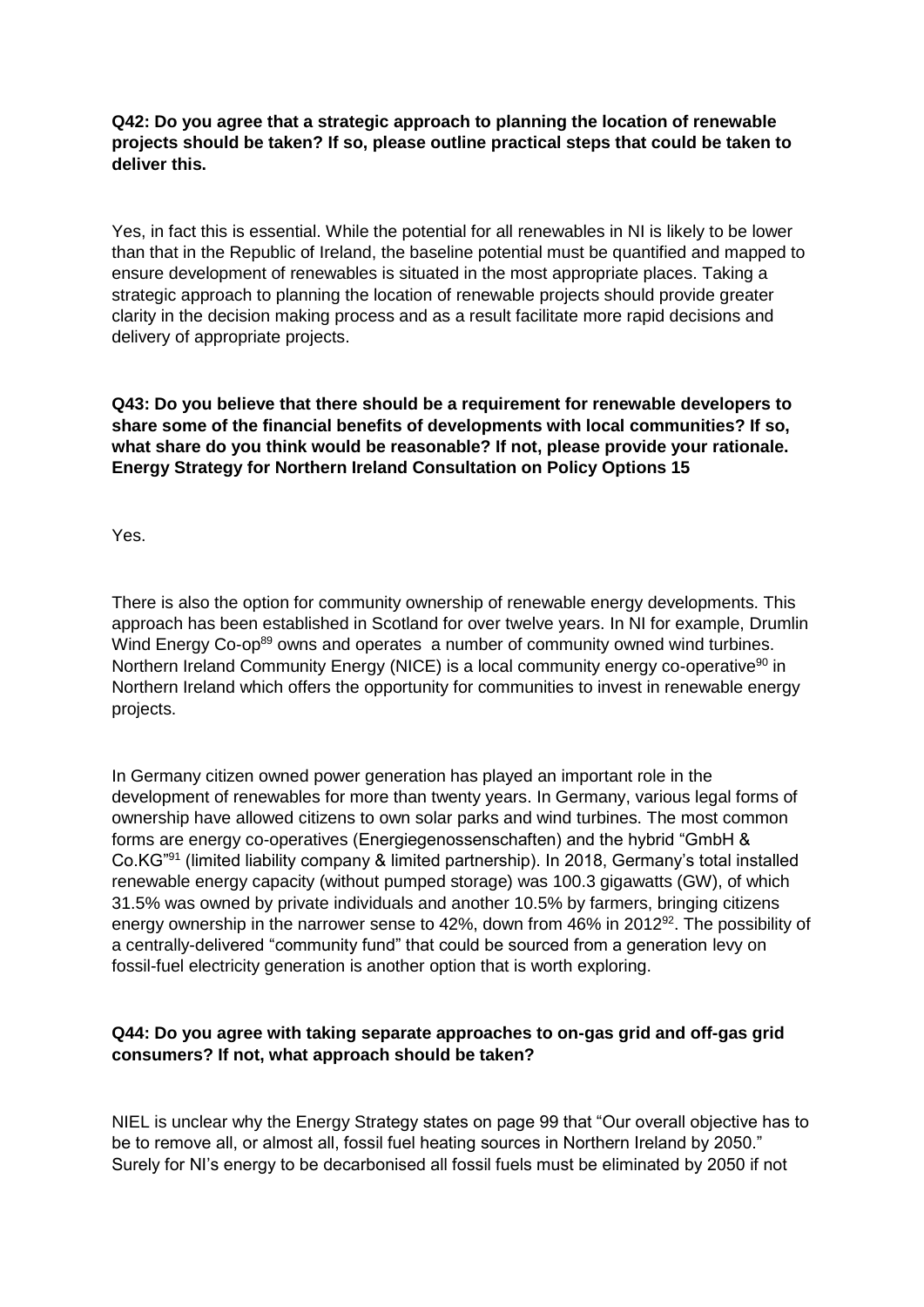before and qualifying the stated objective by saying "almost all" fossil fuel heating sources are to be eliminated is incongruous.

The strategy document also said that "there is likely to be parallel on-gas grid and off-gas grid approaches." This appears to be a reasonable suggestion, but this is not the same as separate approaches being taken to on gas and off gas grid customers. NIEL understands that the potential options available to customers on the gas grid may differ to those options available to those off the gas grid and would wish to see co-ordination of approach and consistency of approach which is based on decarbonisation of energy when helping customers move away from a fossil fuel based heating system while accounting for the differing circumstances of connection to the gas grid.

#### **Q45: Do you agree that we should not rule out potential low and zero carbon heat solutions at this stage? If not, please outline your rationale.**

NIEL would suggest that as a rule NI should move to zero carbon heat solutions as quickly as possible. If low carbon heating solutions are allowed as an interim measure then depending on the nature/carbon intensity of that option, it is highly likely that those low carbon heating options will need to be upgraded or replaced by zero carbon options. As such, if existing heating options are to be replaced it would be more efficient and less expensive to make one change to that heating system rather than two changes.

NIEL agrees with the statement in the Energy Strategy that heat pumps will play a role in the decarbonisation of heat, and we do not see any viable pathway to reach net zero carbon which does not use this technology, but the cost of heat pumps presents a potential obstacle. The Energy Saving Trust estimates that a typical air source heat pump installation will cost you around £6000 – £8000, and a ground source heat pump installation can cost £10,000 – £18,000 depending on the amount of heat required<sup>93</sup>so the levels of support/incentives available to homeowners to install such renewable heating options will be key.

### **Q46: What low and zero carbon heat solutions do you believe we should prioritise for trials? Please identify where such trials should be focused and what key issues should be tested within each.**

Potentially the following low and zero carbon options could be prioritised: biogas and hydrogen injection into the gas grid; large scale (over 1MW) biomass or geothermal heat in industrial settings; heat pump performance on retrofit dwellings and medium and deep geothermal district heating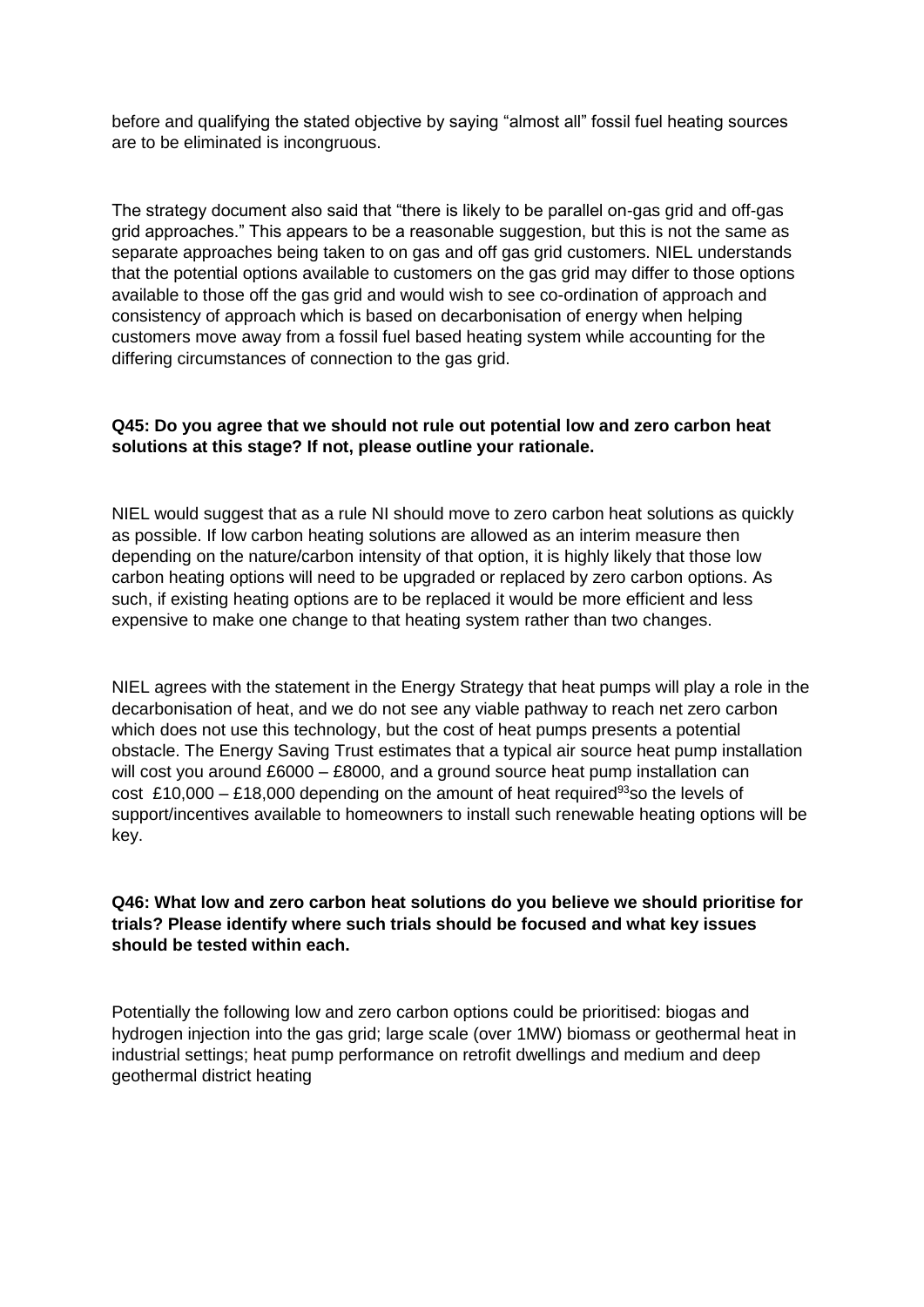**Q47: Do you believe that the role of heat pumps will be different depending on whether consumers are on or off the gas grid? Please outline what you think the specific roles should be.** 

No comment

**Q48: Do you agree that Northern Ireland should develop a pilot grant scheme to support low carbon heat technologies for domestic and small non-domestic consumers? If so, please identify key issues that need to be considered in designing and delivering such a scheme.** 

Potentially, yes.

# **Q49: Do you agree that legislative and regulatory steps should be taken to facilitate biomethane injection into the gas network?**

Yes. NIEL believes that there is potential for decarbonisation of the gas grid, through the inclusion/injection of hydrogen and/or biogas into the existing gas network, but other organisations, such as B9 energy and Action renewables would be better placed to quantify the potential for this.

### **Q50: Do you believe that support should be provided to encourage biomethane production for injection into the gas network? If not, please outline what alternative approach should be taken to decarbonising the gas network.**

Yes. There is potential for the use of biomethane in the existing gas network NI. As regards the Republic of Ireland, according to the SEAI "Assessment of Cost and Benefits of Biogas and Biomethane in Ireland" biogas production could be 1,044 ktoe (43.7 PJ) of primary energy equivalent which was roughly 28% of Ireland's natural gas supply in 2015 and could create over 5,000 jobs in the construction of the AD plants and up to 3,000 permanent jobs in the operation of those plants. NIEL is not clear on the potential of biomethane in NI but this is one of the aspects of bioenergy that should be clearly evaluated. NIEL understands that NI could learn from the Green Gas Support Scheme currently being developed by Ofgem in relation to the potential use of biomethane for injection into the gas network.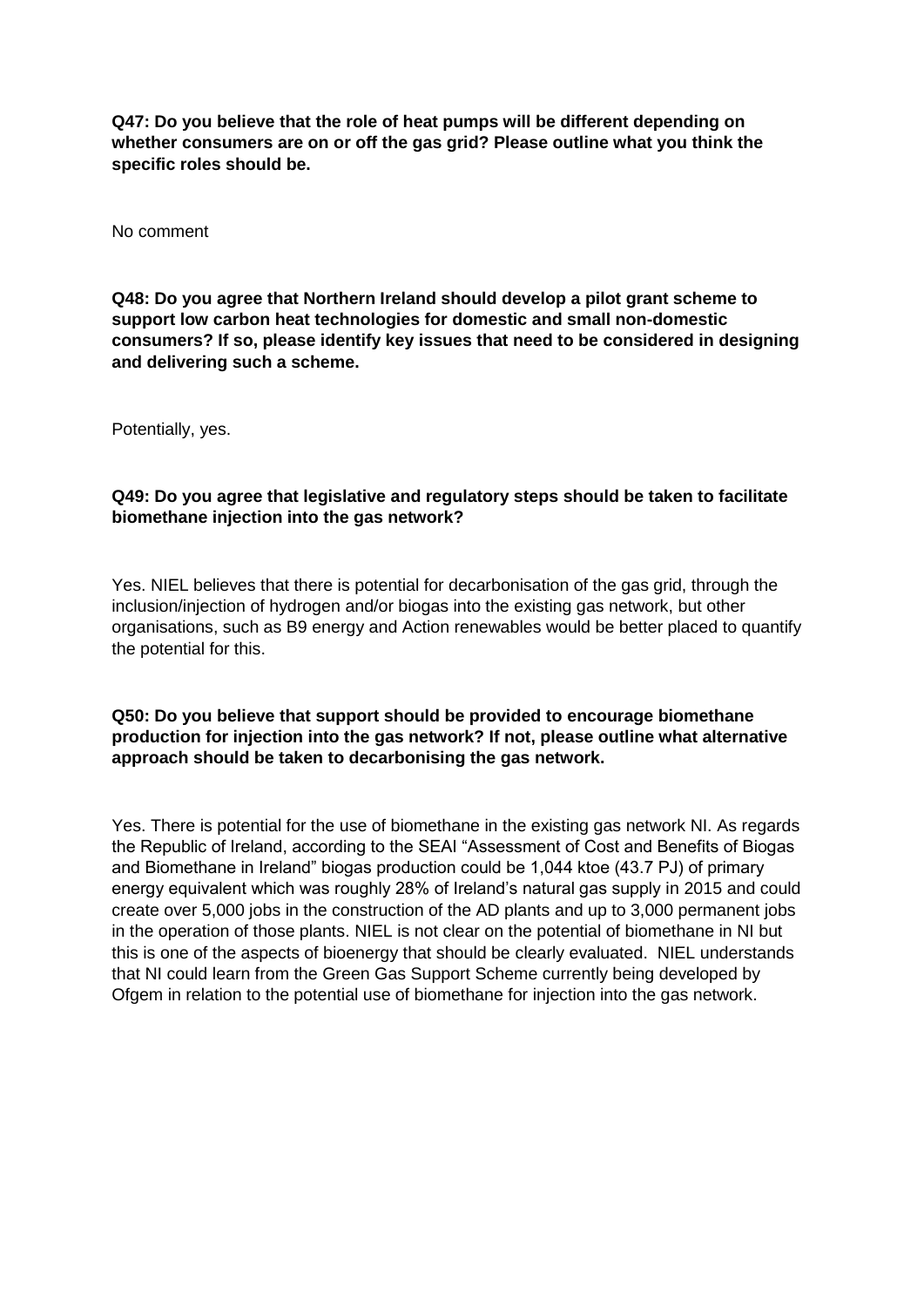# **Q51: Do you agree that the local Gas Network Operators should develop and publish a plan to decarbonise gas out to 2050? If so, what key issues must be considered within it?**

Yes, although this should be with the ultimate aim of eliminating all fossil fuel base gas use no later than 2050.

#### **Q52: Do you agree that the sale and installation of new oil boilers should not be allowed for consumers on the gas grid? Please outline your rationale and, if you agree, what a viable timeline for introducing this might be?**

Yes, on the basis that we need to eliminate the use of fossil fuels.

# **Q53: Do you believe that off-gas grid consumers should have the option to retain oil boilers for use with biofuels? If not, what is a viable timeline for introducing a ban on the use of all oil boilers?**

That depends on the potential for and suitability of heating homes with biofuels as there is an issue in relation to how sustainable some biofuels are. For example, palm oil which has been produced from palm oil plantation that have been cultivated on what was formerly rainforest as has been widespread in Indonesia for example, is not sustainable. As such the issue may well be the volume of biofuels that will be required and the ecological footprint of those fuels.

# **Q54: Do you agree that the local Oil Industry should develop and publish a plan on how biofuels could play a role in decarbonising heat out to 2050? If so, what key issues must be considered within it?**

No. While NIEL would support the local oil industry helping to plan out the transition away from fossil oil to renewable fuels that needs to have been completed long before 2050. Furthermore, as the Energy Strategy refers to, heat pumps are likely to replace fossil fuel oil boilers and as such prolonging the life of such boilers may well hinder the progress of alternative non fossil fuel based heating systems.

### **Q55: Do you believe that support should be introduced to promote the uptake of biomass for off-grid consumers? If so, please advise on what support is needed and where it should be focused.**

Potentially yes, but it would require careful management in terms of the life cycle analysis of its ecological footprint. There is potential for much more energy, heat and electricity, especially in Combined Heat and Power (CHP) plants, to be produced from biomass in NI.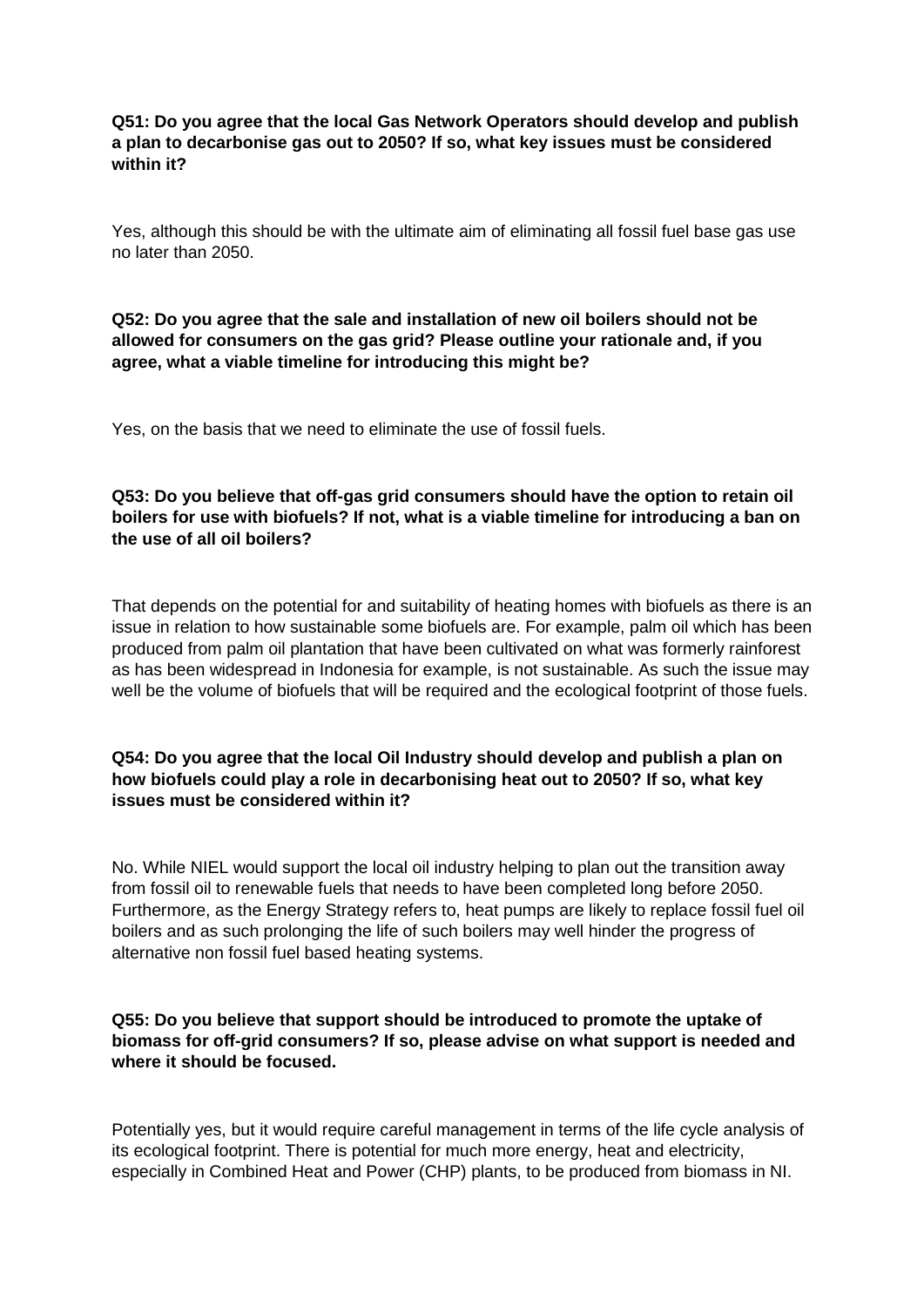However, as was outlined in response to Q53 above, the potential for and suitability of using biomass for all customers depends on how sustainable the biomass is. For example as the Ecologist<sup>94</sup> and Channel 4's Dispatches reported, huge areas of hardwood forest in the state of Virginia and in southern parts of the US are being cut down, sometimes clear felled, to create biomass energy which is used in Britain in Drax power station for example. Clear felling of any long established native forest is unlikely to be truly sustainable. According to The Ecologist, because biomass is viewed as 'carbon neutral' under European rules, this means power stations like Drax are not obliged to officially report the carbon emissions coming out of its chimney stack and that C4's Dispatches calculated that if Drax were to report on the full extent of its emissions it would show that in 2017 that amounted to 11.7 million tonnes of  $CO<sub>2</sub>$ .

Advice as to the sustainability criteria that are to be applied to biomass is available from a number of NGOs. For example WWF<sup>95</sup> has argued for legally binding sustainability criteria for biomass for electricity, heating and cooling in order to ensure that:

- There is full accounting of carbon emissions from biomass to allow prioritisation of biomass based on their real GHG mitigation potential, as well as the efficient use of biomass.
- There is zero use of valuable land in order to protect biodiversity and the ecosystem services of forests or restricted use in line with the management criteria for these areas.
- There is implementation of sustainability principles for forest management.
- Internationally proclaimed human rights are respected, including customary and statutory tenure and use rights, and the right to give free and prior informed consent.
- These principles are implemented in a credible way.

### **Q56: Do you agree that the sale of coal and wet wood should be banned in Northern Ireland? If so, do you believe this should be extended to include other solid fuels with the exception of kiln dried wood?**

Yes. On the basis that NI, like the rest of the UK, will need to achieve net zero carbon by no later than 2050, based upon the 2019 legislation (The Climate Change Act 2008 (2050 Target Amendment) Order 2019)<sup>96</sup>, though this target date may be brought forward, then NIEL would support a ban on the sale and importation of all forms of coal in to Northern Ireland, so that coal is completely phased out as a fuel source. The sale of wet wood should also be banned, although that may not completely eliminate the burning of unseasoned wood as anyone could burn unseasoned wood that has not been purchased.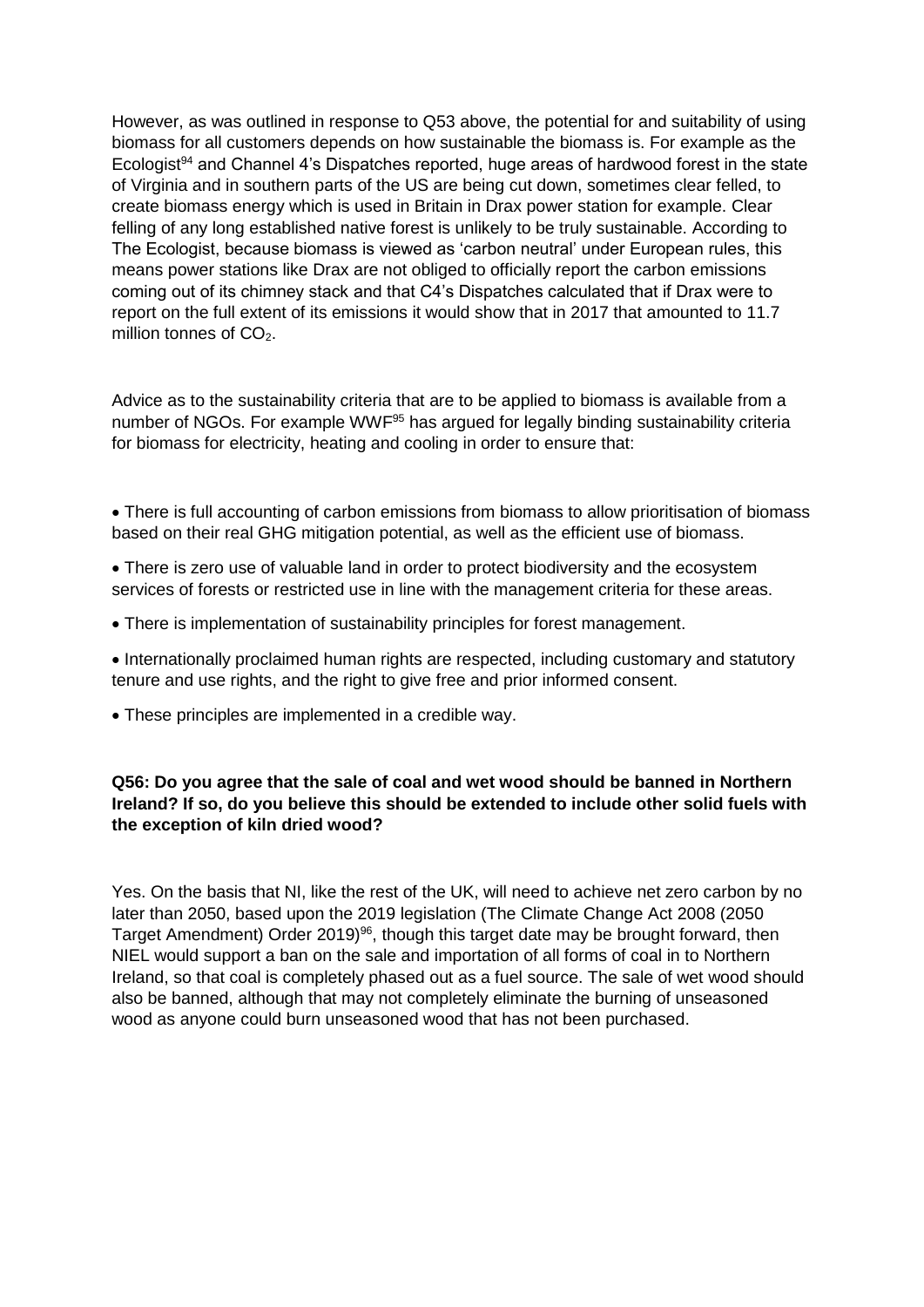**Q57: Do you agree that we should develop a Northern Ireland specific strategy that sets an overarching, long-term plan for cleaner, greener transport and shows how we will meet net zero emissions within the transport sector? If so, what Northern Ireland specific issues need to be factored into this in order to accelerate the uptake of Zero Emissions Vehicles?** 

Yes

As previously referred to in NIEL's response to question 13, the CCC has made clear the importance of integrating net zero decisions in to all policy making and procurement strategies and that  $97$ :

"Business models that are not compatible with a Net Zero future are increasingly risky."

Therefore a green investment strategy would be important if not essential as part of the long term strategic plan the needs to be developed to ensure that as a minimum the NI energy sector reaches net zero carbon. Though in all likelihood this will need to be part of a broader long term strategic plan for how NI can achieve net zero GHGs by 2050 or earlier.

# **Q58: Do you agree that an EV communication campaign should be run in Northern Ireland? If so, what key messages would be most impactful for consumers as part of this?**

Yes but addressing the issues with the charging network should come first. There must be a reliable network for EV charging available before widespread promotion of EVs, otherwise there is a risk that consumers may buy EVs only to find that the recharging network falls short as that would generate

negative attitudes and publicity which a communication campaign could find hard to counter.

### **Q59: Do you agree that the private sector and local government have a key role to play in developing EV infrastructure? If so, what barriers can government address to ensure that such projects are commercially viable?**

There may be a role for the private sector and local government in developing EV infrastructure but this should be explored further, along with other stakeholders including the energy companies who could advise on planning, pricing and grid connection issues. However, given the UK target to phase out diesel and petrol cars there is a need for a clear plan for the expansion of the EV charging infrastructure to be developed as a matter of urgency so the development of the infrastructure always runs ahead of demand based on the rates of EV ownership rather than lagging behind it.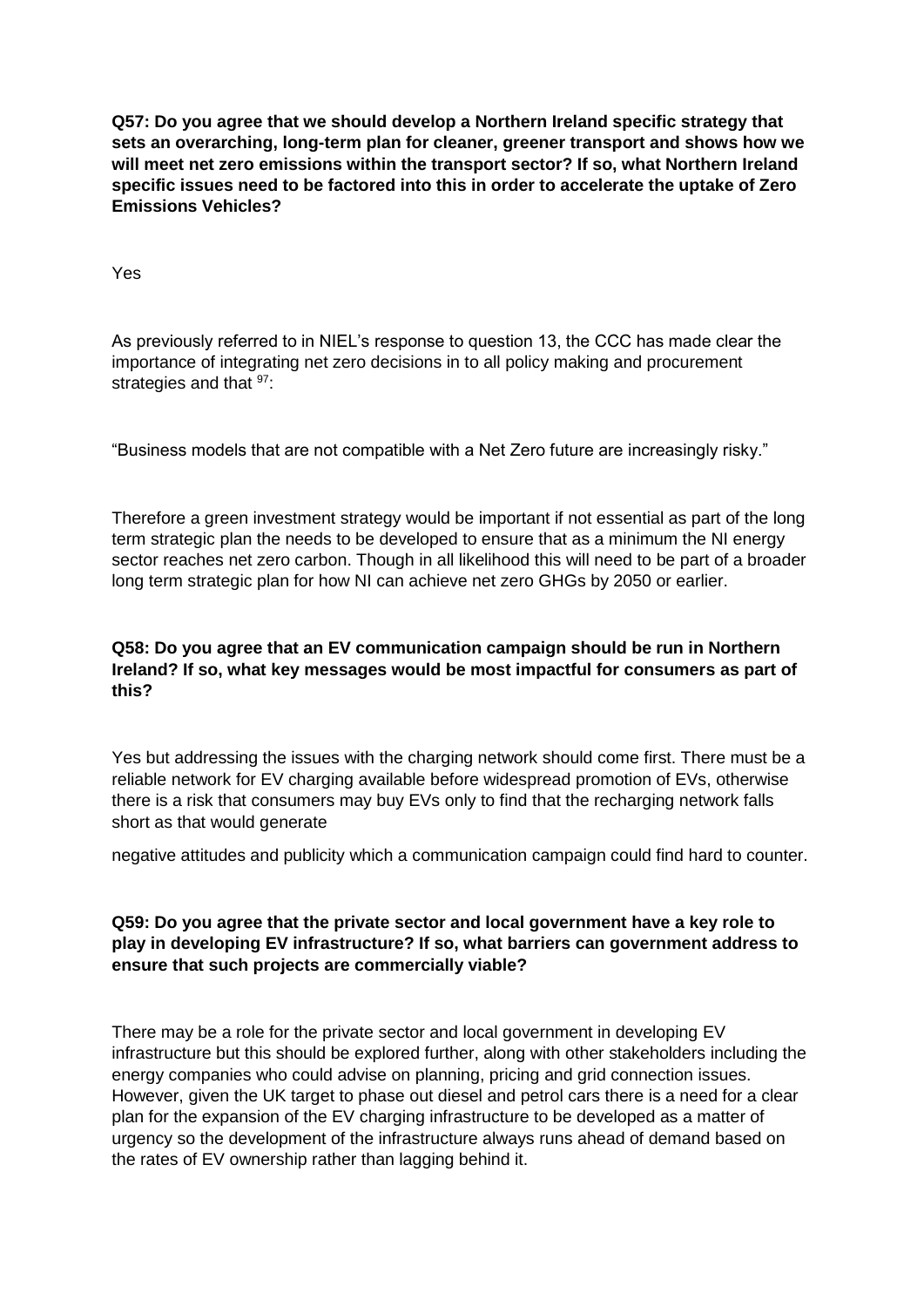# **Q60: Do you agree that we should develop an EV Charging Infrastructure Plan in collaboration with public and private partners? If so, what should the key priorities of the plan be?**

NIEL is not best placed to comment on the economic structures of the EV infrastructure but believes that the department should be developing an EV charging infrastructure plan in the very near future as outline din NIEL's response to Q59 and the department should be open to working public and private partners if it will produce better outcomes.

### **Q61: Do you agree that public sector contracts can be a key driver for developing technologies and markets for alternative fuel vehicles? If so, what specific opportunities are there that could be progressed?**

Yes, as referred to in our response to Q14 procurement expenditure accounts for some £3bn annually, representing a quarter of the NI Executive's budget<sup>98</sup> so the NI Executive could play a very significant role in driving the market for alternative technologies and fuels. NIEL believes that the NI Executive should lead by example and so public sector contracts should seek to support and promote zero carbon technologies and markets. One option is for public procurement policy to require that public sector fleets be electric vehicles or alternatively fuelled, and investment is made in a support infrastructure for refuelling within government estates.

Local authorities should set targets for their own operations to be zero net carbon by 2050. There are a number of bodies that could advise local councils on how to reduce their environmental, including on how to decarbonise their operations. Including Sustainable NI, who can advise councils how to make their operations more sustainable and Climate NI who can advise on how a council can adapt to climate change. Fermanagh and Omagh District Council has for example, bought electric vehicles for council staff to use. Reducing energy demand and/or using renewable energy as well as reducing miles travelled for council business through the use of video conferencing are other simple options for reducing the ecological footprint of a council's operations. Taking actions to reduce the energy consumed by a council would be in line with the statutory duty in the Northern Ireland (Miscellaneous Provisions) Act 2006 Section 25<sup>99</sup>, that

"a public authority must, in exercising its functions, act in a way it considers best calculated to contribute to the achievement of sustainable development in Northern Ireland …"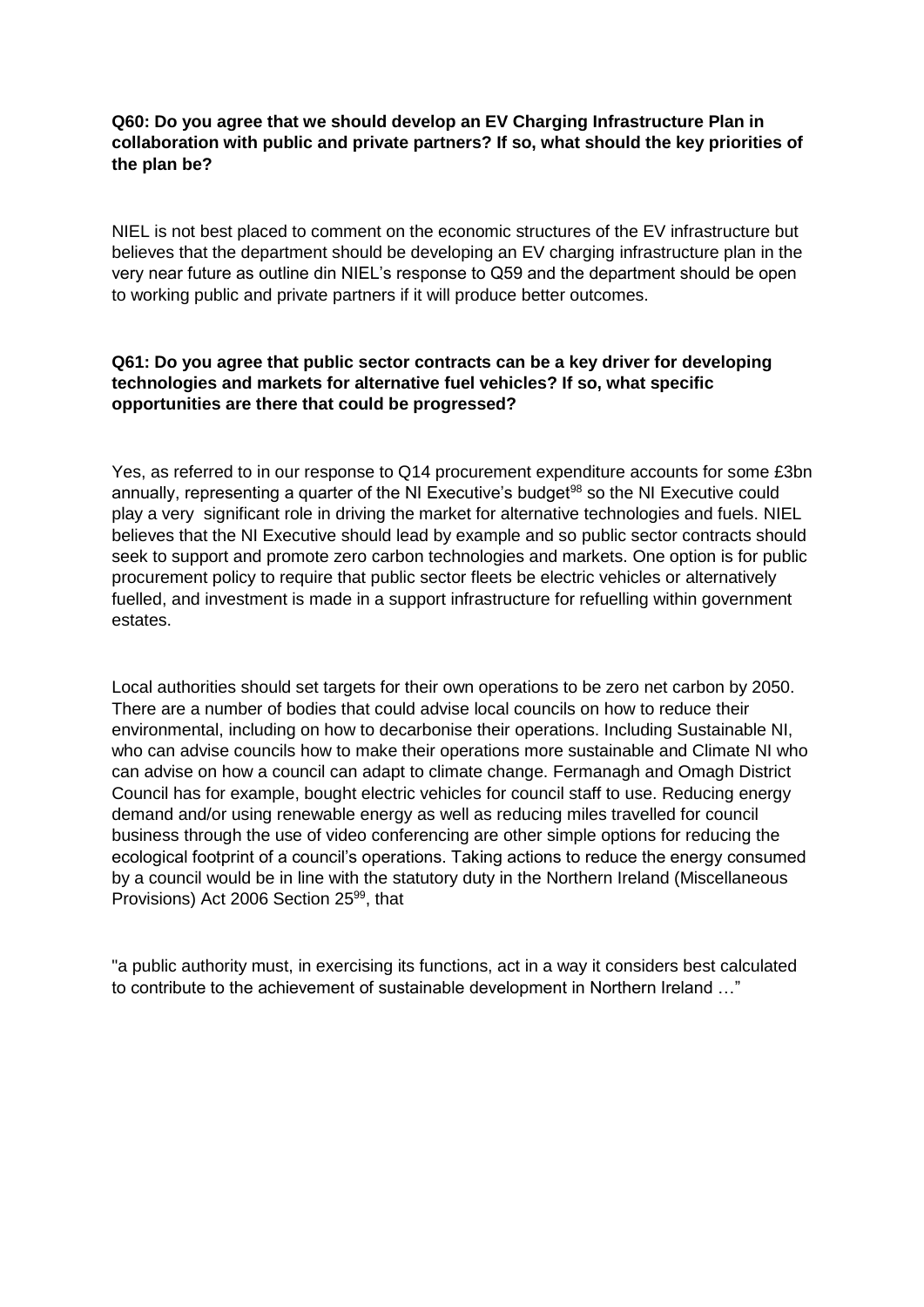# **Q62: Do you agree that collaborative research will be important to demonstrate alternative fuels? If so, what are the best routes to identify and progress potential projects?**

Yes, although this is an area that has been quite well researched but any such research should reflect the ambitions of the Energy Strategy.

#### **Q63: Do you believe that Compressed Natural Gas/Liquid Natural Gas and/or and synthetic fuels can play a role as an interim measure to decarbonising transport? If so, how can government help to encourage the private sector to trial and use these fuels?**

NIEL agrees with the sentiment expressed in the Energy Strategy on page 113 that we cannot wait ten to fifteen years to decarbonise transport and so more immediate solutions are needed. However, as Compressed Natural Gas (CNG) and Liquid Natural Gas (LNG) are carbon based fossil fuels, NIEL believes that these fuels should be phased out as soon as possible.

# **Q64: Do you believe that CCUS can play a role in Northern Ireland? If so, what potential applications could be the initial focus for demonstration projects?**

NIEL does not have a position on CCUS but the potential role for CCUS, particularly in relation to the availability of suitable sites, the efficacy, particularly at a large scale, and the economic viability of such options is unclear at this moment. Overall, CCUS is an unproven technology. As the consultation document says on page 116, the CCC believes that Northern Ireland is not an ideal place to locate these CCUS technologies and so the Department does not intend to develop a policy regime to store carbon at sites onshore in NI. As such NIEL believes the potential role for CCUS in NI is likely to be very limited.

Related to this, NIEL believes that the priority must be on reducing carbon and GHG emissions though the elimination of fossil fuels. Any carbon that needs to be removed should first of all be removed by nature based solutions (NbS) including through habitat restoration and creation, for example, appropriate tree planting, wetland restoration, especially peatlands, the protection and creation of blue carbon habitats (the carbon stored in coastal and marine ecosystems<sup>100</sup>) and careful soil management. Unfortunately, many of our ecosystems are in poor condition. These NbS have already been proven, are necessary because, NI is the only UK region where the land use change sector acts as a net emitter of GHGs rather than a sink.<sup>101</sup> Using nature based solutions would also reflect the recommendations of the CCC in its Sixth Carbon Budget report<sup>102</sup> which outlined some of the main policies for reducing emissions from land use and agriculture including afforestation, restoring and protecting peatlands and growing energy crops. Nature based solutions can help biodiversity while creating jobs and so should be the priority for carbon sequestration. In their 2020 report, the RSPB, WWF and the Nature Based Solutions Initiative<sup>103</sup> outlined how nature based solutions can deliver multiple benefits for climate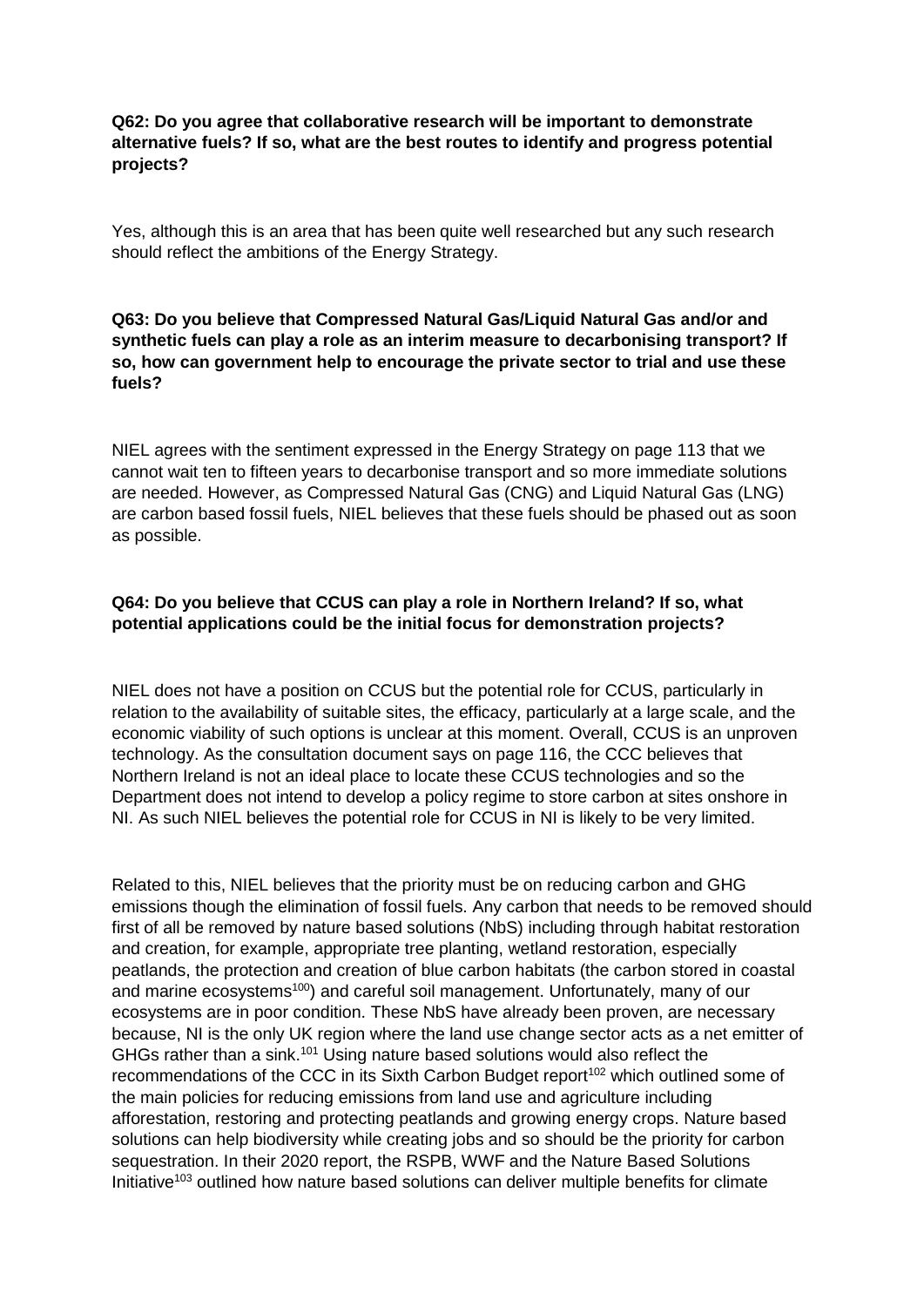change adaptation, mitigation, biodiversity, health and the economy supporting affair and resilient economic recovery from the Covid-19 crisis with significant potential for creating green jobs.

# **Q65: Do you believe that our approach to petroleum licensing should change in line with our commitment to decarbonise energy?**

Yes. In fact, it would be inconsistent and illogical not to do so.

NIEL is opposed in principle to fossil fuel exploration (both onshore and offshore) in Northern Ireland, including the pursuit of unconventional gas sources through fracking. Notwithstanding the potential environmental consequences, the long-term economic fortunes and well-being of society would be better served through investment in renewable energy infrastructure (job creation, security of supply, cleaner air, water and land). NI's approach to petroleum licencing needs to be changed so that is accurately reflects NI's commitment to decarbonise energy.

The CCC outlined the many benefits of achieving net zero in a letter to the AERA Minister dated 1<sup>st</sup> April<sup>104</sup> when it said

"A slower path to decarbonisation in Northern Ireland would bring large-scale risks that would be difficult to manage"

"In addition to green recovery opportunities and the investment requirements and operational savings, there is overwhelming evidence that reducing greenhouse gas emissions will be beneficial to public health in Northern Ireland."

The CCC also said in this report that

"Business models that are not compatible with a Net Zero future are increasingly risky."

This makes a strong case for shifting investment from high carbon fossil fuel based energy sources to renewable energy sources as quickly as possible.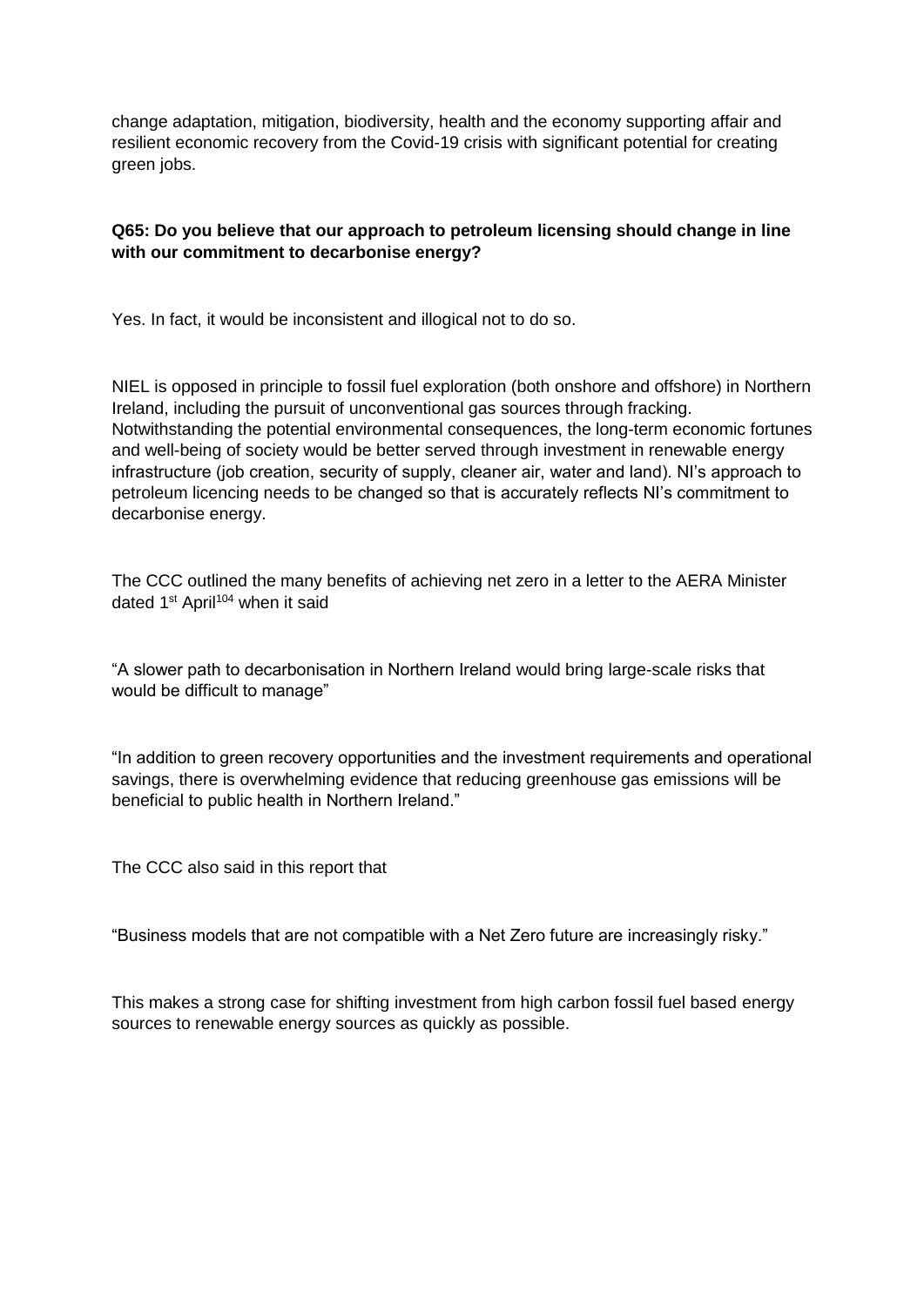# **Q66: Do you agree that the Electricity Network and System Operators should produce a pathway to creating a flexible and integrated energy system? If so, please provide evidence to demonstrate what the initial priorities of such a plan be?**

Yes. NIEL would suggest that a more flexible and integrated system will be needed to incorporate more renewable energy sources, especially when those sources are intermittent, to allow for a broader range of renewable sources to contribute to the energy mix. However, NIEL believes there is also a role for much more decentralised renewable energy. Also the development of a Smart grid should help with the timing and cost of charging and EV and the opportunities that exist for EV's to act as short term storage for electricity that could be pumped back in to the grid at times of need.

# **Q67: Do you agree that conventional power generation can play an important role in the pathway to decarbonised energy? If so, what opportunities and barriers exist for such plants?**

On balance no, but this is based upon the current interpretation of what is meant by the term 'conventional power generation' because the nature of power generation will have to change, most notably through the elimination of fossil fuels. Certainly the current role for what are referred to as 'conventional' fossil fuelled power stations must end. It is possible that some existing power stations could be repurposed to run on renewable sources, including biomass, though some of the sustainability issues with biomass have already been outlined in response to Q55 but it seems likely that the nature and sources of energy for power stations will have to change.

There is a potentially important role for greater storage which can help to accommodate variable renewables onto the system. Northern Ireland has recently begun to see a number of battery storage projects, with an estimated 184MW of storage potential in the pipeline.

# **Q68: Do you believe that further interconnection will be needed in the future? If so, is a new revenue mechanism needed to bring forward this investment?**

On balance, yes. NIEL believes the completion of the second North-South Interconnector is an essential step in facilitating the expansion of the provision of renewable electricity (from wind power in particular). According to Eirgrid<sup>105</sup> the N-S Interconnector

"will help to improve the efficiency of the electricity system, reducing costs and ultimately saving money for the end user, the electricity customer."

Eirgrid also say that the N-S interconnector will also help in facilitating the connection of more renewable electricity generation to the grid and the import and export of any surplus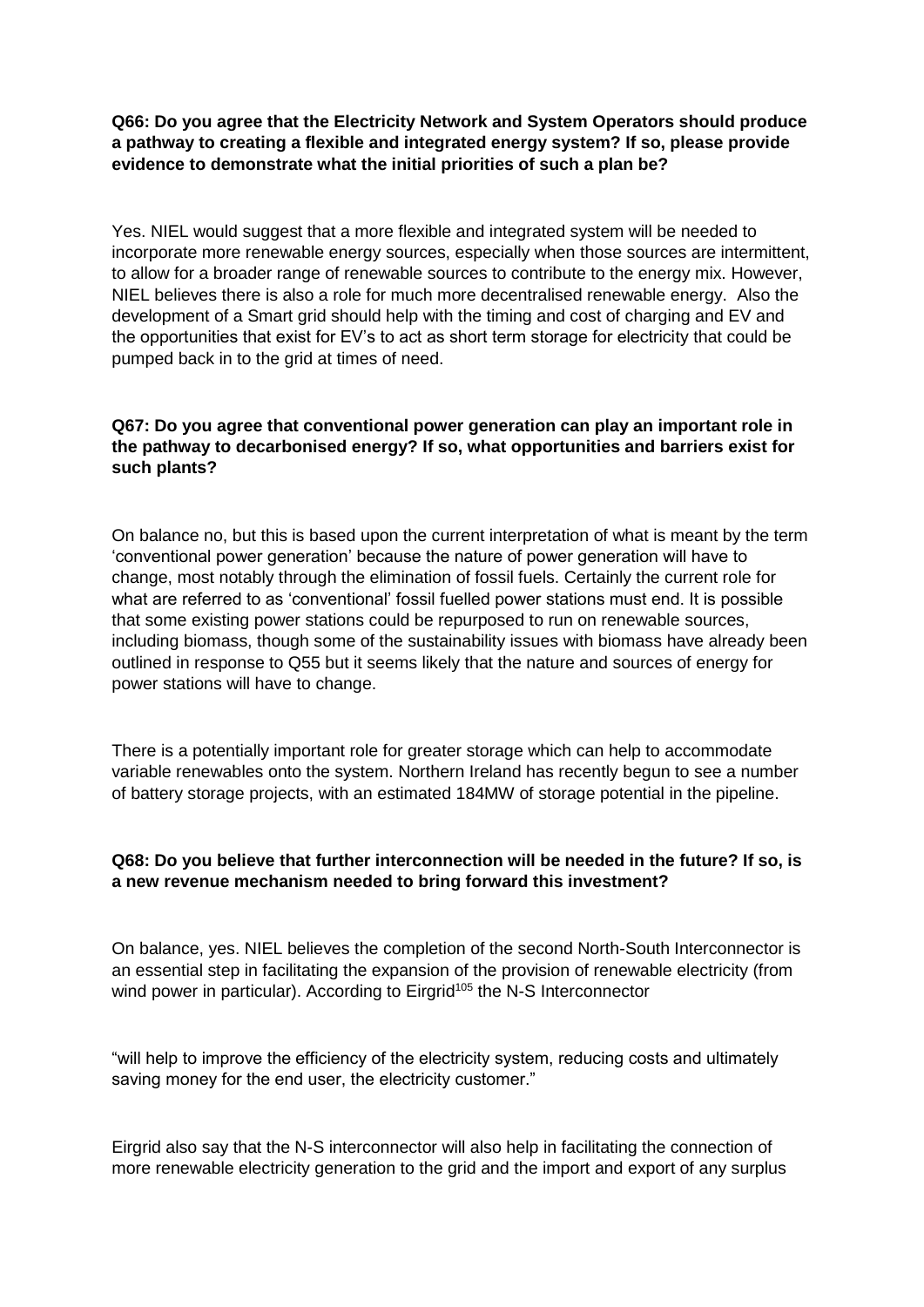renewable electricity. This would also help address the issue of the lack of a route to market for low cost intermittent renewables, which was one of the CCC's policy priorities. According to a 2017 report by Grant Thornton for IBEC and CBI Northern Ireland<sup>106</sup>, the Economic and Social Research Institute (ESRI) estimated in 2014 that the interconnector will facilitate a 2.6% reduction in carbon emissions.

#### **Q69: Do you agree that our power system should be based around flexible solutions to align demand and supply? If so, please advise on what key decisions are needed to achieve this.**

Yes. This should help 'future proof' the system by amongst other things, accommodating small and medium scale generators including community scale generators, while enabling them to respond collectively to variations in demand. The Utility Regulator for Northern Ireland (UREGNI), promotes the principles of democratisation, digitalisation, decentralisation and decarbonisation.

**Q70: Do you believe that the SEM and DS3 offer sufficient market routes to support the deployment of flexible technologies for generators of all sizes? If not, please provide evidence to demonstrate what additional market routes may be needed.** 

Potentially, though NIEL is not best placed to comment on these mechanisms.

**Q71: Do you agree that a policy framework should be put in place to enhance access to and use of consumer data? If so, please outline key considerations that need to be factored into this framework**.

Yes, on the basis that this will assist the planning and delivery of energy generation and supply.

### **Q72: Do you believe that we should take forward the Energy Data Taskforce recommendations in Northern Ireland? If so, please advise on key differences with Great Britain that need to be factored in.**

No comment.

**Q73: Do you agree that a Cost Benefit Analysis of smart meters should take into account the broader benefits they can bring to consumers as an enabler of energy data and a smart system? If the CBA for smart meters is not positive, what alternative approaches can be taken to deliver these benefits for consumers?**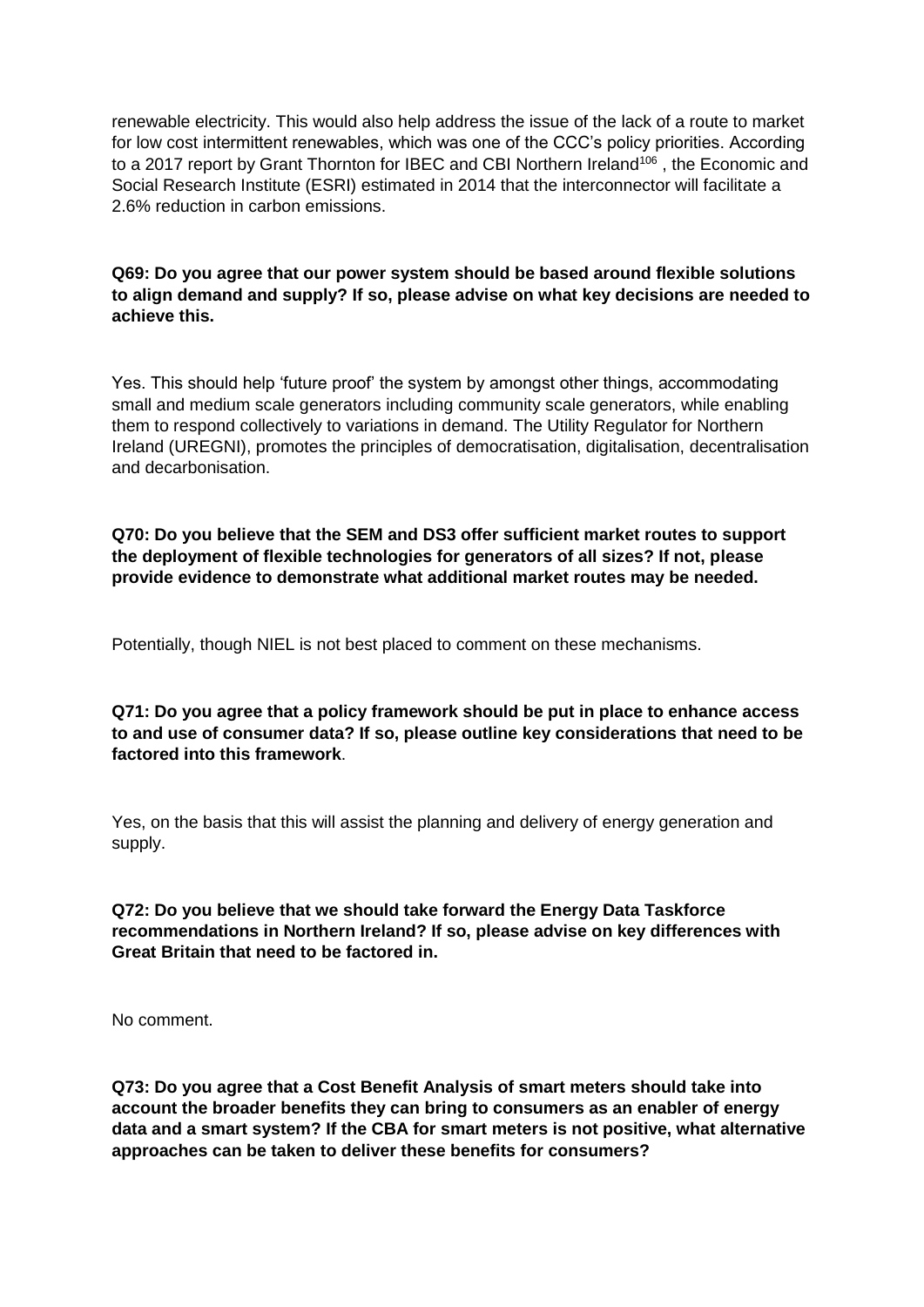Yes.

# **Q74: Do you believe that financial support should be provided for micro-generation to increase the number of active consumers in Northern Ireland? If so, what should this support look like? If not, what are the alternatives?**

NIEL is not best placed to advise on the specific details of a potential future support scheme but is generally supportive of support schemes to increase microgeneration of renewable energy such as Feed in Tariffs (FiTs).

# **Q75: Do you agree that network charging in a decentralised energy system will need to change? If so, what are the principles that should be adopted in distributing future network costs across consumers?**

NIEL is not best placed to answer this but would be supportive of greater decentralisation of energy production.

# **Q76: Do you believe that a new regulatory framework is needed to protect consumers who engage in decentralised arrangements? If so, what consumer protection measures should be part of this?**

NIEL is not best placed to comment on this issue but would be supportive of greater decentralisation of energy production.

# **Q77: Do you believe that energy communities have a role to play as part of the energy transition? If so, what support is needed to progress these? If not, what are the alternatives?**

Yes. There is also the option for community ownership of renewable energy developments. This approach has been established in Scotland for over twelve years. In NI for example, Drumlin Wind Energy Co-op<sup>107</sup> owns and operates a number of community owned wind turbines. Northern Ireland Community Energy (NICE) is a local community energy cooperative<sup>108</sup> in Northern Ireland which offers the opportunity for communities to invest in renewable energy projects. In the Republic of Ireland, the Sustainable Energy Authority of Ireland (SEAI) has developed a model for Sustainable Energy Communities (SECs).

NI could also learn from the approach taken in Germany, where citizen owned power generation has played an important role in the development of renewables for more than twenty years. In Germany, various legal forms of ownership have allowed citizens to own solar parks and wind turbines. The most common forms are energy co-operatives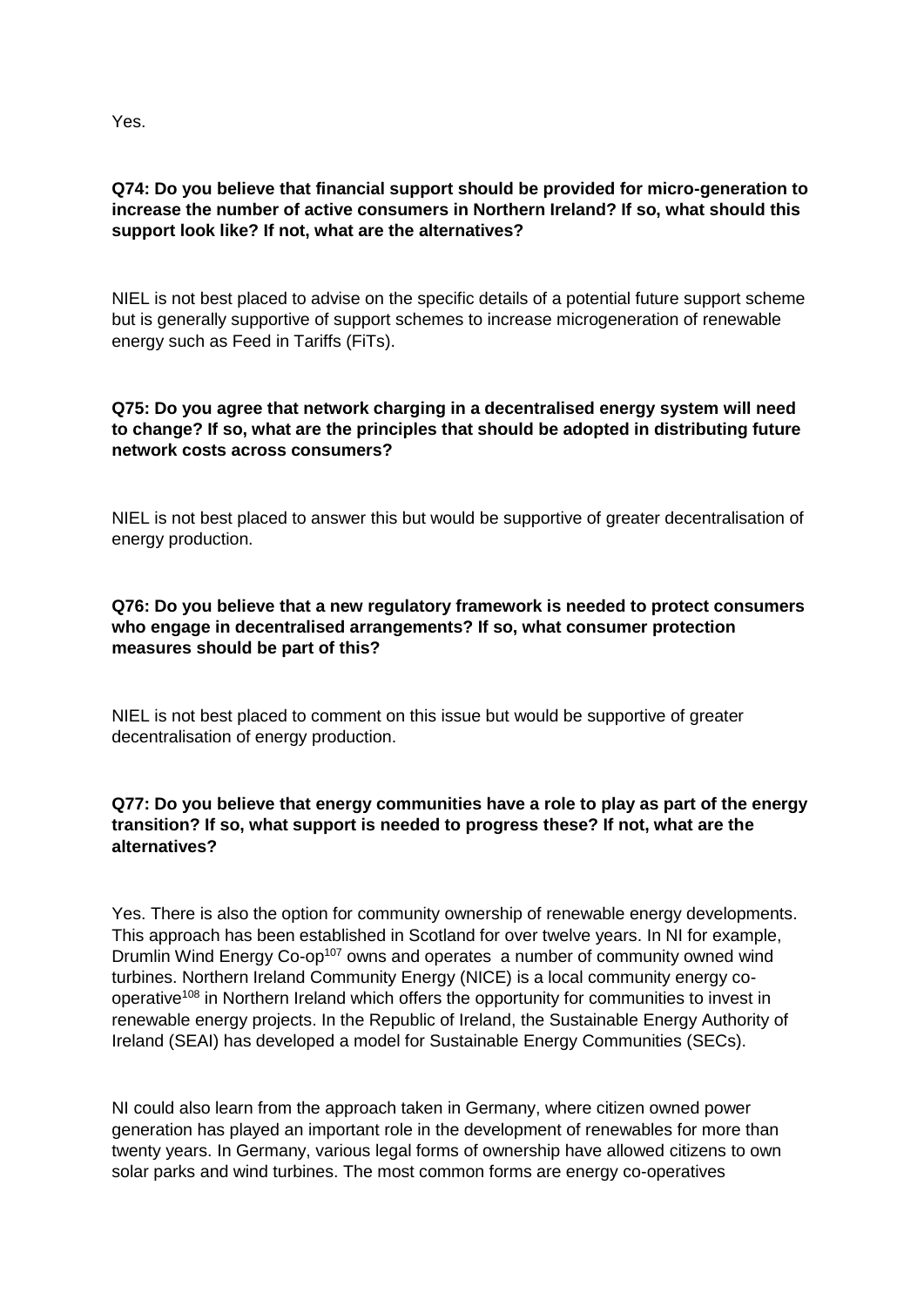(Energiegenossenschaften) and the hybrid "GmbH & Co.KG"<sup>109</sup> (limited liability company & limited partnership). In 2018, Germany's total installed renewable energy capacity (without pumped storage) was 100.3 gigawatts (GW), of which 31.5% was owned by private individuals and another 10.5% by farmers, bringing citizens energy ownership in the narrower sense to 42%, down from 46% in 2012<sup>110</sup>.

# **Q78: Do you agree that the potential of geothermal energy should be further explored, supported by a legislative and regulatory framework? If so, what applications do you believe there are for geothermal energy in Northern Ireland?**

Yes and NIEL would recommend the Department consult stakeholders, in particular the Geological Survey of Northern Ireland (GSNI) in relation to the potential for geothermal heating in NI.

NIEL understands that an assessment of the potential for geothermal heating in NI has been done<sup>111</sup>.This research concluded that there is widespread potential for geothermal heating in Northern Ireland with the Lower Permian Sandstones in the Larne-Antrim area having the highest potential. It has been estimated that 81 thermal MW of geothermal energy could have been developed in NI by 2020 and that would equate to approximately 31·5% of the renewable heat target of 1,300 thermal GW by 2020<sup>112</sup>. NIEL understands that the Lyric Theatre in Belfast is in part powered by geothermal energy, so it is currently an option for NI. In an Assembly debate on  $6<sup>th</sup>$  October 2014, a motion was passed<sup>113</sup> which called on the (then DETI) Minister

"to ensure that appropriate legislation and incentives are in place to support the development of this industry".

#### **Q79: Do you agree that further trials of heat networks should be carried out? If so, what key issues do you think should be tested through these?**

Yes. In particular the potential for CHP power stations and the potential for using excess or unwanted heat.

-ENDS-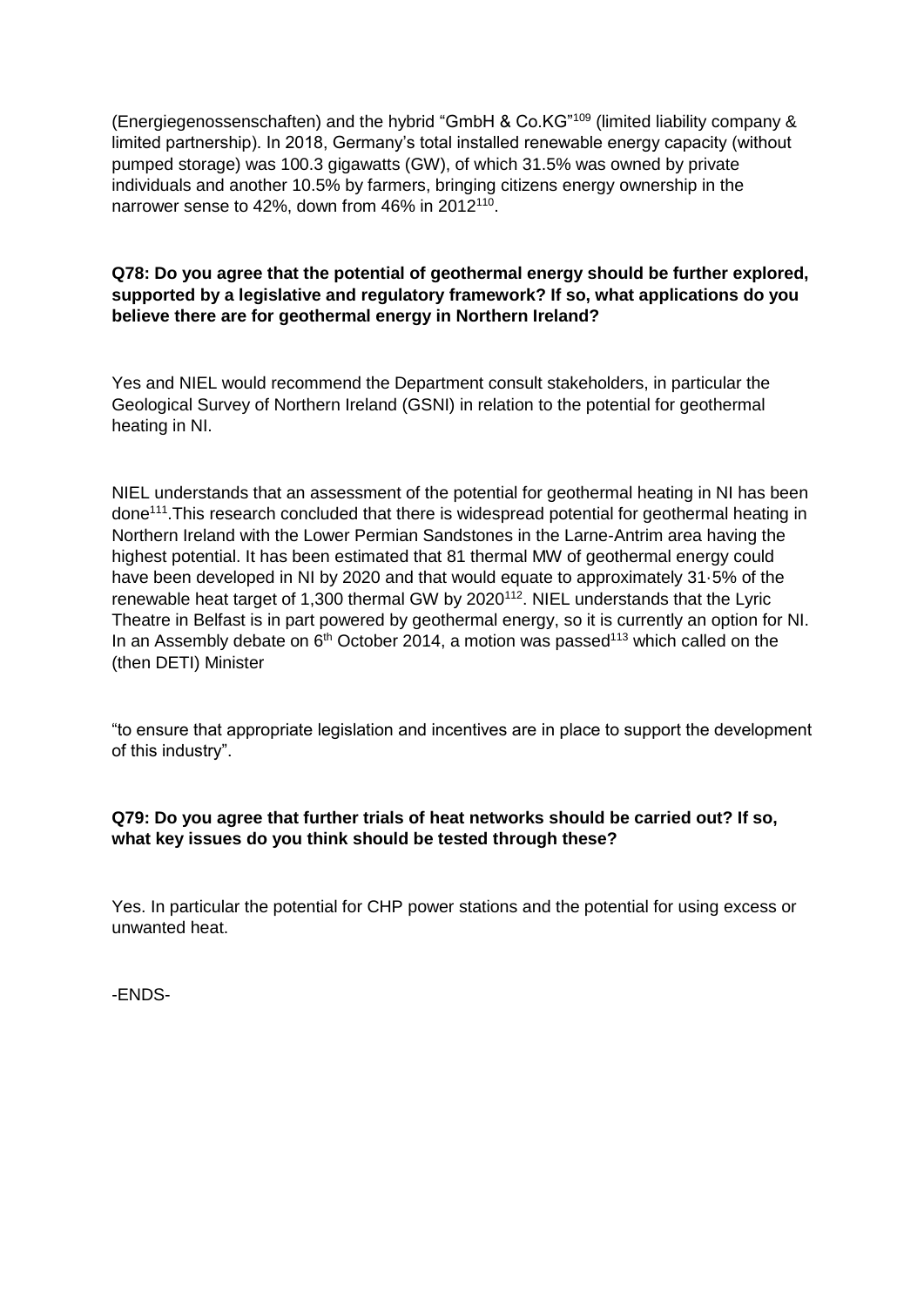- <https://e-cigre.org/publication/234-sf6-recycling-guide-revised-version-2003>
- <https://www.communities-ni.gov.uk/topics/housing/fuel-poverty>

[Workshop-NI-May-2019.aspx](https://www.nihe.gov.uk/Documents/Research/Fuel-poverty-workshop/Fuel-Poverty-Methodology-Workshop-NI-May-2019.aspx)

<https://www.ipcc.ch/>

- <https://www.theccc.org.uk/publication/reducing-uk-emissions-2020-progress-report-to-parliament/>
- <https://www.northernireland.gov.uk/node/48239>

<https://www.theccc.org.uk/publication/sixth-carbon-budget/>

<https://www.theccc.org.uk/publication/sixth-carbon-budget/> page 43

 [https://www.economy-ni.gov.uk/sites/default/files/publications/economy/Issue-18-Electricity-Consumption-](https://www.economy-ni.gov.uk/sites/default/files/publications/economy/Issue-18-Electricity-Consumption-Renewable-Generation-NI-Jan-2020-Dec-2020.pdf)[Renewable-Generation-NI-Jan-2020-Dec-2020.pdf](https://www.economy-ni.gov.uk/sites/default/files/publications/economy/Issue-18-Electricity-Consumption-Renewable-Generation-NI-Jan-2020-Dec-2020.pdf)

 Scientific American A Plan for a Sustainable Future. How to get all energy from wind, water and solar power by 2030.<https://web.stanford.edu/group/efmh/jacobson/Articles/I/sad1109Jaco5p.indd.pdf>

<https://news.stanford.edu/news/2011/january/jacobson-world-energy-012611.html>

<https://news.stanford.edu/news/2011/january/jacobson-world-energy-012611.html>

<https://www.theccc.org.uk/publication/net-zero-the-uks-contribution-to-stopping-global-warming/>

<http://www.soni.ltd.uk/about/strategy-2025/SONI-Strategy-2020-25.pdf>

<sup>&</sup>lt;sup>9</sup> Achieving Net-Zero the government decisions needed to deliver a green recovery

<https://www.cbi.org.uk/media/5579/cbi-green-recovery-roadmap.pdf>

[https://www.bp.com/content/dam/bp/business-sites/en/global/corporate/pdfs/energy-](https://www.bp.com/content/dam/bp/business-sites/en/global/corporate/pdfs/energy-economics/statistical-review/bp-stats-review-2020-full-report.pdf)

[economics/statistical-review/bp-stats-review-2020-full-report.pdf](https://www.bp.com/content/dam/bp/business-sites/en/global/corporate/pdfs/energy-economics/statistical-review/bp-stats-review-2020-full-report.pdf)

 [https://www.reuters.com/business/environment/radical-change-needed-reach-net-zero-emissions-iea-](https://www.reuters.com/business/environment/radical-change-needed-reach-net-zero-emissions-iea-2021-05-18/)[2021-05-18/](https://www.reuters.com/business/environment/radical-change-needed-reach-net-zero-emissions-iea-2021-05-18/)

<https://iea.blob.core.windows.net/assets/89d1f68c-f4bf-4597-805f-901cfa6ce889/weo2008.pdf>

[http://www.greenswitching.no/library\\_files/6\\_1254385232\\_2002-0002.pdf](http://www.greenswitching.no/library_files/6_1254385232_2002-0002.pdf)

 [https://energypost.eu/grid-switchgear-uses-sf6-the-worlds-most-potent-greenhouse-gas-how-do-we](https://energypost.eu/grid-switchgear-uses-sf6-the-worlds-most-potent-greenhouse-gas-how-do-we-regulate-it/)[regulate-it/](https://energypost.eu/grid-switchgear-uses-sf6-the-worlds-most-potent-greenhouse-gas-how-do-we-regulate-it/)

<https://energypost.eu/why-the-eu-should-ban-sf6/>

<https://www.ee.co.za/article/health-environmental-dangers-sf6-filled-switchgear.html>

[https://www.nihe.gov.uk/Documents/Research/Fuel-poverty-workshop/Fuel-Poverty-Methodology-](https://www.nihe.gov.uk/Documents/Research/Fuel-poverty-workshop/Fuel-Poverty-Methodology-Workshop-NI-May-2019.aspx)

<https://www.theccc.org.uk/publication/sixth-carbon-budget/> page 239

<https://www.theccc.org.uk/publication/sixth-carbon-budget/> page 267

Ibid page 267

[https://www.daera-](https://www.daera-ni.gov.uk/sites/default/files/consultations/daera/Discussion%20Document%20on%20a%20Northern%20Ireland%20Climate%20Change%20Bill%20-%20Full-length%20version_0.pdf)

[ni.gov.uk/sites/default/files/consultations/daera/Discussion%20Document%20on%20a%20Northern%20Irelan](https://www.daera-ni.gov.uk/sites/default/files/consultations/daera/Discussion%20Document%20on%20a%20Northern%20Ireland%20Climate%20Change%20Bill%20-%20Full-length%20version_0.pdf) [d%20Climate%20Change%20Bill%20-%20Full-length%20version\\_0.pdf](https://www.daera-ni.gov.uk/sites/default/files/consultations/daera/Discussion%20Document%20on%20a%20Northern%20Ireland%20Climate%20Change%20Bill%20-%20Full-length%20version_0.pdf) page 30

<https://www.ipcc.ch/sr15/chapter/spm/>

<https://public.wmo.int/en/media/press-release/2020-was-one-of-three-warmest-years-record>

 [https://www.metoffice.gov.uk/about-us/press-office/news/weather-and-climate/2021/2020-ends-earths](https://www.metoffice.gov.uk/about-us/press-office/news/weather-and-climate/2021/2020-ends-earths-warmest-10-years-on-record)[warmest-10-years-on-record](https://www.metoffice.gov.uk/about-us/press-office/news/weather-and-climate/2021/2020-ends-earths-warmest-10-years-on-record)

[https://library.wmo.int/doc\\_num.php?explnum\\_id=10618](https://library.wmo.int/doc_num.php?explnum_id=10618)

 [https://www.ukclimaterisk.org/wp-content/uploads/2021/06/CCRA-Evidence-Report-Northern-Ireland-](https://www.ukclimaterisk.org/wp-content/uploads/2021/06/CCRA-Evidence-Report-Northern-Ireland-Summary-Final.pdf)[Summary-Final.pdf](https://www.ukclimaterisk.org/wp-content/uploads/2021/06/CCRA-Evidence-Report-Northern-Ireland-Summary-Final.pdf)

<sup>&</sup>lt;sup>30</sup> Housing Executive House Condition Survey 2016 [https://www.nihe.gov.uk/Documents/Research/HCS-](https://www.nihe.gov.uk/Documents/Research/HCS-2016-Main-Reports/HCS-2016-Infographic-Summary.aspx)[2016-Main-Reports/HCS-2016-Infographic-Summary.aspx](https://www.nihe.gov.uk/Documents/Research/HCS-2016-Main-Reports/HCS-2016-Infographic-Summary.aspx)

 HSBC A Climate for Recovery Climate Change Global February 2009 [https://www.globaldashboard.org/wp](https://www.globaldashboard.org/wp-content/uploads/2009/HSBC_Green_New_Deal.pdf)[content/uploads/2009/HSBC\\_Green\\_New\\_Deal.pdf](https://www.globaldashboard.org/wp-content/uploads/2009/HSBC_Green_New_Deal.pdf)

<https://orangutanfoundation.org.au/palm-oil/>

<https://orangutanfoundation.org.au/palm-oil/>

<https://www.ippr.org/research/publications/transforming-the-economy-after-covid19>

<sup>&</sup>lt;sup>35</sup> ONS Low Carbon and renewable energy economy, UK 2017 see Table 3

[https://www.ons.gov.uk/economy/environmentalaccounts/bulletins/finalestimates/2017#how-do-we](https://www.ons.gov.uk/economy/environmentalaccounts/bulletins/finalestimates/2017#how-do-we-measure-the-low-carbon-economy)[measure-the-low-carbon-economy](https://www.ons.gov.uk/economy/environmentalaccounts/bulletins/finalestimates/2017#how-do-we-measure-the-low-carbon-economy)

 [https://www.finance-ni.gov.uk/news/murphy-and-dodds-welcome-renewable-energy-contract-delivering](https://www.finance-ni.gov.uk/news/murphy-and-dodds-welcome-renewable-energy-contract-delivering-ps31m-savings)[ps31m-savings](https://www.finance-ni.gov.uk/news/murphy-and-dodds-welcome-renewable-energy-contract-delivering-ps31m-savings)

<https://www.gov.scot/policies/public-sector-procurement/sustainable-procurement-duty/>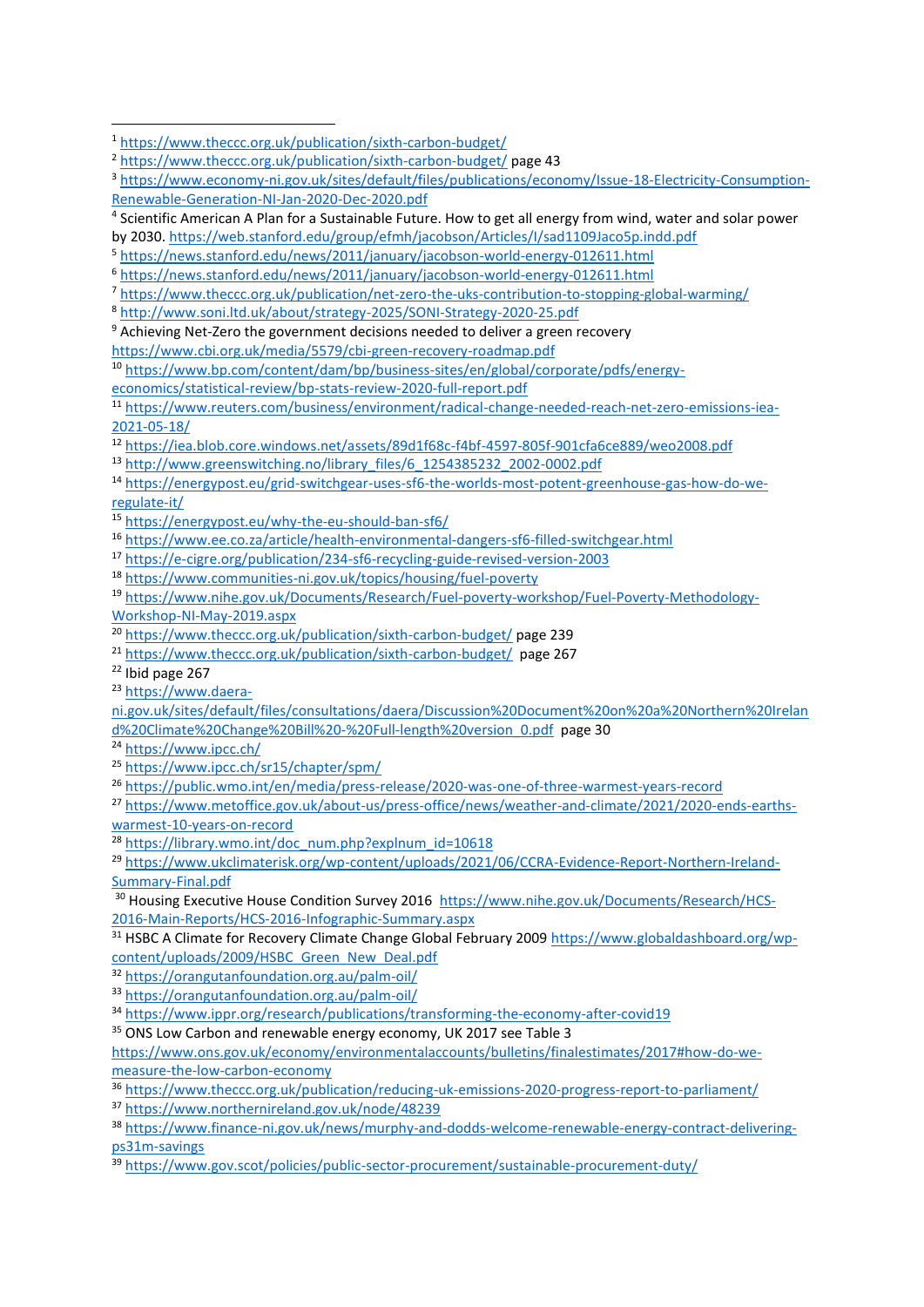[https://www.theccc.org.uk/publication/letter-economic-costs-of-setting-and-delivering-a-2050-emissions](https://www.theccc.org.uk/publication/letter-economic-costs-of-setting-and-delivering-a-2050-emissions-target-for-northern-ireland/)[target-for-northern-ireland/](https://www.theccc.org.uk/publication/letter-economic-costs-of-setting-and-delivering-a-2050-emissions-target-for-northern-ireland/)

 House of Commons Environmental Audit Committee A Green Economy Twelfth report of session 2010-12 Volume 1 HC1025<https://www.parliament.uk/documents/TSO-PDF/committee-reports/cmenvaud.1025.pdf>

[UUEPC-NI-Draft-Budget-Consultation-Response-February-2021.pdf](file:///C:/Users/44770/Desktop/NIEL/PfG/UUEPC-NI-Draft-Budget-Consultation-Response-February-2021.pdf) (p15)

Ibid p15

<https://sdgs.un.org/goals>

<https://www.theccc.org.uk/publication/reducing-uk-emissions-2020-progress-report-to-parliament/>

<https://www.theccc.org.uk/publication/net-zero-the-uks-contribution-to-stopping-global-warming/>

<https://www.gov.scot/groups/just-transition-commission/>

National Infrastructure Commission report Smart Power

[https://assets.publishing.service.gov.uk/government/uploads/system/uploads/attachment\\_data/file/505218/I](https://assets.publishing.service.gov.uk/government/uploads/system/uploads/attachment_data/file/505218/IC_Energy_Report_web.pdf) [C\\_Energy\\_Report\\_web.pdf](https://assets.publishing.service.gov.uk/government/uploads/system/uploads/attachment_data/file/505218/IC_Energy_Report_web.pdf)

<https://www.carbontrust.com/media/672486/energy-storage-report.pdf>

[http://assets.wwf.org.uk/downloads/wwf\\_ni\\_overview\\_2011.pdf](http://assets.wwf.org.uk/downloads/wwf_ni_overview_2011.pdf) (page 10)

<https://www.nicva.org/resource/policy-impact-hub-case-study-wwf-energy-efficiency-rate-rebate-scheme>

Achieving Net-Zero the government decisions needed to deliver a green recovery

<https://www.cbi.org.uk/media/5579/cbi-green-recovery-roadmap.pdf>

<http://aims.niassembly.gov.uk/officialreport/minutesofevidencereport.aspx?AgendaId=24231&eveID=12424> Department of Infrastructure Transport Statistics 2018-19 [https://www.infrastructure-](https://www.infrastructure-ni.gov.uk/system/files/publications/infrastructure/northern-ireland-transport-statistics-2018-2019-publication.pdf)

[ni.gov.uk/system/files/publications/infrastructure/northern-ireland-transport-statistics-2018-2019](https://www.infrastructure-ni.gov.uk/system/files/publications/infrastructure/northern-ireland-transport-statistics-2018-2019-publication.pdf) [publication.pdf](https://www.infrastructure-ni.gov.uk/system/files/publications/infrastructure/northern-ireland-transport-statistics-2018-2019-publication.pdf)

<https://twitter.com/deptinfra/status/1336613844190437378?lang=en-gb>

<https://www.bbc.co.uk/news/science-environment-52137968>

 [https://www.ispreview.co.uk/index.php/2020/04/gov-climate-advisor-says-switch-uk-road-funding-to](https://www.ispreview.co.uk/index.php/2020/04/gov-climate-advisor-says-switch-uk-road-funding-to-broadband.html)[broadband.html](https://www.ispreview.co.uk/index.php/2020/04/gov-climate-advisor-says-switch-uk-road-funding-to-broadband.html)

National Audit Office Investigation into devolved funding [https://www.nao.org.uk/wp-](https://www.nao.org.uk/wp-content/uploads/2019/02/Investigation-into-devolved-funding.pdf)

[content/uploads/2019/02/Investigation-into-devolved-funding.pdf](https://www.nao.org.uk/wp-content/uploads/2019/02/Investigation-into-devolved-funding.pdf)

 [https://www.infrastructure-ni.gov.uk/sites/default/files/publications/drd/a-bicycle-strategy-for-northern](https://www.infrastructure-ni.gov.uk/sites/default/files/publications/drd/a-bicycle-strategy-for-northern-ireland.pdf)[ireland.pdf](https://www.infrastructure-ni.gov.uk/sites/default/files/publications/drd/a-bicycle-strategy-for-northern-ireland.pdf)

 [https://www.infrastructure-ni.gov.uk/system/files/publications/infrastructure/tsni-headline-report-2017-](https://www.infrastructure-ni.gov.uk/system/files/publications/infrastructure/tsni-headline-report-2017-2019.pdf) [2019.pdf](https://www.infrastructure-ni.gov.uk/system/files/publications/infrastructure/tsni-headline-report-2017-2019.pdf)

[https://www.sustrans.org.uk/media/5943/200228-bikelife19\\_belfast\\_v58\\_web.pdf](https://www.sustrans.org.uk/media/5943/200228-bikelife19_belfast_v58_web.pdf) (p4)

<https://www.cyclinguk.org/campaigning/views-and-briefings/cycling-and-economy>

<sup>63</sup> The value of cycling

[https://assets.publishing.service.gov.uk/government/uploads/system/uploads/attachment\\_data/file/509587/](https://assets.publishing.service.gov.uk/government/uploads/system/uploads/attachment_data/file/509587/value-of-cycling.pdf) [value-of-cycling.pdf](https://assets.publishing.service.gov.uk/government/uploads/system/uploads/attachment_data/file/509587/value-of-cycling.pdf)

 UK Department for Transport Road Investment Strategy: Economic analysis of the investment plan [https://assets.publishing.service.gov.uk/government/uploads/system/uploads/attachment\\_data/file/411417/](https://assets.publishing.service.gov.uk/government/uploads/system/uploads/attachment_data/file/411417/ris-economic-analysis.pdf) [ris-economic-analysis.pdf](https://assets.publishing.service.gov.uk/government/uploads/system/uploads/attachment_data/file/411417/ris-economic-analysis.pdf)

 Newson C and Sloman L The Value of the Cycling Sector to the British Economy: A Scoping Study 2018 [https://bicycleassoc.wpengine.com/wp-content/uploads/2019/03/The-Value-of-the-Cycling-Sector-to-the-](https://bicycleassoc.wpengine.com/wp-content/uploads/2019/03/The-Value-of-the-Cycling-Sector-to-the-British-Economy-FINAL.pdf)[British-Economy-FINAL.pdf](https://bicycleassoc.wpengine.com/wp-content/uploads/2019/03/The-Value-of-the-Cycling-Sector-to-the-British-Economy-FINAL.pdf)

<https://www.cyclinguk.org/campaigning/views-and-briefings/cycling-and-economy>

Ibid

Ibid

 [https://cyclingindustry.news/danish-study-outlines-economic-savings-made-by-building-a-safe-cycling](https://cyclingindustry.news/danish-study-outlines-economic-savings-made-by-building-a-safe-cycling-network/)[network/](https://cyclingindustry.news/danish-study-outlines-economic-savings-made-by-building-a-safe-cycling-network/)

<https://cyclingsolutions.info/cost-benefit-of-cycling-infrastructure/>

<https://cyclingsolutions.info/cost-benefit-of-cycling-infrastructure/>

<https://cyclingsolutions.info/cost-benefit-of-cycling-infrastructure/>

<https://cyclingsolutions.info/cost-benefit-of-cycling-infrastructure/>

<https://cyclingsolutions.info/cost-benefit-of-cycling-infrastructure/>

<http://aims.niassembly.gov.uk/officialreport/report.aspx?&eveDate=2020/02/03&docID=292480>

<https://nbn.org.uk/wp-content/uploads/2019/09/State-of-Nature-2019-Northern-Ireland-summary.pdf>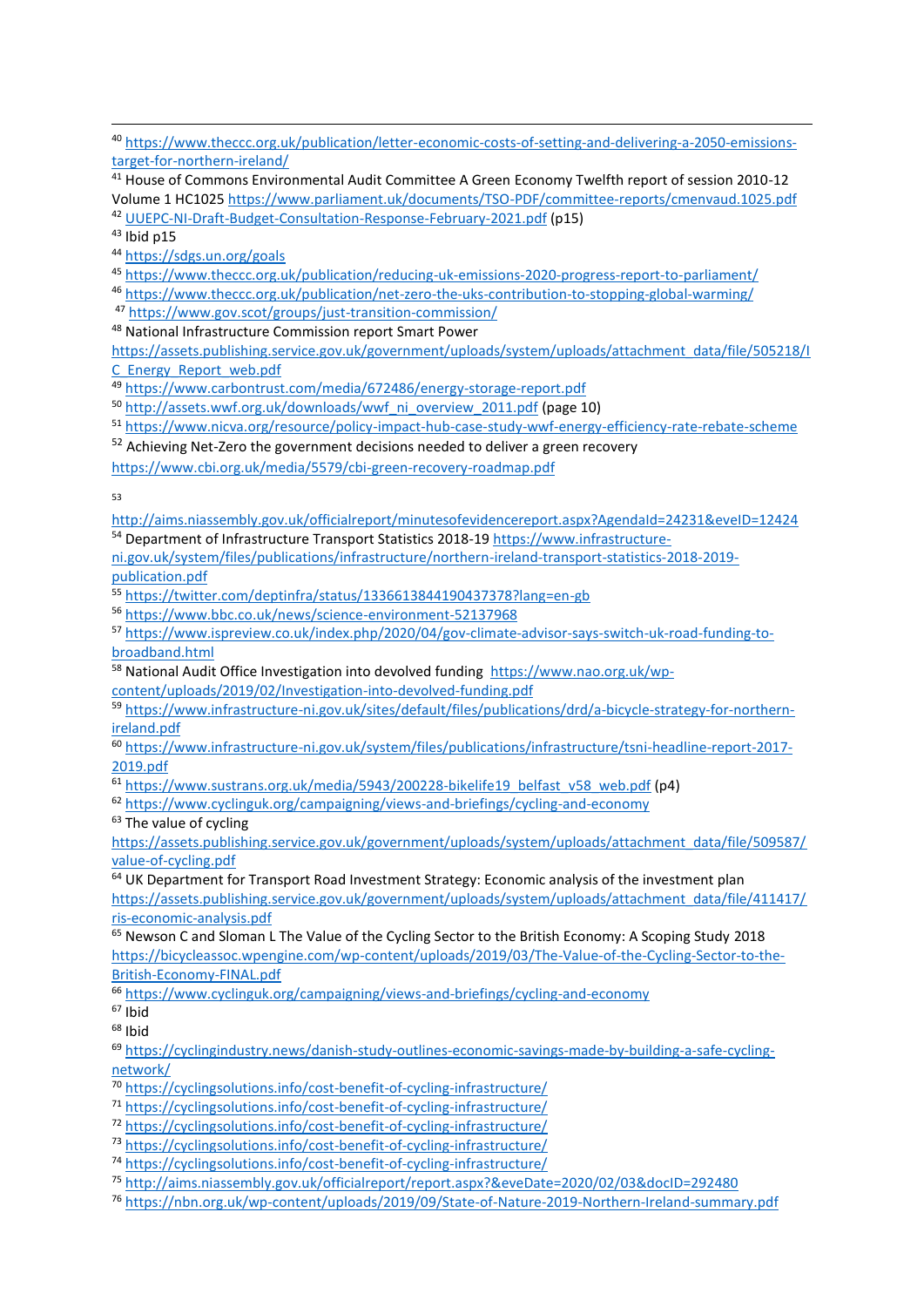<sup>77</sup> DAERA Environmental Statistics Report 2020 [https://www.daera-](https://www.daera-ni.gov.uk/sites/default/files/publications/daera/ni-environmental-statistics-report-2020_0.pdf)

[ni.gov.uk/sites/default/files/publications/daera/ni-environmental-statistics-report-2020\\_0.pdf](https://www.daera-ni.gov.uk/sites/default/files/publications/daera/ni-environmental-statistics-report-2020_0.pdf)

<sup>78</sup> [https://www.daera-ni.gov.uk/sites/default/files/publications/daera/Water%20Framework%20Directive%20-](https://www.daera-ni.gov.uk/sites/default/files/publications/daera/Water%20Framework%20Directive%20-%20Statistics%20report%20-Lake%20Quality%20Update%202020.pdf) [%20Statistics%20report%20-Lake%20Quality%20Update%202020.pdf](https://www.daera-ni.gov.uk/sites/default/files/publications/daera/Water%20Framework%20Directive%20-%20Statistics%20report%20-Lake%20Quality%20Update%202020.pdf)

79 <https://www.sciencedirect.com/science/article/pii/S0960982208007513>

80 Natural England Technical Information Note TIN181

<http://publications.naturalengland.org.uk/publication/5400620875120640>

<sup>81</sup> <http://publications.naturalengland.org.uk/publication/5400620875120640> (page 8)

82 [https://tos.org/oceanography/article/offshore-wind-farm-artificial-reefs-affect-ecosystem-structure-and](https://tos.org/oceanography/article/offshore-wind-farm-artificial-reefs-affect-ecosystem-structure-and-functioning-a-synthesis)[functioning-a-synthesis](https://tos.org/oceanography/article/offshore-wind-farm-artificial-reefs-affect-ecosystem-structure-and-functioning-a-synthesis)

<sup>83</sup> [https://www.marine.ie/Home/site-area/infrastructure-facilities/ocean-energy/marine-renewable-energy](https://www.marine.ie/Home/site-area/infrastructure-facilities/ocean-energy/marine-renewable-energy-resource)[resource](https://www.marine.ie/Home/site-area/infrastructure-facilities/ocean-energy/marine-renewable-energy-resource)

<sup>84</sup> <https://www.marine.ie/Home/sites/default/files/MIFiles/Docs/General/waveatlas.pdf> (page ix)

85 Sustainable Energy Authority of Ireland Accessible Wave Energy Resource Atlas

<https://www.marine.ie/Home/sites/default/files/MIFiles/Docs/General/waveatlas.pdf> (page ix)

<sup>86</sup> [https://www.gov.ie/en/consultation/105804-irelands-draft-national-energy-and-climate-plan-necp-2021-](https://www.gov.ie/en/consultation/105804-irelands-draft-national-energy-and-climate-plan-necp-2021-2030/) [2030/](https://www.gov.ie/en/consultation/105804-irelands-draft-national-energy-and-climate-plan-necp-2021-2030/)

<sup>87</sup> [https://oar.marine.ie/b](https://oar.marine.ie/b%20%20itstream/handle/10793/645/Assessment_of_the_Irish_Shipping_and_Ports_Requirements_for_the_Marine_Renewable_Energy_Industry.pdf?sequence=1&isAllowed=y) 

1

itstream/handle/10793/645/Assessment of the Irish Shipping and Ports Requirements for the Marine R [enewable\\_Energy\\_Industry.pdf?sequence=1&isAllowed=y](https://oar.marine.ie/b%20%20itstream/handle/10793/645/Assessment_of_the_Irish_Shipping_and_Ports_Requirements_for_the_Marine_Renewable_Energy_Industry.pdf?sequence=1&isAllowed=y)

<sup>88</sup> <https://www.seai.ie/technologies/ocean-energy/ocean-energy-technologies/>

<sup>89</sup> Drumlin owns and operates 6 x 250kW turbines after raising £3.7 million in 2 successful share offers. In 2012 the co-operative raised £2.7m to build 4 turbines across Northern Ireland and in 2014 raised a further £1.2m to construct two more community owned and managed turbines

<sup>90</sup> <http://www.nicommunityenergy.org/>

<sup>91</sup> [https://www.gtai.de/gtai-en/invest/investment-guide/establishing-a-company/company-forms/gmbh-and](https://www.gtai.de/gtai-en/invest/investment-guide/establishing-a-company/company-forms/gmbh-and-co-kg)[co-kg](https://www.gtai.de/gtai-en/invest/investment-guide/establishing-a-company/company-forms/gmbh-and-co-kg)

<sup>92</sup> <https://www.cleanenergywire.org/factsheets/citizens-participation-energiewende>

<sup>93</sup> <https://www.evergreenenergy.co.uk/heat-pumps/much-heat-pump-cost/>

94 [https://theecologist.org/2018/apr/16/hardwood-forests-cut-down-feed-drax-power-plant-channel-4](https://theecologist.org/2018/apr/16/hardwood-forests-cut-down-feed-drax-power-plant-channel-4-dispatches-claims) [dispatches-claims](https://theecologist.org/2018/apr/16/hardwood-forests-cut-down-feed-drax-power-plant-channel-4-dispatches-claims)

95 [https://wwfeu.awsassets.panda.org/downloads/forest\\_based\\_biomass\\_position\\_paper\\_finale.pdf](https://wwfeu.awsassets.panda.org/downloads/forest_based_biomass_position_paper_finale.pdf)

<sup>96</sup> <https://www.legislation.gov.uk/uksi/2019/1056/contents/made>

<sup>97</sup> [https://www.theccc.org.uk/publication/letter-economic-costs-of-setting-and-delivering-a-2050-emissions](https://www.theccc.org.uk/publication/letter-economic-costs-of-setting-and-delivering-a-2050-emissions-target-for-northern-ireland/)[target-for-northern-ireland/](https://www.theccc.org.uk/publication/letter-economic-costs-of-setting-and-delivering-a-2050-emissions-target-for-northern-ireland/)

<sup>98</sup> <https://www.northernireland.gov.uk/node/48239>

<sup>99</sup> <http://www.legislation.gov.uk/ukpga/2006/33/section/25>

<sup>100</sup> <https://www.thebluecarboninitiative.org/>

<sup>101</sup> DAERA Northern Ireland Greenhouse Gas Emissions 2018 [https://www.daera-](https://www.daera-ni.gov.uk/sites/default/files/publications/daera/NI%20Greenhouse%20Gas%20Statistics%201990-2018%20-%20Report%20%28web%20version%29_0.pdf)

[ni.gov.uk/sites/default/files/publications/daera/NI%20Greenhouse%20Gas%20Statistics%201990-2018%20-](https://www.daera-ni.gov.uk/sites/default/files/publications/daera/NI%20Greenhouse%20Gas%20Statistics%201990-2018%20-%20Report%20%28web%20version%29_0.pdf) [%20Report%20%28web%20version%29\\_0.pdf](https://www.daera-ni.gov.uk/sites/default/files/publications/daera/NI%20Greenhouse%20Gas%20Statistics%201990-2018%20-%20Report%20%28web%20version%29_0.pdf) (page 8)

<sup>102</sup> <https://www.theccc.org.uk/publication/sixth-carbon-budget/>

<sup>103</sup> [https://www.naturebasedsolutionsinitiative.org/wp-](https://www.naturebasedsolutionsinitiative.org/wp-content/uploads/2020/12/NbSinUKPolicy_Dec2020.pdf)

[content/uploads/2020/12/NbSinUKPolicy\\_Dec2020.pdf](https://www.naturebasedsolutionsinitiative.org/wp-content/uploads/2020/12/NbSinUKPolicy_Dec2020.pdf)

<sup>104</sup> [https://www.theccc.org.uk/publication/letter-economic-costs-of-setting-and-delivering-a-2050-emissions](https://www.theccc.org.uk/publication/letter-economic-costs-of-setting-and-delivering-a-2050-emissions-target-for-northern-ireland/)[target-for-northern-ireland/](https://www.theccc.org.uk/publication/letter-economic-costs-of-setting-and-delivering-a-2050-emissions-target-for-northern-ireland/)

105 <http://www.eirgridgroup.com/the-grid/projects/north-south/the-project/>

<sup>106</sup> Grant Thornton (2017) Strengthening the all island electricity network by 2020

[https://www.grantthornton.ie/globalassets/1.-member-firms/ireland/insights/publications/grant-thornton--](https://www.grantthornton.ie/globalassets/1.-member-firms/ireland/insights/publications/grant-thornton---north-south-interconnector.pdf) [north-south-interconnector.pdf](https://www.grantthornton.ie/globalassets/1.-member-firms/ireland/insights/publications/grant-thornton---north-south-interconnector.pdf)

<sup>107</sup> Drumlin owns and operates 6 x 250kW turbines after raising £3.7 million in 2 successful share offers. In 2012 the co-operative raised £2.7m to build 4 turbines across Northern Ireland and in 2014 raised a further £1.2m to construct two more community owned and managed turbines

<sup>108</sup> <http://www.nicommunityenergy.org/>

<sup>109</sup> [https://www.gtai.de/gtai-en/invest/investment-guide/establishing-a-company/company-forms/gmbh-and](https://www.gtai.de/gtai-en/invest/investment-guide/establishing-a-company/company-forms/gmbh-and-co-kg)[co-kg](https://www.gtai.de/gtai-en/invest/investment-guide/establishing-a-company/company-forms/gmbh-and-co-kg)

<sup>110</sup> <https://www.cleanenergywire.org/factsheets/citizens-participation-energiewende>